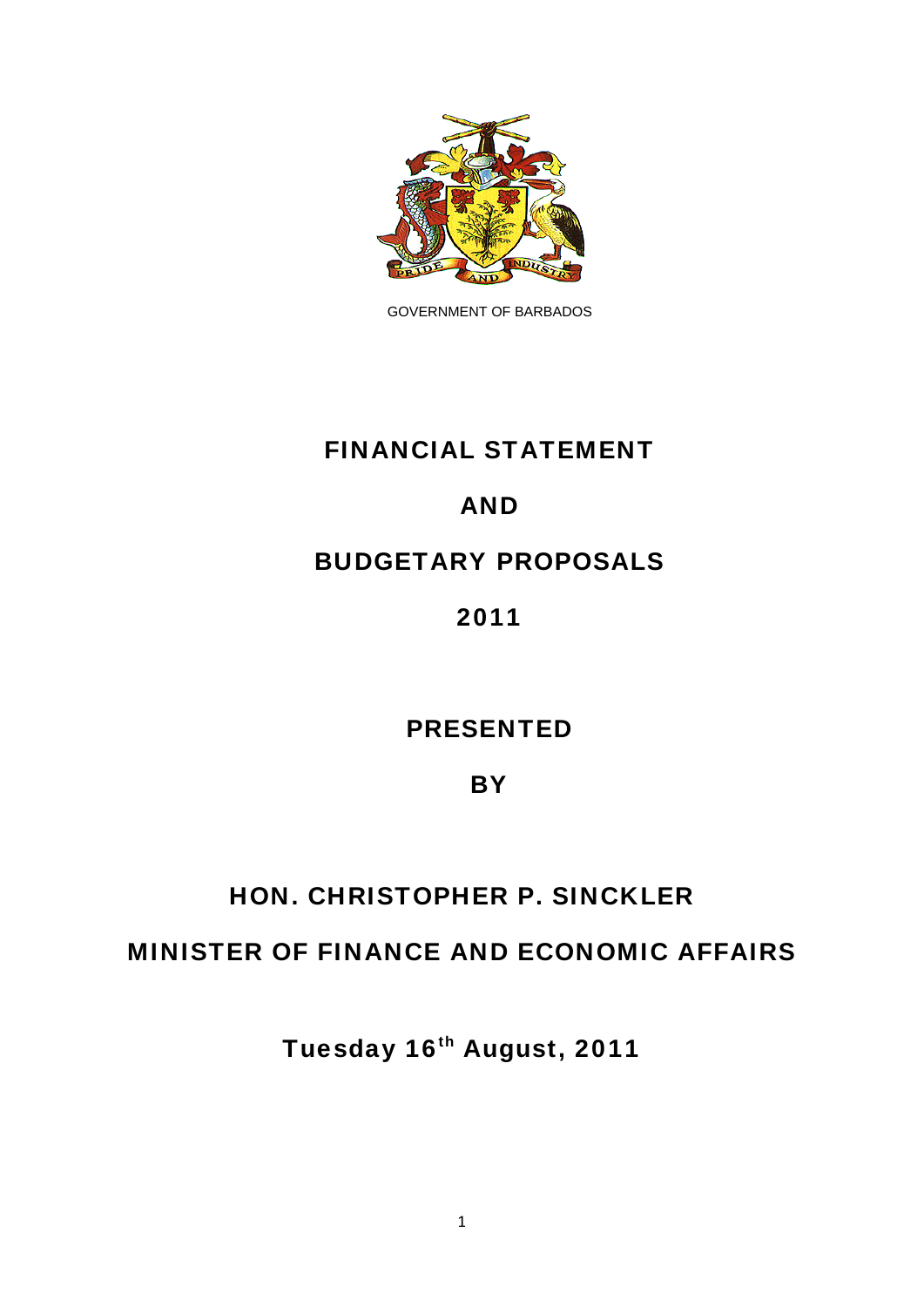Mr. Speaker Sir, it is with a chastened outlook yet calmed assurance that I rise to deliver to this Honourable House the Financial Statement and Budgetary Proposal for 2011.

I am chastened Sir, not only by the enormity of the task that confronts me as Minister of Finance and Economic Affairs, as it does indeed the entire Government and people of Barbados, but equally as well by the massive responsibility which has been imposed on us to safely navigate our country through this most challenging period of the country's history.

Lesser men and women would have shirked from this responsibility in favour of more certain waters and a less contentious atmosphere.

Surely at times Mr. Speaker, my own human frailty has led me, as I am sure it has led many others across this country, in moments of weakness to ask: why me?

But for those of us on whom God Almighty has vested the burden of leadership in trying times, it is expected that we do as the Apostle Paul instructed the early Christians in his letter to the Corinthians and I quote: "Keep alert, stand Firm in your faith, be courageous, be strong"

That is why for my own part, as I walk this treacherous path of uncertain economic times, I do so with a resilience to do what is mine to do. For I know that my strength also comes from the certainty that I am not walking this path alone.

Indeed Sir, I stand here before this Chamber comforted in the knowledge that I have the unreserved support of my political leader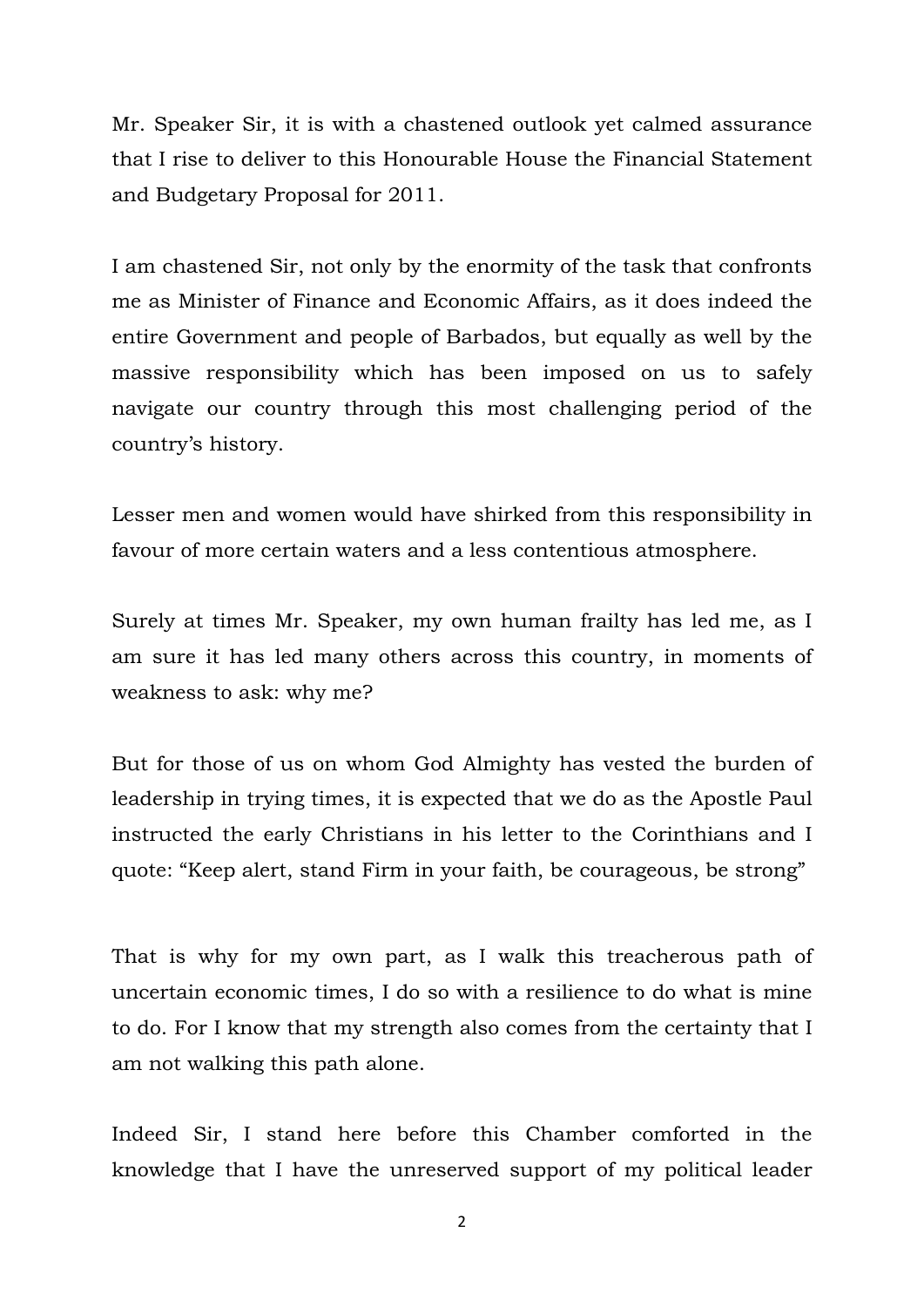and Prime Minister, the Honourable Member for St. Michael South, just as I have the overwhelming backing of my colleagues who, each in their own way, have contributed mightily to the framing of this policy statement to be imparted today.

I am equally assured in my task Mr. Speaker by the rich guidance which I received from the representatives of labour, the private sector and wider civil society across the country as they participated vigorously in the annual prebudget consultations that set the stage for my presentation.

To be certain, less than two weeks ago at the most recent consultation of the full Social Partnership on the economy of Barbados, I gathered a renewed sense of deep national commitment for the forging of new linkages among ourselves to aid in the restructuring and revitalisation of our economy and society. We know that the challenges are great and the demands greater, but we also know that our commitment to seeing Barbados through this is unshakable and that working together as Team Barbados we will succeed.

But Sir, my ultimate sense of assuredness has come from scores of ordinary Barbadians who on a daily basis offer up prayers of intercession on my behalf and for this country and its government as we lean on each other to confront our most complex challenges.

I am happy this afternoon to know that even though times are tough and things are hard on many in Barbados as is the case with so many from across the region and the world, Barbadians have not lost faith in their government nor their country.

And they have not lost faith Sir, I believe, for principally two reasons. The first is that they understand and appreciate that Barbados does not exist on a planet all by itself where no one and nothing touches the serenity of our existence. Barbadians are educated enough to appreciate the reality that,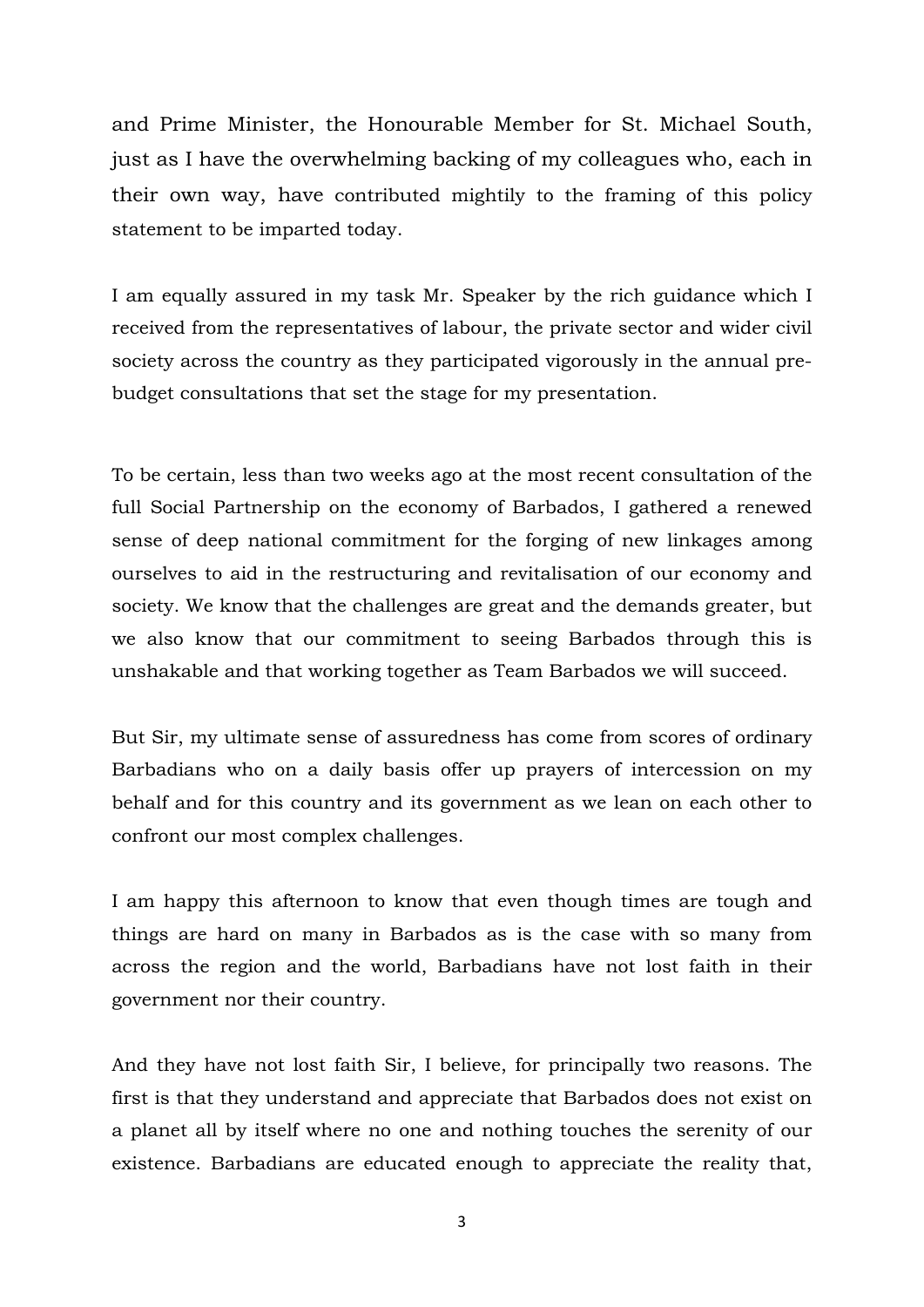contrary to the opinion propagated by critics of this Government, this country has been and continues to be severely affected by an economic crisis that is the worst in the post-modern history of the world. A crisis whose dimensions, virulence, duration and impact have defied the best economics brains in the world, if not the few economic experts we have right here in Barbados.

They know that the veritable collapse of many Western European economies, and the 'hobbled' nature of the United States (US) and British economic recoveries, means that less people will fly to our beautiful country and those that do will bring less money with them simply because they have less money to spend.

They know that less foreign investment will come to our shores not because of any policy of this Government but simply because investors not only have less to invest but are highly skeptical about investing in these uncertain economic times.

They know and understand that less of our goods and services will sell overseas not because as a country we are not trying to be competitive or to find ways to increase our exports, but simply because high unemployment and less disposable income overseas has hampered consumers from enjoying the luxury of as we would say buying Bajan.

Secondly, and on the converse Sir, Barbadians have kept faith with this administration because they know that we have kept faith with them, and that this Government has walked side by side with them in these very challenging times.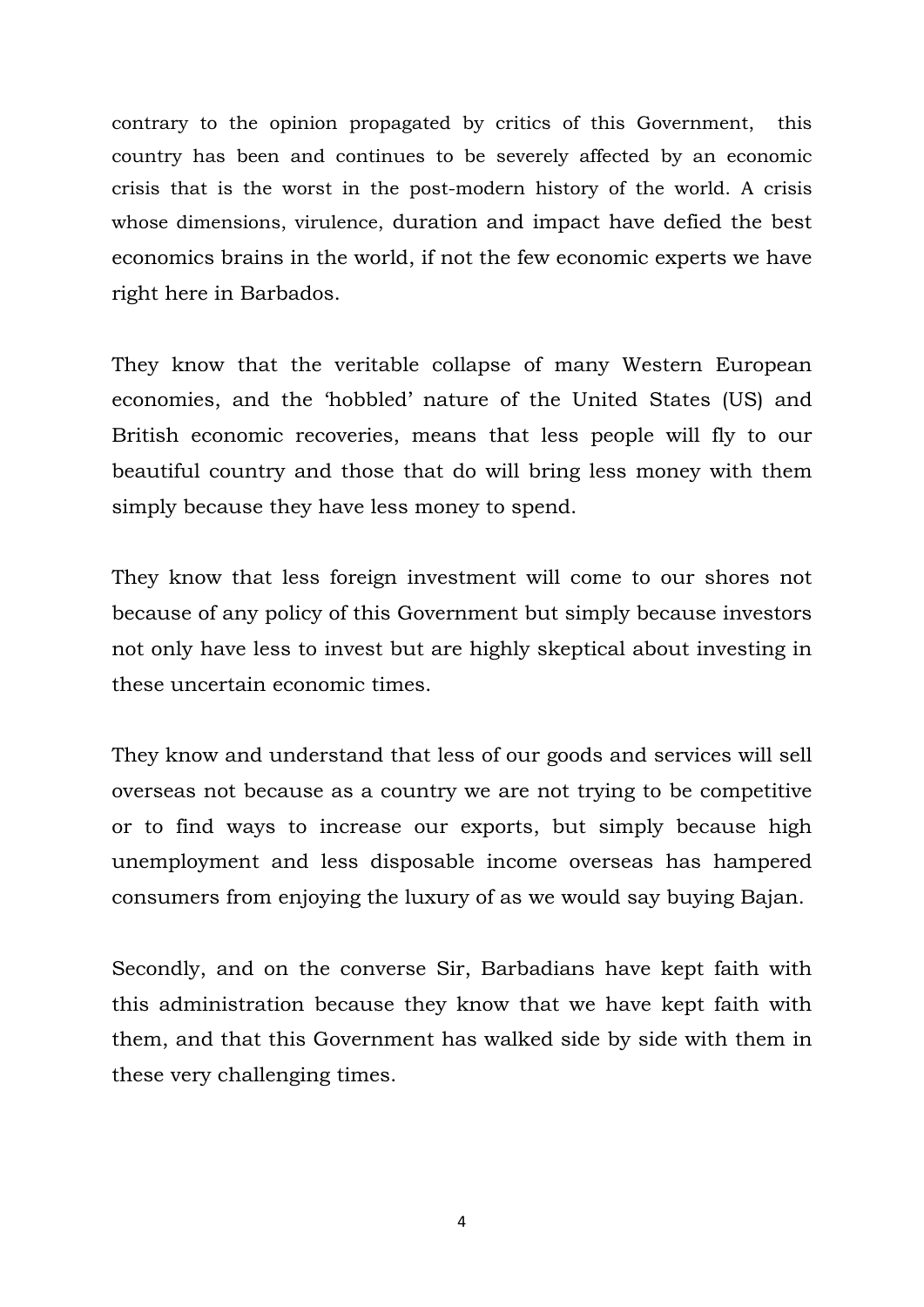They know Mr. Speaker that we have done our best to support them, and in particular the most vulnerable among us, from the worst effects of this terrible global economic downturn.

For example Sir, Barbadians know that in 2008 at the start of this recession, this Government took a decision to give public servants a salaries increase so as to assist them to cope with the impact of rising prices. Barbadians know that this Government also took the decision to accelerate the increase in the reverse tax credit for the working classes among us from \$750.00 straight to \$1300.00 to help them to adjust to the inevitable negative impact the coming downturn from the recession would produce.

Barbadians are well aware that it is this Government that determined that those among us who fell from employment because of the recession should not only be given an opportunity to re-train for successful re-entry hopefully at a higher into the work force but importantly as well, that we should hold their hands by extending their unemployment benefits a further 14 weeks as they and their families sought to adjust to the loss of income in the household.

Further to this Mr. Speaker, who in Barbados could deny that it was this Government that increased welfare grants to the most vulnerable, removed the payment of the National Housing Corporation (NHC) rents at an average of \$300.00 per month for more than 2000 households (and growing); that freed many a parent from the payment of bus fares for their school aged children and instituted summer camps that relieved the financial and other burdens from scores of families over the summer holidays but also created earning opportunities for several small business people who service those camps.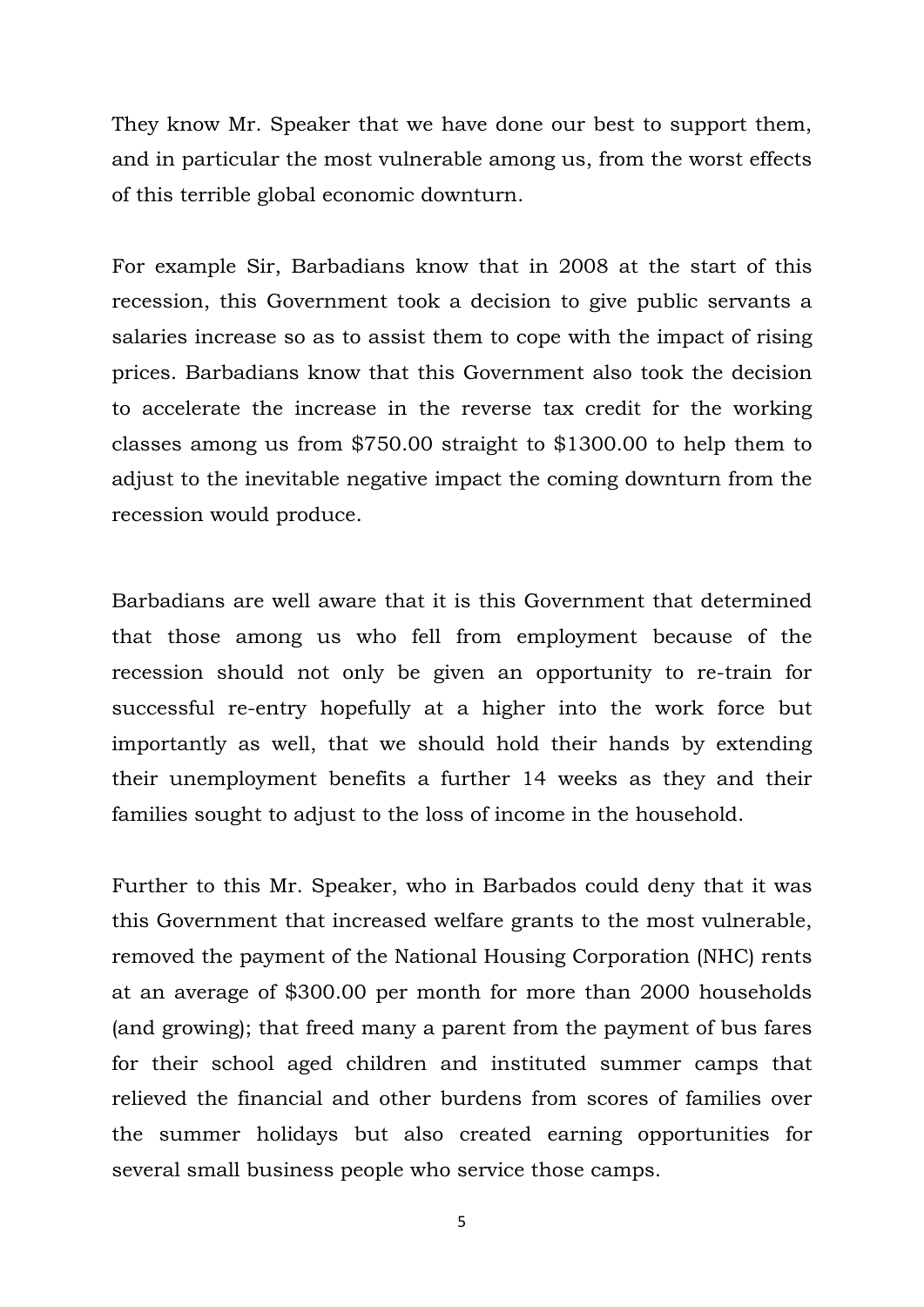Or who could credibly argue against the fact that through this Government once again Barbadians like you and I can have the hope of owning or renting an affordable house through the National Housing Corporation which has finally been restored to its original mandate of housing people across this country.

This is not a figment of the imagination. It is not a pie in the sky dream expressed only in a brochure. These are real housing solutions Sir that can be touched, where real people live and, as the Honourable Leader of the House would say, where toilets are flushed every day. It is Greens, St. George; it is Four Hill and French Village, St. Peter; Marchfield and Work Hall, St. Phillip and the palatial Covereley, Christ Church.

Indeed Sir, letters are being prepared to be sent out to the next batch of honest, hard working Barbadian families who have been chosen as the new occupants of NHC homes at Stuart Lodge (Tweedside Road) and Country Park Towers (Country Road). In the months to follow it will be Lancaster 1 and 2, Valarie, Grotto, Mason Hall Street, Eckstein Village, Haggatt Hall and yes Sir, Deacons Road too as this Government replaces talk with action in our quest to house every last person in this country.

But above all else Mr. Speaker, Barbadians, in spite of every challenge which we might face in this period of economic slowdown, can declare that its Government, this Democratic Labour Party Government, has fought tooth and nail to ensure that as many of them as possible can hold on to their jobs. Indeed Sir, it is a claim which not many other populations across the world can make about their government with any degree or credibility.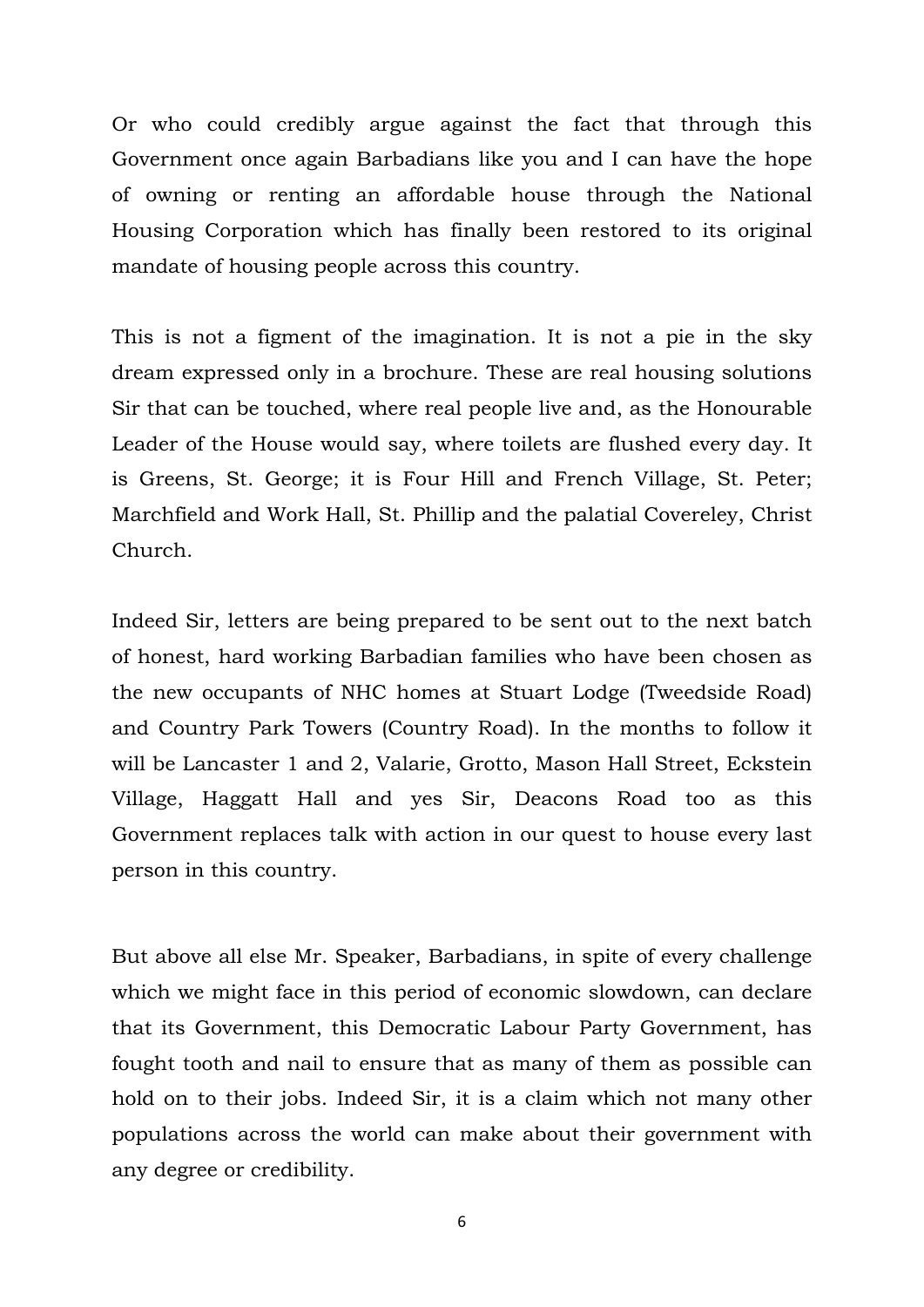Why? Because few others have taken a firm policy stand that as part of a national strategic response to the recession Government would work with its colleagues in Labour and the Private Sector to keep people employed for as long as thank God we have been capable of doing so up to now.

Fewer still can boast that their government not only made that commitment but that they went about systematically and strategically extending instruments of support to their private businesses to help them through the darkest days of the recession.

Are you aware Mr. Speaker how many companies in the region or elsewhere in the world would have been happy to be able to access a direct financial support mechanism such as the Tourism Relief Fund with nearly \$25 million in non-reimbursable grant funding? Or perhaps be able to have the penalties for the nonpayment of taxes and social security impositions waived even as they were allowed to enter into a mitigated repayment programme?

Or better yet Sir, to be able to defer payments of such obligations and have them treated as a loan to the company to help ease their cash flows during the worse effects of the recession. I would venture to say that very many businesspeople would love to have a government like this one.

A government that did not throw them and their employees to the wolves in a gleeful attempt to show bravado in a recession; rather an administration that sought to show empathy with employers and employees alike and hold their hands through the most difficult times.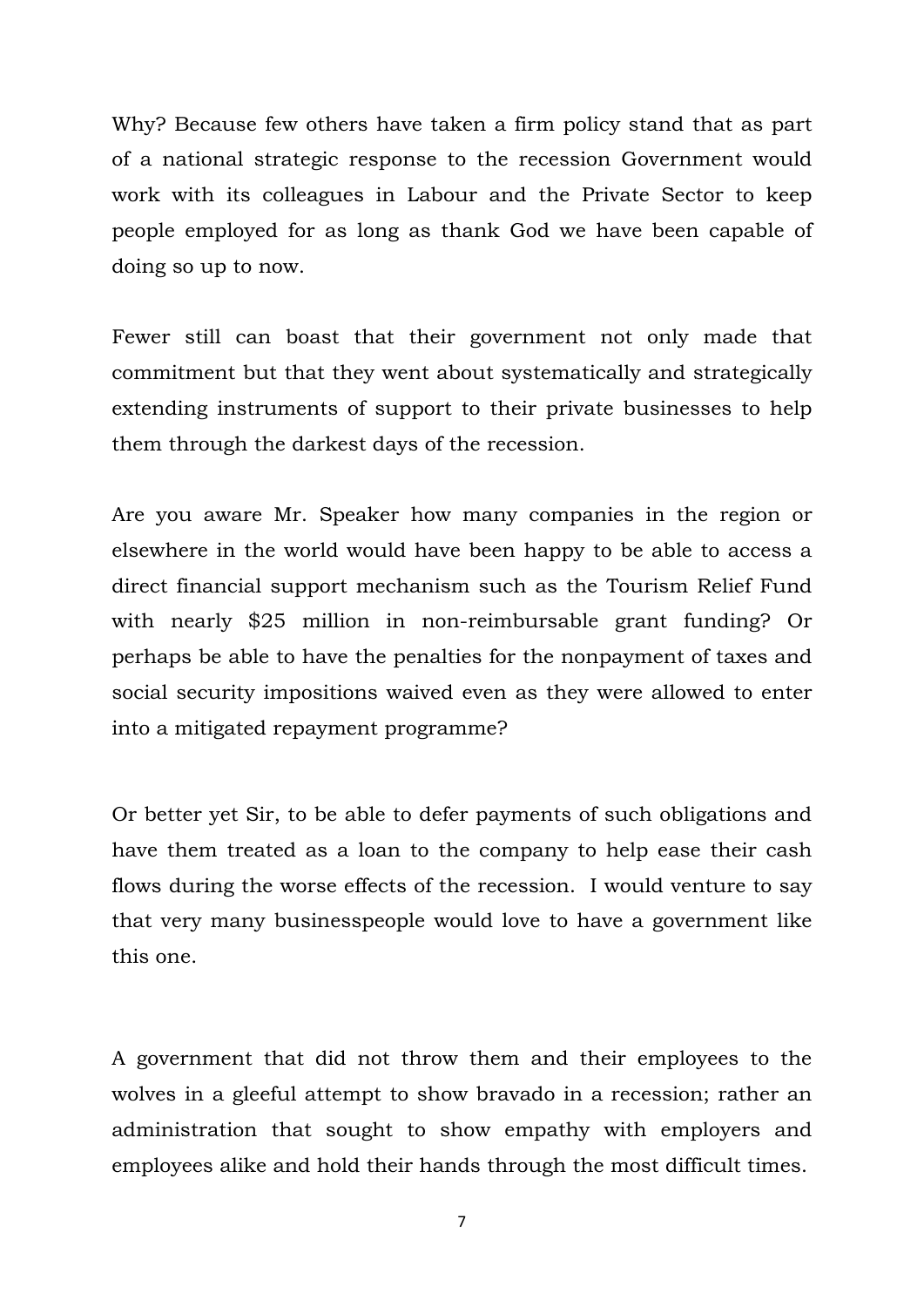A government which in spite of the most stringent fiscal circumstances, could still find ways to incentivise local and foreign business investors to encourage them to carry on with their projects to help grow the local economy.

However Mr. Speaker, if you listen and/or read much of the anti-Government commentary, you would believe that this Government has stood idly by twiddling its thumbs doing nothing to help Barbados or Barbadians in these troubling times.

And so, true to form, those commentators are those among us who for their own narrow, naked self interests and personal selfaggrandisement have opted not to play with Team Barbados to hold the country together, but try at every turn to pull it down.

Daily Mr. Speaker, Barbadians are fed a diet of how bad and miserable things are in the country and how just about everything and anything is about to collapse and be no more.

We even recently had the very unfortunate, yet not totally unexpected example of no less a person than the Leader of Her Majesty's Loyal Opposition, saying that he had in his possession figures that would show that Barbados' revenues for June 2011 were abysmal and that our expenditures were horrendous. This Sir, even before the Accountant General, the single national authority on these things, had even finished collecting information for June. Well, as we found out less than two weeks after he vomited up such scare-mongering tactics, the real facts show his intervention to be totally untrue.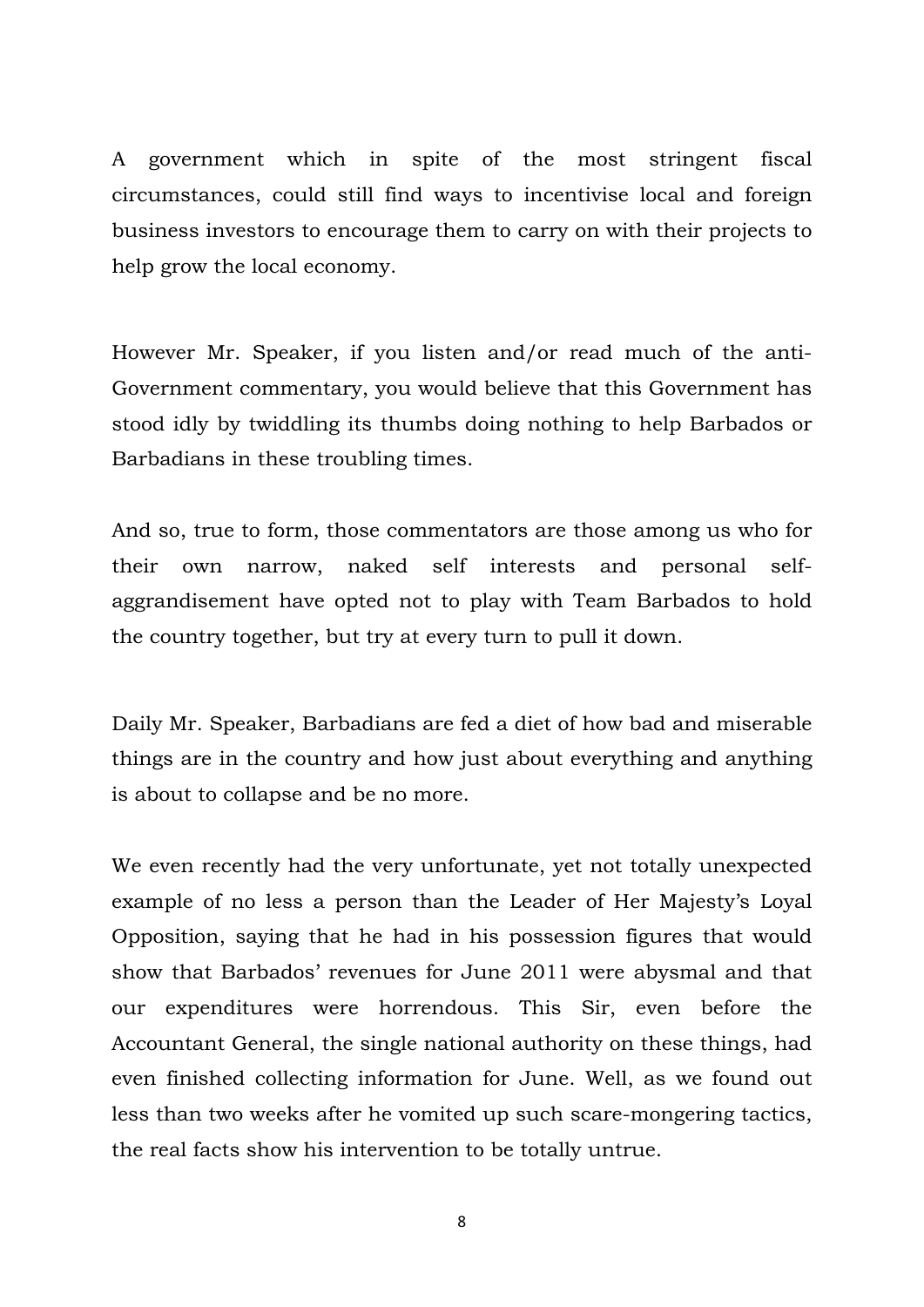Mr. Speaker, I believe that the people of Barbados deserve an unreserved apology from him, but greater men than him have misspoken before and failed to correct themselves when caught. My advice to Barbadians, don't hold your breath.

Even more sadly Mr. Speaker, I am sure that come tomorrow afternoon and in the succeeding days of this debate, Barbadians are going to be treated to more of the same unsubstantiated commentary designed with one purpose in mind……to undermine faith in the Government and confidence in the country's economy.

Little wonder Sir, that Barbadians are bombarded almost every weekday in at least one of our Dailies, (which shall remain nameless), by those whom I call the proverbial Four Horsemen of the Apocalypse (if you study carefully Sir you would know to whom I refer) spewing out their respective veils of misery, gloom, and ultimate destruction on this poor little island of Barbados.

Sadly Sir, it is as if these folk derive some unexplained orgasmic pleasure out of seeing or hearing that Barbados has done badly or will do poorly, just so that they could say that they were right.

I would never be so bold as to accuse any national of this country of being unpatriotic because I genuinely believe that everyone of us wishes Barbados and Barbadians well. But at the same time Mr. Speaker one has to wonder what motives really drive much of the unsubstantiated and at times derisive commentary you hear about what is happening in this country.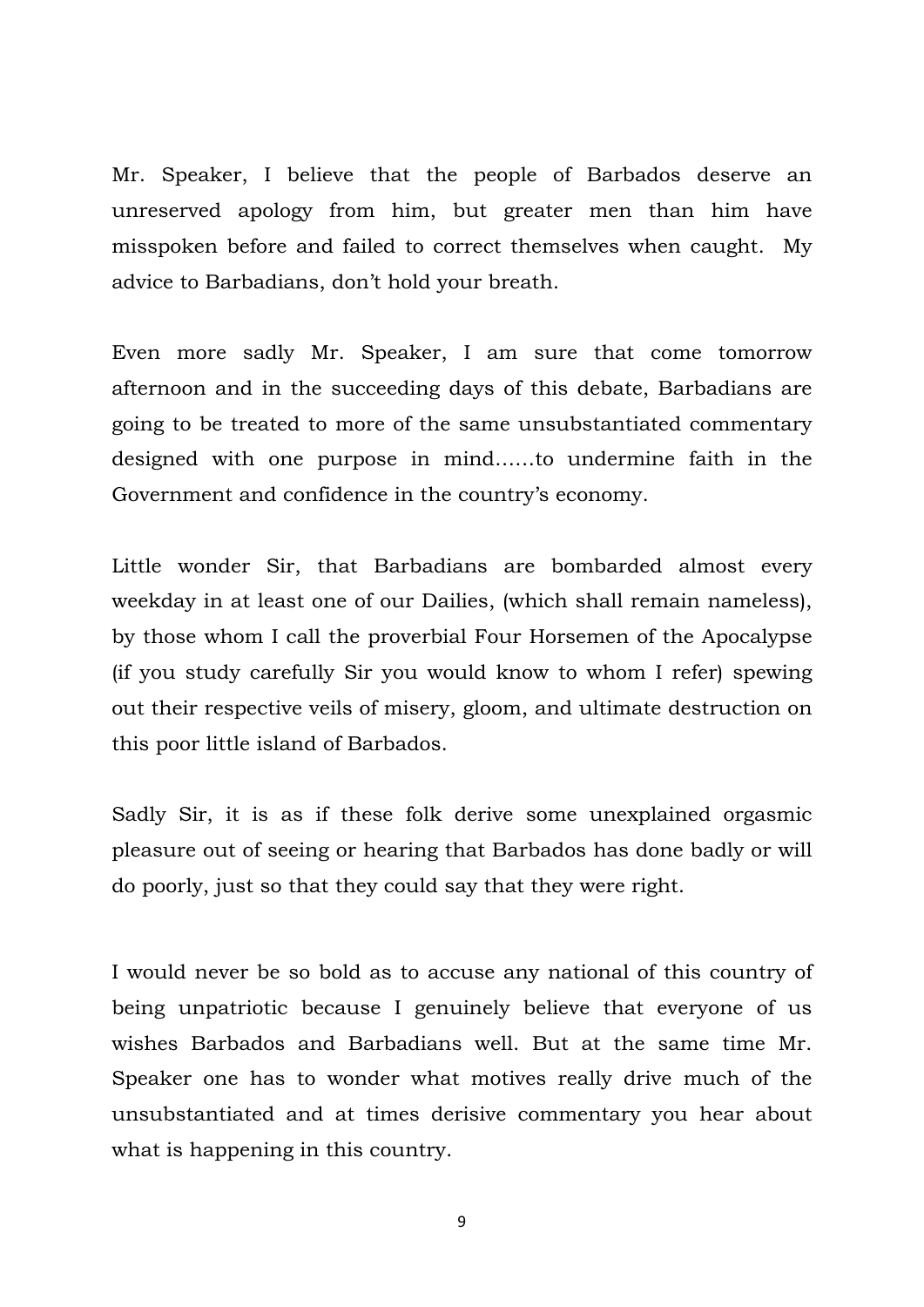Mr. Speaker there is no doubt that Barbados has serious challenges. No one in this Government, least of all me, has hidden that from the people of Barbados. We have laid the facts out to the people, said what we intended to do to deal with the problems, even as we set about on a course correction to put the country on a better footing.

But can we really as a people accept as some would have us believe that everything in Barbados has gone bad since January 15th 2008?

Can't you Mr. Speaker, like the Leader of Opposition, and all the rest of us living in this country, close our eyes and successfully predict that our refuse will be collected this week from in front of our homes free of cost? Nothing has changed in that regard.

Can't you, the Leader of the Opposition and I, like most other Barbadians still claim that were we to fall ill today that we could avail ourselves of quality medical care at the QEH, the best to be found anywhere in the Caribbean, I might add, free at point of delivery?

Can't we still boast of having a country in which free education from nursery school straight to the University level still exists in Barbados for the vast majority who qualify and even some of those who don't? Or that we still continue to enjoy subsidised water rates, bus fares, school meals and text books in primary and secondary schools respectively?

Aren't our social agencies still working on behalf of the poor and vulnerable and delivering assistance to those who are in need, albeit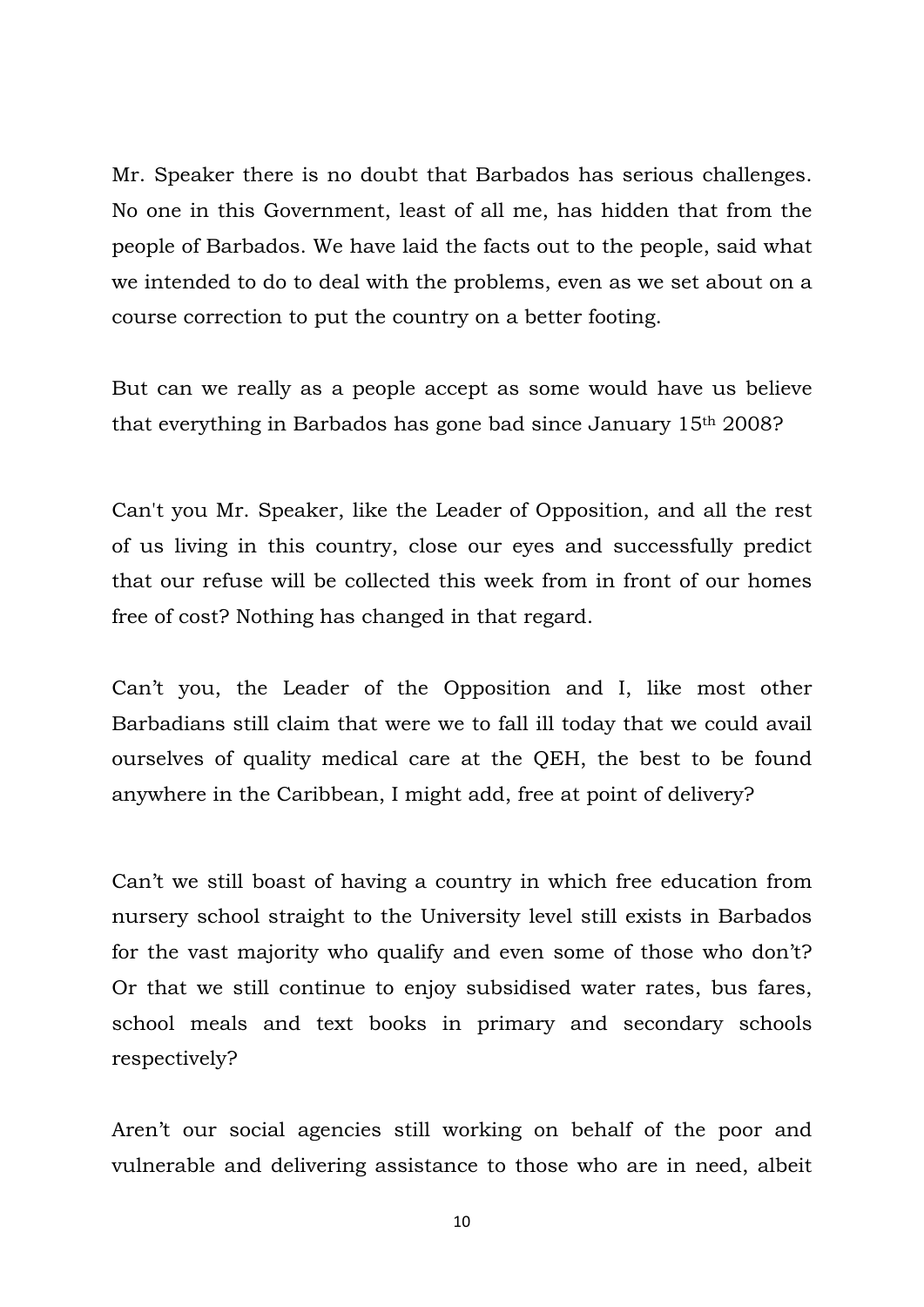with some structural efficiency challenges, which the Minister of Social Care is manfully tacking as we speak.

This is not to say Sir that critical commentary and even robust and vehement argumentation in opposition to Government policies do not have their place, but surely all and sundry must know when it is time to put aside the cudgel and seek to work cooperatively in the interests of all Barbados.

We must know where and when to draw the line.

I recall anecdotally Sir, a personal experience when I was the Leader of the Caribbean NGOs Policy Development Centre (CPDC) leading a massive rally in the heart of Castries to protest Caribbean peoples' exclusion from, and the potential negative impact of the proposed European Economic Partnership Agreement (EPA) negotiations.

Back then our rhetoric was vehement and analysis biting, as well we felt it ought to be, given the stakes that faced the region. And under the pressure of the protests the regional trade negotiators sent for the leaders of the movement. We exchanged arguments with accusations left and right and yes some unfortunate things were said. Towards the end of that highly contentious session, Dame Billie Miller, who was the then lead negotiator for the Caribbean turned to me and said, "Young man, you are very intelligent and articulate and have a bright future not just here, but perhaps also in the politics of Barbados. Who knows you might even occupy the very ministerial portfolio which I have the honour to hold right now and I am sure if that happens you will do well.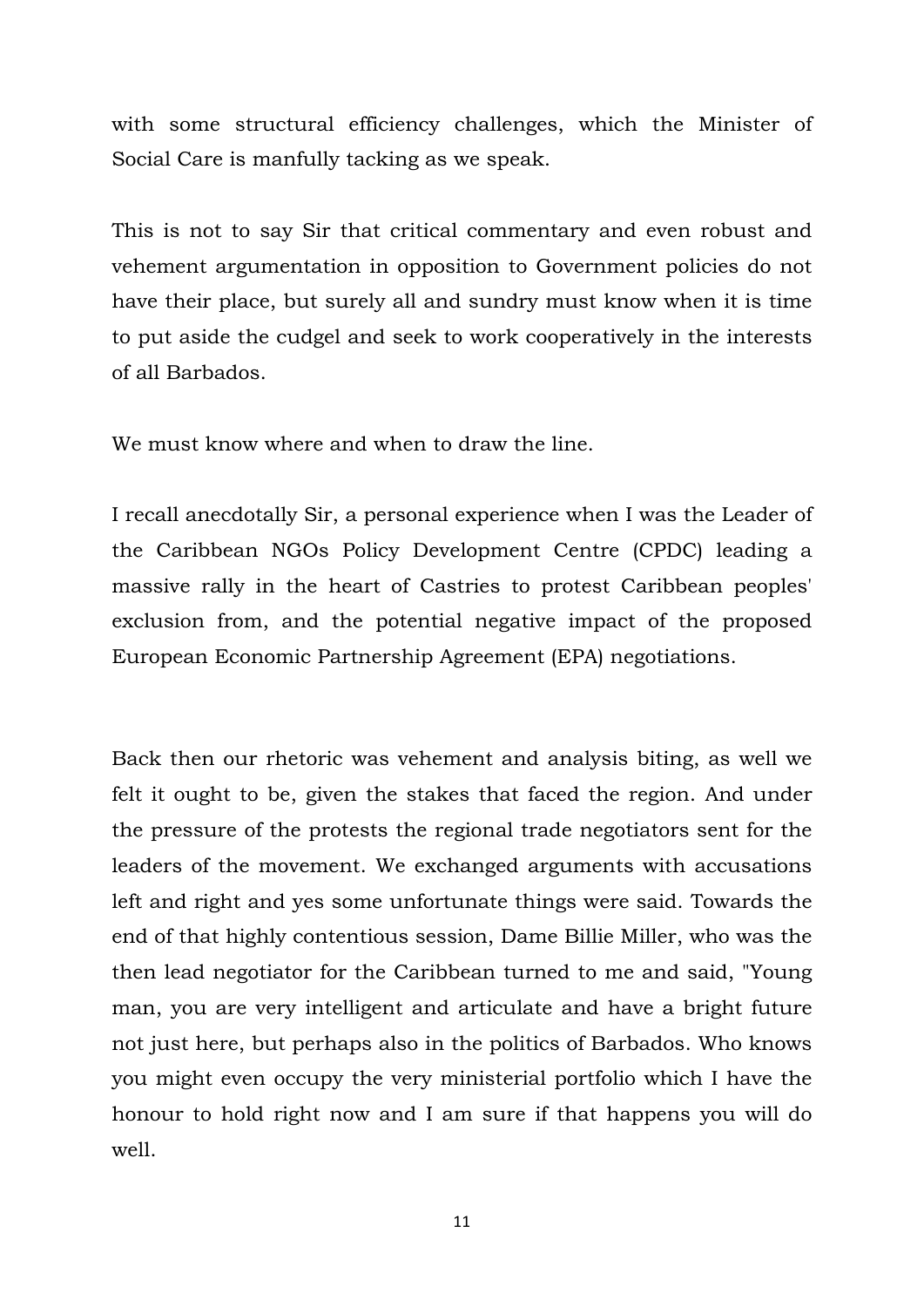"But you will also do well to remember that Barbados and region belongs to all of us. We have nowhere else to go. And so it is our duty to protect what we have achieved and grasp the opportunities which we create. Pulling the region down in the full face of the world will not help us do any of that. All sides have to be careful what we say and how we say it, just as we must be mindful of what we do and how we do it."

She concluded by reminding me of the advice once rendered by the Late Sir James Tudor to people in Barbados then vehemently critical of Barrow administration. Advice Sir, which I now in turn render to the most vehement critics of this administration, including some members of the Opposition:

## *"Be careful not to spit in soup; we all have to drink it".*

 Barbados has its challenges but we are no worse off than any other country, and better off than most in the wake of the worse global economic and financial downturn in recent memory.

I am aware that many of this Government's critics hate for us to reflect on what it happening globally, or even compare our experience with the relative stories of others who are being asked to suffer the indignity which a recession inevitably brings but Barbadians must be able to appreciate how we as a people are coping with similar challenges.

For instance Mr. Speaker, a twist of fate of birth could have landed any of us in Greece this evening, with me delivering an austerity budget as the Greek Minister of Finance.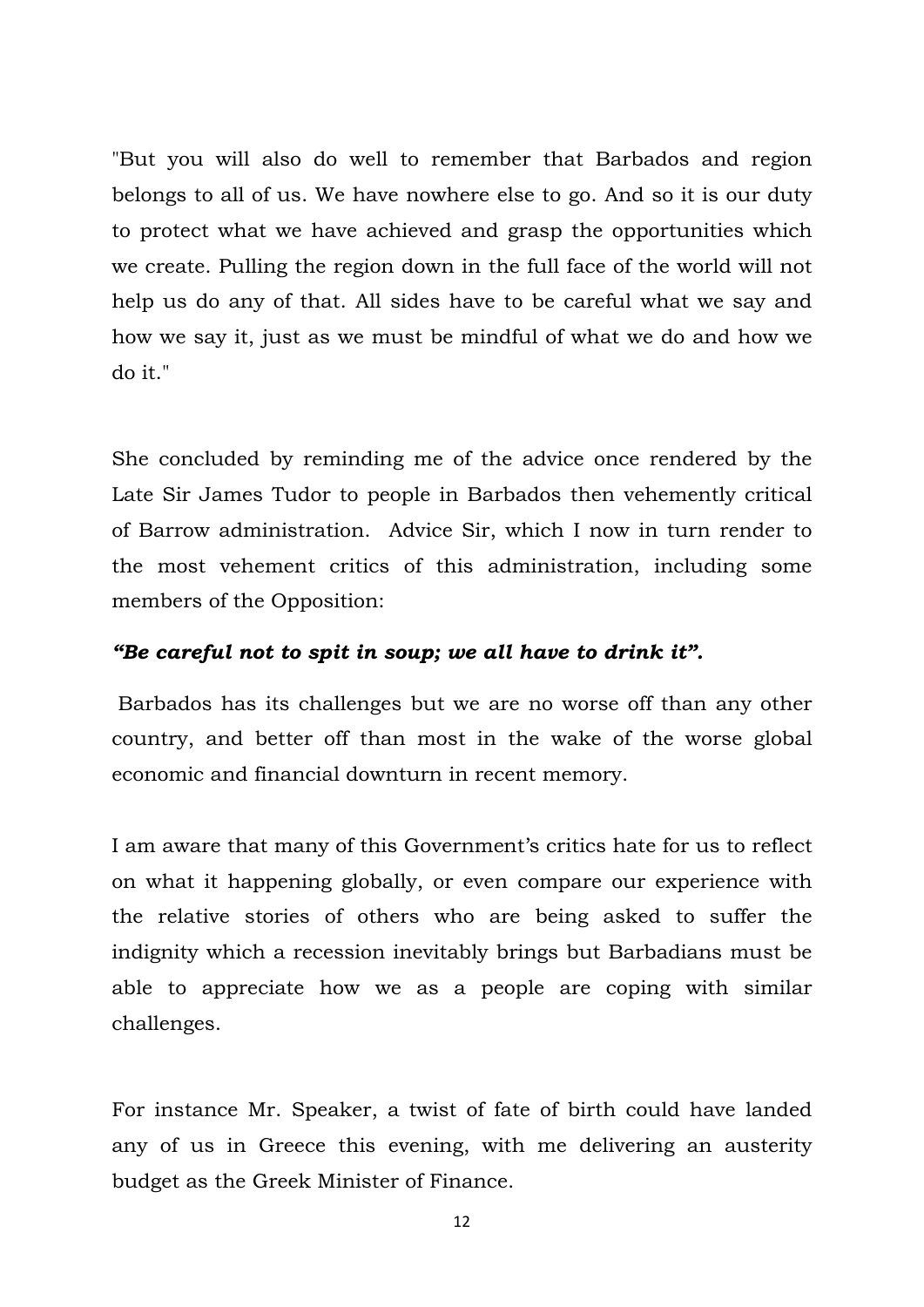If that were the case Sir, I would stand before you and this country and announce in part, some of the following measures:

I would impose a 5% solidarity tax on all household income. Lower the tax-free threshold for incomes from 12,000 to 8,000. Impose a 50% rise in property taxes; raise VAT from 19% to 23 %; scrap most tax exemptions; increase corporation taxes; cut public servants salaries by 15%, while laying off all temporary public servants; I would cut spending on health by 30%, public investment by nearly 40% and close 2000 public schools. I would even cut social security benefits and pensions and raise the contribution period for qualification for full pension from 33 years to 40 years.

That is the budget I would deliver here this evening if we were to share the fate of the Greek people and have that placed on the Barbadian public. The funny thing is Mr. Speaker, there are actually some among us who would not mind if I did, even though they don't have the intestinal fortitude to say it openly.

But we are not in Greece, or Ireland, or Portugal or Spain, we are in Barbados, and we fashion our responses to the problems we have with a level of responsibility and understanding that as a small, fragile and highly vulnerable economy and society, it will not take a whole lot to unravel and destroy the very social and economic fabric of this country.

In this regard therefore, we must be firm yet fair, ready but responsible, hungry for success but not hasty in our ignorance. When we are wrong, we have to be bold enough to admit it, and we have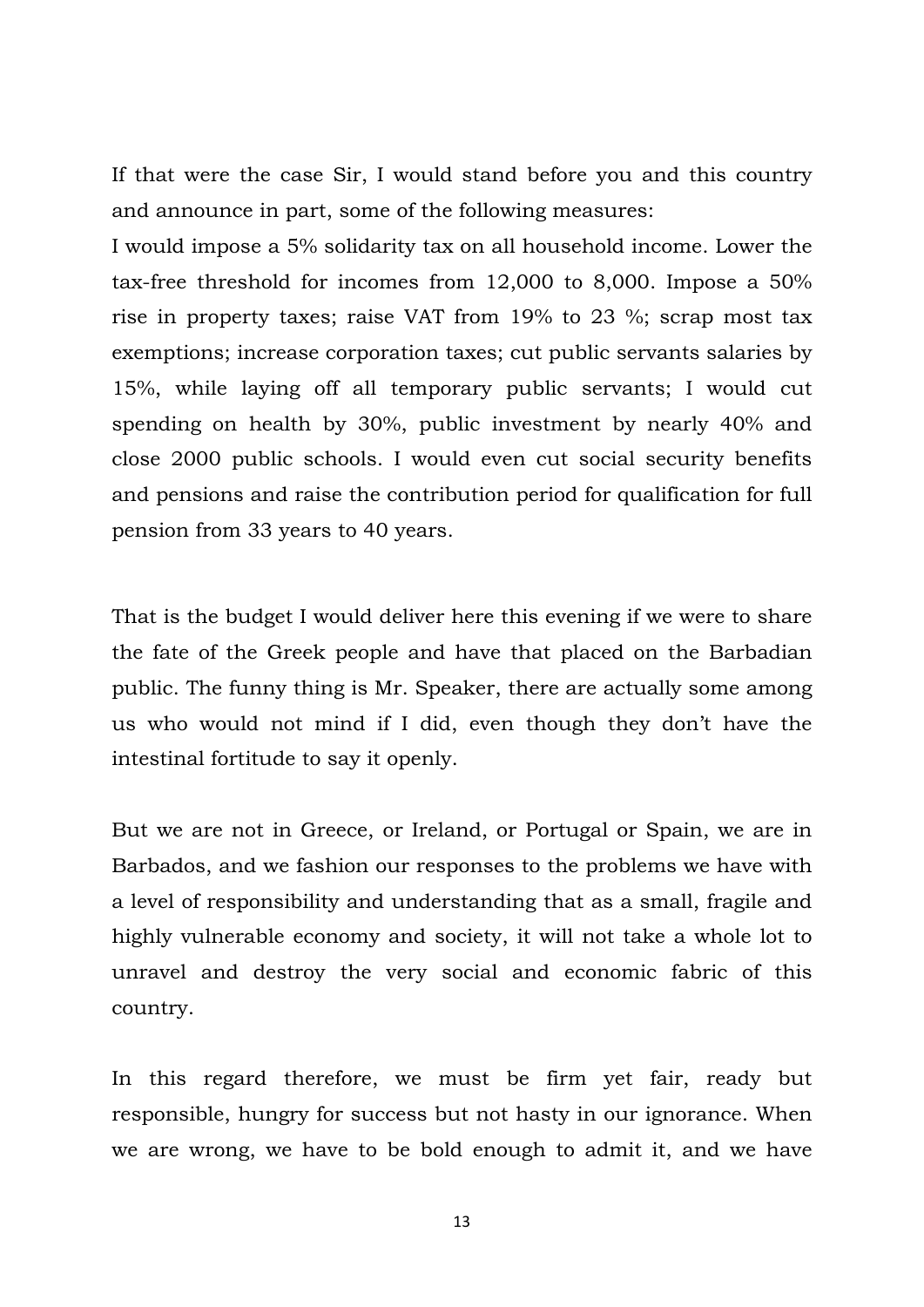done so, Sir. When we fall, we have to get up again. As a Government we have endeavoured to be patient not pretentious, opened not opportunistic, caring not callous; but ultimately we have held the people of Barbados in our confidence.

It was against that back drop Sir that last November, only a short nine months ago, I came to the nation and in my characteristic forthright manner and I laid out quite expansively the challenges facing Barbados at that time and potentially for the future ahead.

I indicated to the people of Barbados, that behind the negative impact of the most virulent recession this country has ever faced, and Government's attempt to hold the economic and social fabric of the country together, that we were faced with the prospect of continued negative economic growth and a worsening public finances position.

Indeed Mr. Speaker, I highlighted the fact that even in spite of our previous efforts to increase revenues and contain expenditures that there was every likelihood that due to the prolongation of depressed economic conditions globally, regionally and at home, our deficit reduction efforts would not only fall short of the then predicted target of 7.2% of GDP but would likely rise to above 10% in the fiscal year 2010/2011.

To be sure Sir, my specific words at page 94 of the Financial Statement and Budgetary Proposals for 2010-2011 were as follows:

> *"In the Medium Term Fiscal Strategy the target established for the fiscal outcome for 2009-2010 would be 7.2 percent. On current projections the fiscal balance is expected to end the year at 10.1*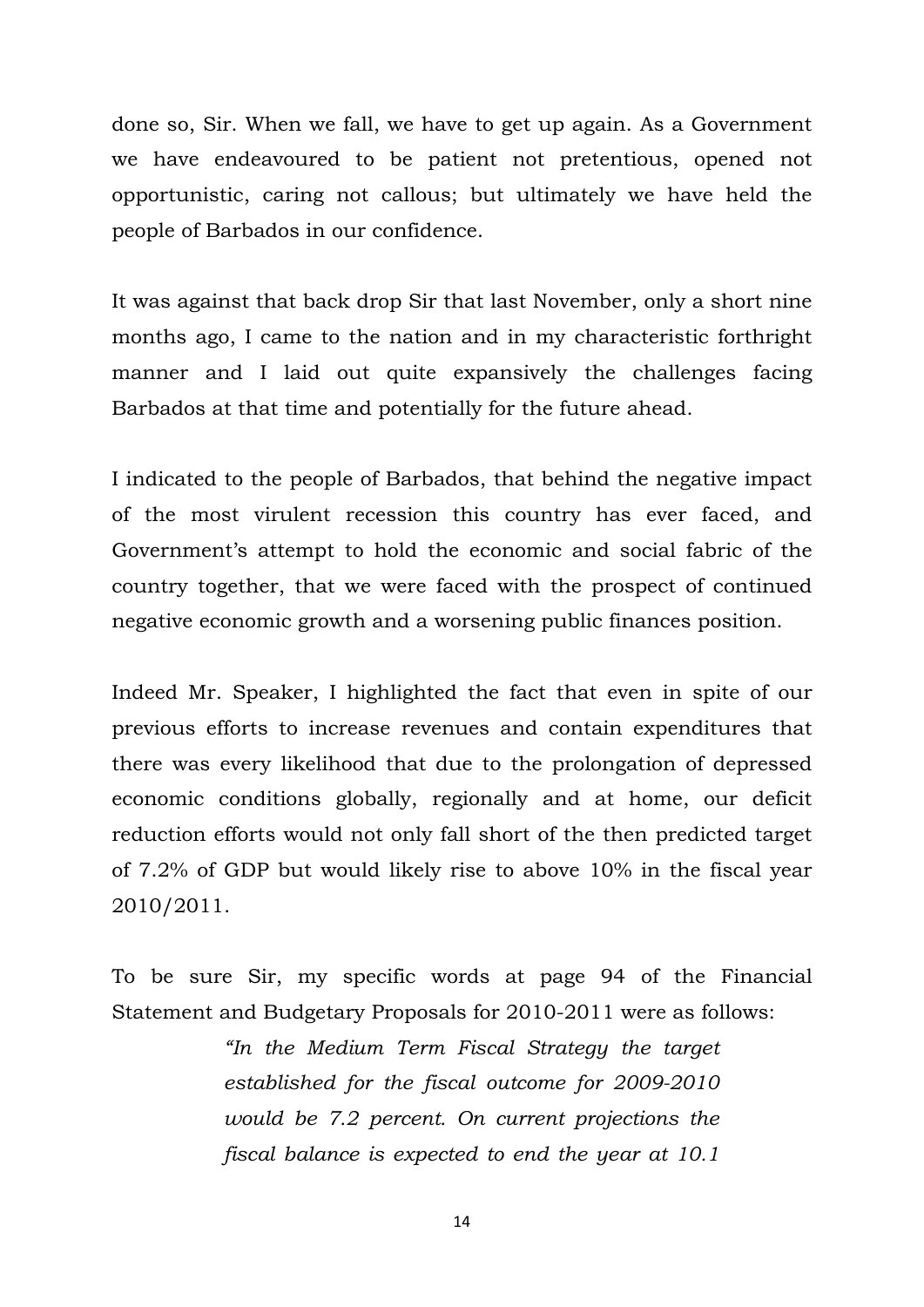*% short of any intervention from government and based on key supplementaries [including] for the University of the West Indies of \$60 million and the Ministry of Transport (Transport Board) of \$30 million."*

So we knew that while it would not have been possible from that distance into the fiscal year to reach the medium term fiscal policy target of 7.2%, we had to intervene to prevent an even worse and potentially impossible fiscal situation from occurring. To this end, we laid out an 18 month programme to assist in progressive fiscal consolidation through revenue raising measures and further expenditure reduction initiatives which we promised would start in the 2011/12 Estimates of Revenue and Expenditure.

But we did not stop there Mr. Speaker. We outlined initiatives geared specifically towards giving greater impetus to the economic recovery so as to try to better the 0.5% decline which we anticipated for 2010 and accelerate growth into 2011.

We specifically targeted the tourism sector providing additional marketing resources for the Barbados Tourism Authority (BTA) to aggressively go after the British market which up until that time, was continuing to register negative growth. We zeroed in on the international business sector with additional resources for Invest Barbados to increase their efforts at attracting more international business companies and investment alike. We provided additional incentives for agriculture and laid out a programme for increased government investments in housing and roads rehabilitation to help generate and increase activity in the construction sector and provide for some job growth.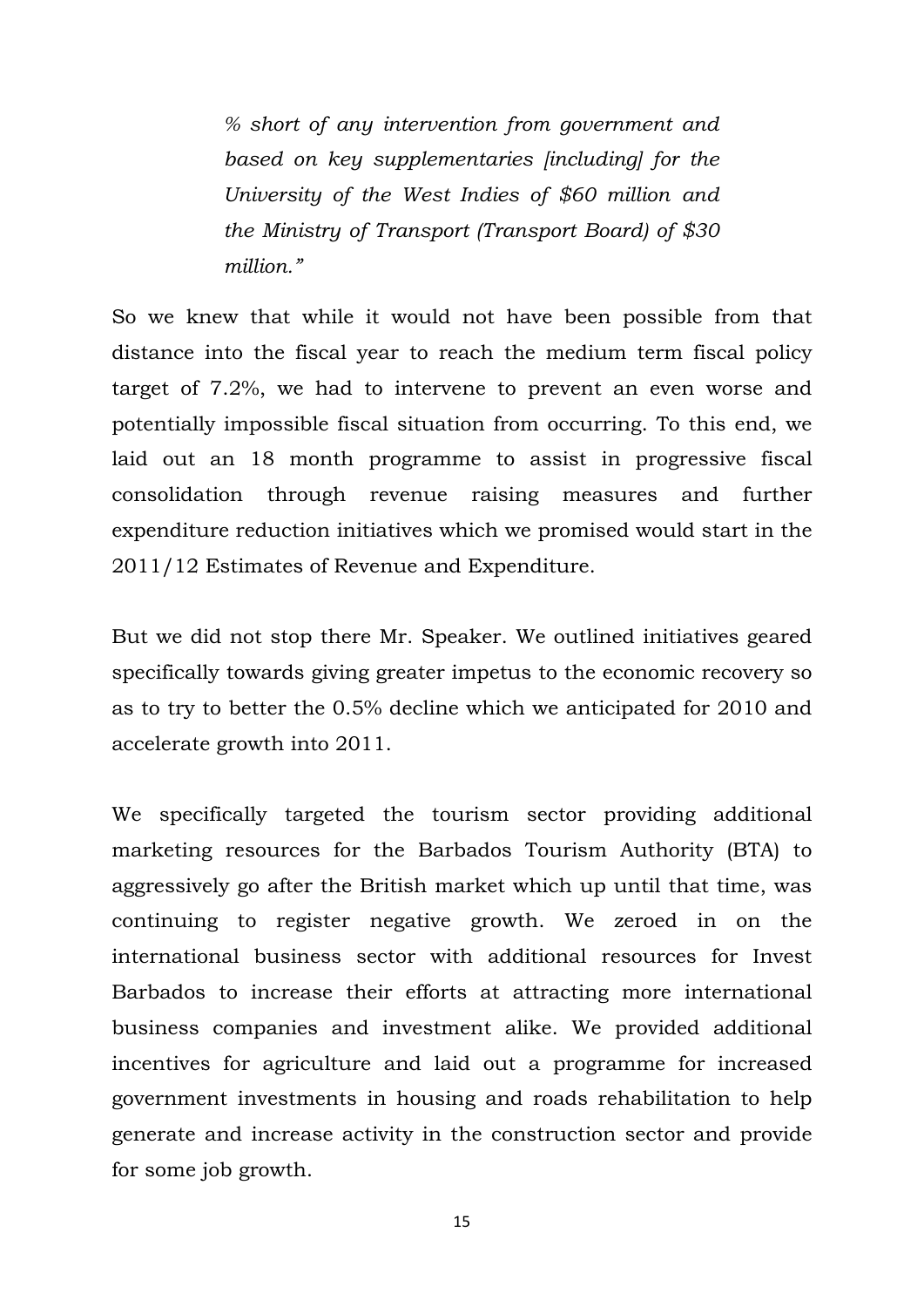Our critics Sir, led by members of the Opposition, castigated our programme as an impending failure that would, as they put it, drive the economy further into recession. According to them, our fiscal measures would not prevent a deficit of 10% based on the number of supplementaries we expected to approve and the lack of revenue that we would get from these measures during the next financial year.

Given that both sides had very clearly drawn positions on what would happen in the economy for the rest of 2010 and into 2011, it would now be of benefit to this House and the rest of the country for me to give a report card on the international, regional and of course most importantly, the domestic economic and financial situation to the latest point for which confirmed data is available.

### *INTERNATIONAL ENVIRONMENT*

Following an estimated 0.5% decline in world output in 2009, the prospects for global recovery appeared mixed at the end of 2010. According to the IMF World Economic Outlook (June 2011), global activity expanded by 5.1% at the end of the period under review. This expansion was supported by increased private consumption in major advanced economies along with sustained private demand, accommodative policy stances and resurgent capital inflows in emerging and developing economies.

However, during the first quarter of 2011, the global economy expanded by an annualised rate of 4.3%. An outturn affected by many unanticipated negative factors, such as the devastating effects of the earthquake and tsunami on the Japanese economy, coupled with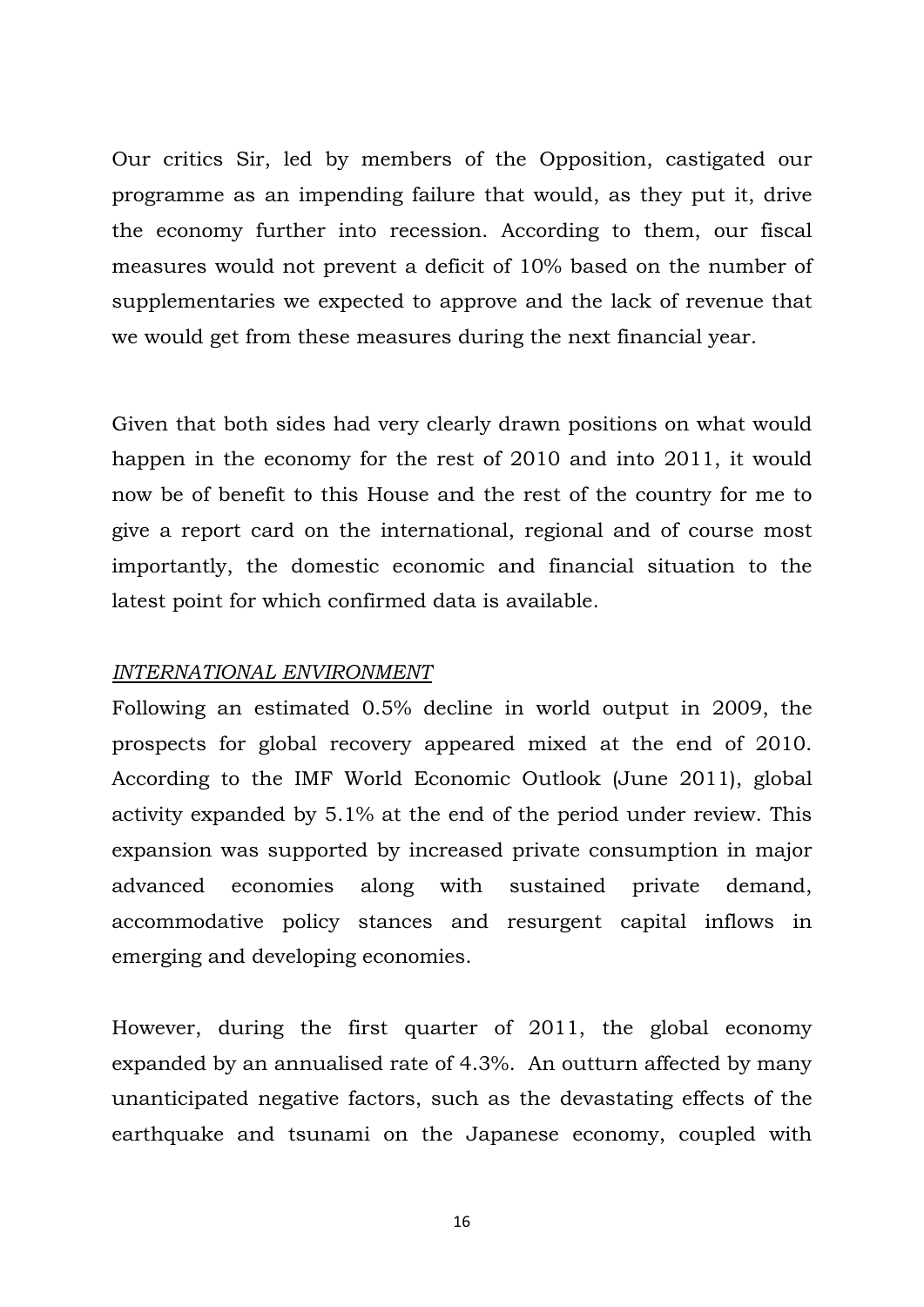higher commodity prices, bad weather, and supply chain disruptions in the U.S.'s manufacturing sector.

In advanced economies, including most of Barbados' major trading partners, with activity moderately less than expected, coupled with high unemployment, growth remained subdued.

On the other hand, in many emerging economies, activity remained buoyant, combined with increasing inflationary pressures primarily driven by strong capital inflows. Global financial conditions showed signs of rebounding as evidenced by rising equity markets and the easing of bank lending conditions. Strong public policies and measures deployed by the IMF helped in this rebound.

#### *Advanced Economies*

Within the Advanced Economies**,** real GDP increased by 3.0% in 2010 compared with a contraction of 3.4% a year earlier. In the U.S., economic activity rose by only 1.6% compared with a decline of 2.6% at the end of 2009. This positive performance was due to unprecedented macroeconomic policy stimulus, emergency financial stabilisation measures, and a modest cyclical upswing. However by the end of the second quarter of 2011, the US Commerce Department had not only reported slower than expected GDP growth at 1.6% as opposed to the 2.4% previously forecast, but actually revised its earlier first quarter estimate of economic output from 2.1% to 0.4% of GDP.

In the United Kingdom, domestic demand remained relatively subdued, particularly following the recent measures to cut the budget deficit. Economic activity increased by 1.3% compared with a decline of 4.9% in 2009. The Canadian economy, which grew by 3.2% at the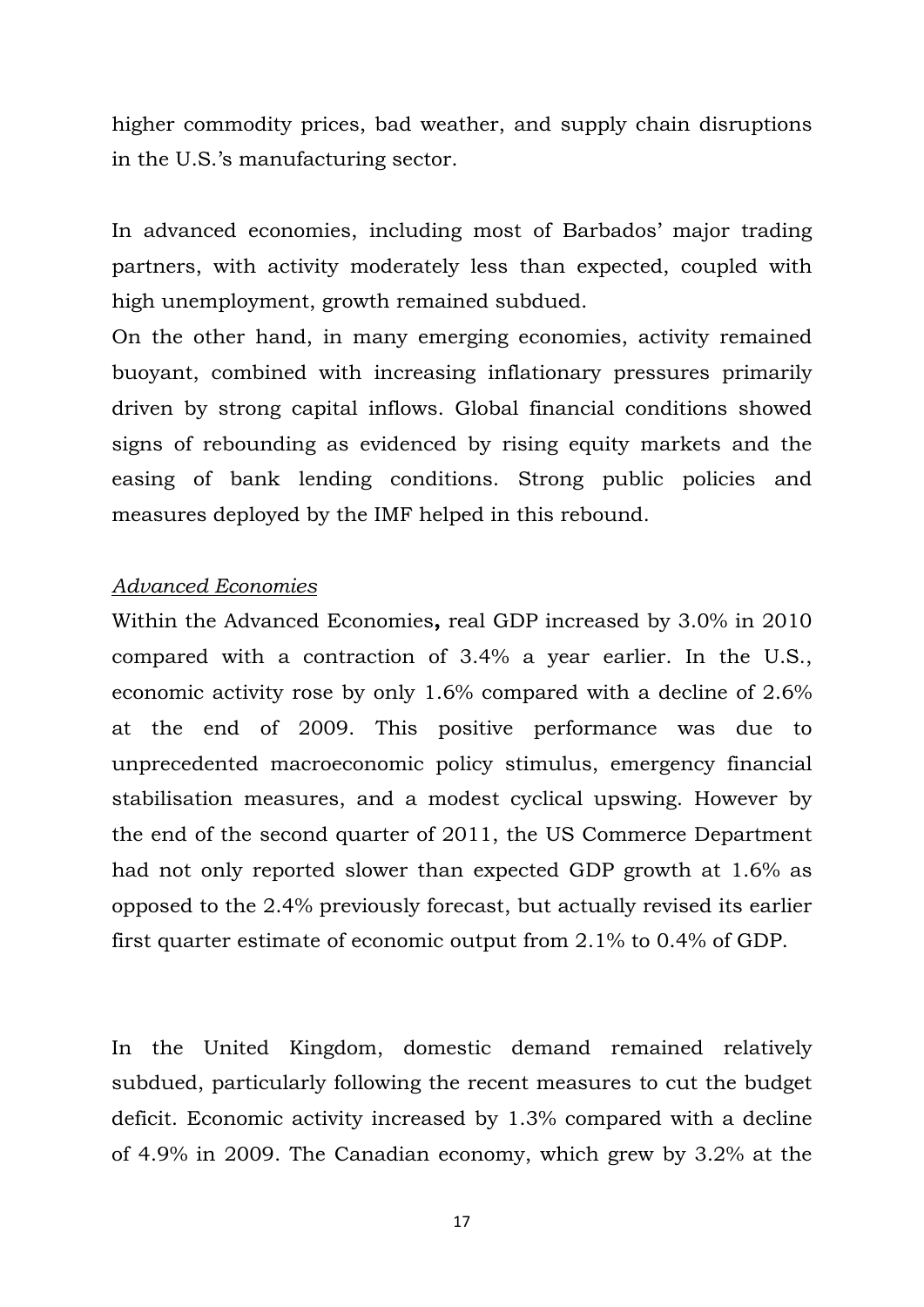end of 2010, was relatively buoyant as monetary and fiscal stimuli and strong international demand for commodities helped to boost the growth rate. The unemployment rate at 8.0%, is well below that in the United States and has been declining steadily since early 2009. According to IMF data, GDP growth in Japan increased by 4.0% compared with a fall-off of 6.3% at the end of 2009. Stimulus measures were primarily responsible for this strengthened outturn.

In the Euro Area, economic activity increased by a small 1.8% compared with a contraction of 4.1% a year earlier. Major contributors to this growth were Germany (3.5%), France (1.4%) and Italy (1.3%). Recovery was modest in both Germany and Italy as a result of weak growth among its trading partners, persistent competitiveness problems, and planned fiscal consolidation which weakened private demand. In France, growth was moderate, as private consumption was weakened by high unemployment and the withdrawal of stimulus measures. Constrained by high debt, fiscal and competitiveness imbalances, growth in Greece, Ireland, Portugal, and Spain was much lower.

### *Emerging and Developing Economies*

Within the emerging and developing economies**,** real GDP increased by 7.4% in 2010 relative to 2.8% a year earlier. Driven by domestic demand, economic growth in China and India rose by 10.3% and 10.4% respectively. Growth in these economies was bolstered by sustained performances in retail sales and industrial production. In Latin America and the Caribbean, economic activity increased by 6.1% compared with a contraction of 1.7% a year earlier; of course, this refers to Latin America . Major contributors to this growth were Brazil (7.5%) and Mexico (5.5%). This performance reflected solid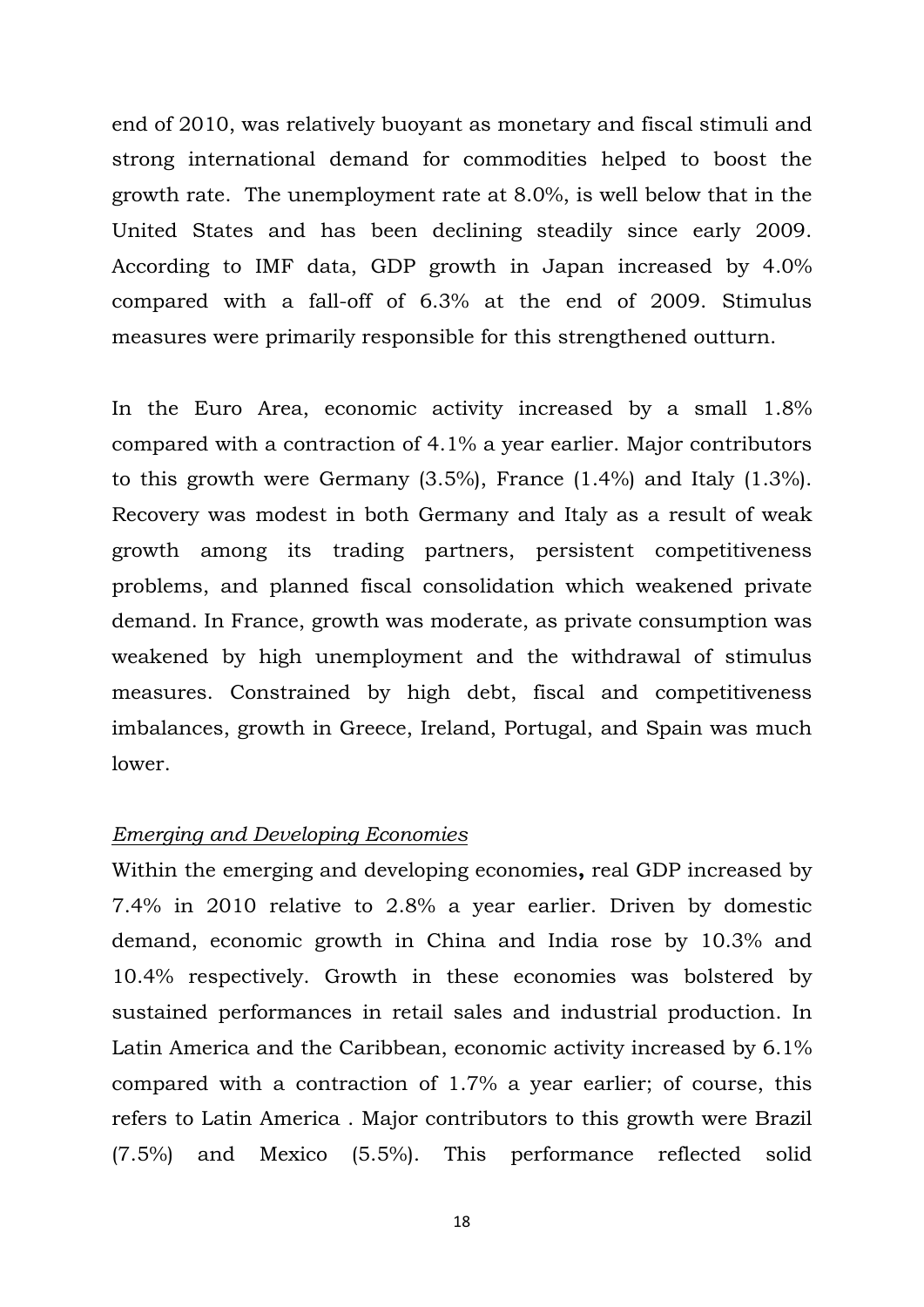macroeconomic policy fundamentals, sizable policy support, favorable external financing conditions, and strong commodity revenues.

#### *REGIONAL PERSPECTIVE*

Economic conditions in the Caribbean region remained depressed during 2010, even as the world economy rebounded from the global economic and financial recession. While the global recovery has largely been driven by growth in developing and emerging economies, the recovery in the more advanced economies (the Region's main source markets for tourism, investment and remittance flows) has been weak and sometimes uncertain.

As a result of the challenges which the region faced during 2010, most countries reported contractions in real output. The level of economic decline was marginal for - Jamaica, Dominica and Trinidad and Tobago (under 1.0%); moderate in Grenada and Saint Vincent and the Grenadines (1.0% to 3.0%); and between 3.9% and 8.5% for Anguilla, the Cayman Islands, Montserrat, Antigua and Barbuda, Saint Kitts and Nevis and Haiti. The six (6) countries posting growth, ranging from 0.2 % to 3.6% were – Barbados, The Bahamas, Saint Lucia, Turks and Caicos Islands, Belize, British Virgin Islands and Guyana.

The protracted weakness in economic activity was reflected in severe labour market dislocation in terms of employment and wages, and dampening domestic demand. Resurgent international commodity prices exacerbated these effects, pushing up import costs, with negative implications for the balance of payments and domestic prices. Sluggish activity and rising cost pressures also placed acute strain on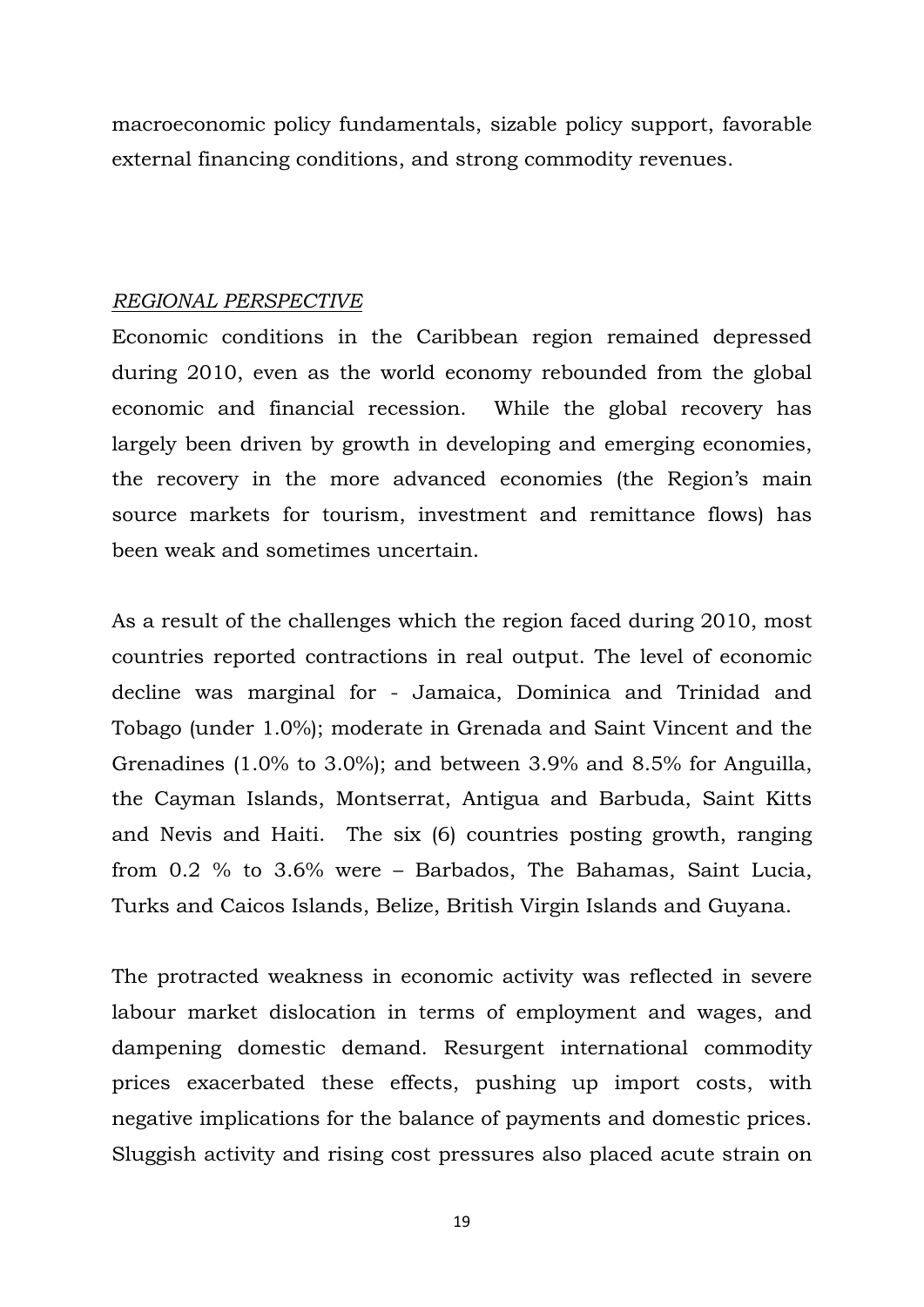public finances and worsened already large debt overhangs, necessitating fiscal consolidation measures and limiting the scope for economic stimulus by regional governments.

Reduced economic activity and foreign inflows, together with the ongoing fallout from the CL Financial Group collapse, continued to dampen financial markets. Natural disasters also had an adverse impact on economic conditions, most notably the earthquake that devastated Haiti on January 2010, as well as the destruction wrought by Hurricane Tomás in Saint Lucia and Saint Vincent and the Grenadines at the end of October 2010.

## *DOMESTIC ECONOMIC REVIEW*

## Annual Review 2010

During 2010, the Barbados economy expanded by a provisional 0.2% compared with a contraction of 4.7% in 2009 (and a predicted decline by the Opposition!) The overall increase in real GDP growth was led mainly by an improved performance in the non-traded sector. This sector grew by 0.4% in 2010, following a 4.2 % decline a year earlier.

This growth was attributed to improved activity in the mining and quarrying sub-sector which rose by 10.5% reflecting higher demand in the construction sector. In relation to the traded sector, activity marginally declined by 0.4% in 2010 compared with a fall-off of 6.1% in 2009. Value added in tourism was estimated to have risen by 2.9% following a fall of 6.6% in 2009. This turnaround reflected the strong efforts of this Government and in particular the Ministry of Tourism through the BTA to claw Barbados back to its lead position in many of our traditional markets and in new jurisdictions.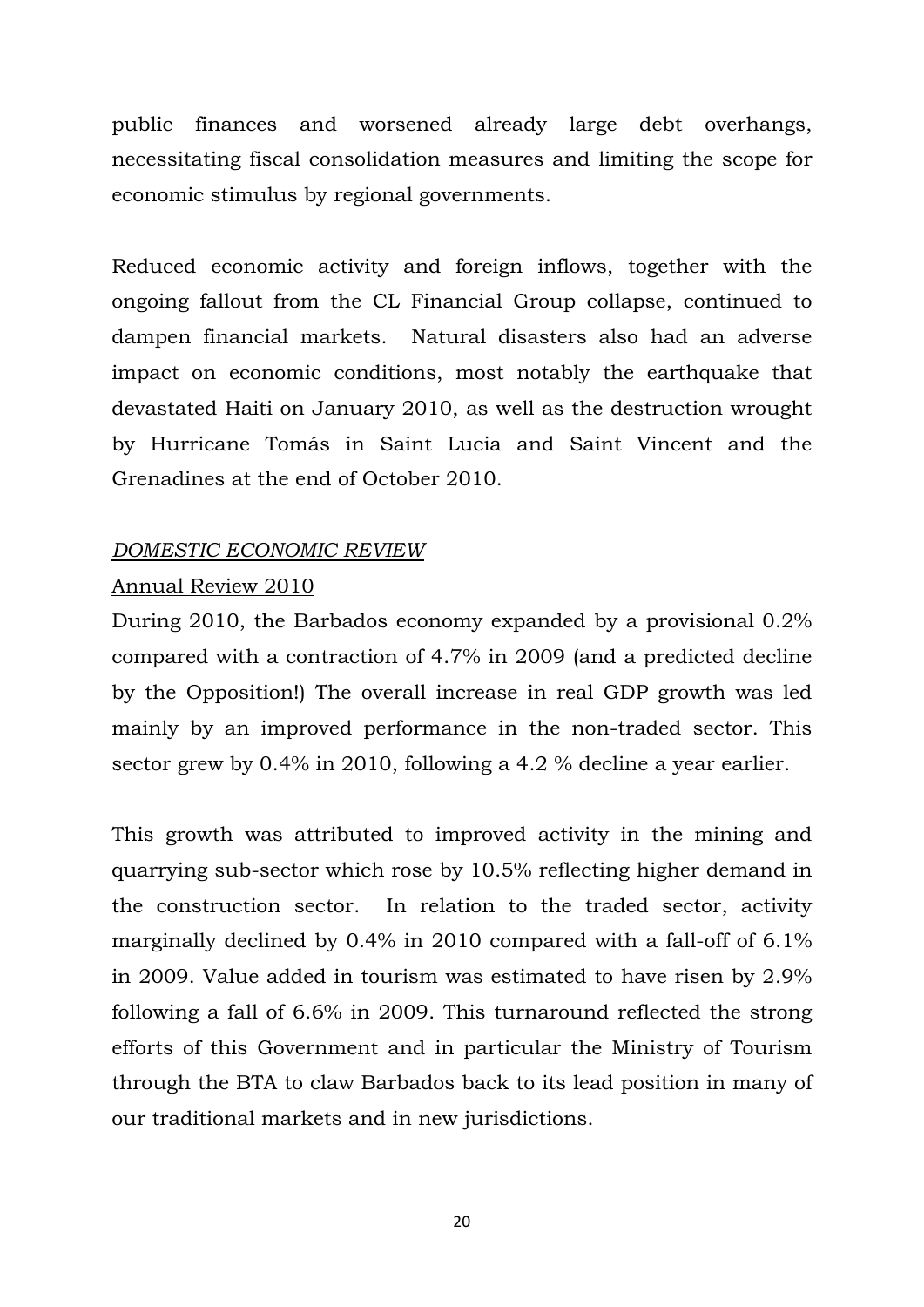In the International Business sector the number of new entities licensed during 2010 totaled 442 as compared with 407 at the end of 2009, representing an 8.6% increase in overall new company formation. There were 420 new International Business Companies (IBCs) licensed during the year compared with 379 in 2009. This represented an increase of 10.8%. Societies with Restricted Liability (SRLs) new licenses totaled eleven (11) at the end of December 2010, which was eight (8) less than what was recorded in 2009.

The annual rate of unemployment for 2010 was 10.7%, 0.7 percentage points higher than the 10.0% recorded at the end of 2009. At the end of 2010, the average rate of inflation was estimated at 5.8% compared with 3.7% at the end of 2009. This reflected the pass-through effect of rising oil and commodity prices.

### *The First Six Months Review 2011*

Mr. Speaker Sir, behind a properly thought-out and targeted programme as enunciated by me in last November's budget, together with a light recovery in North Atlantic economies, overall economic growth stood at 2.1% at the end of the first half of 2011. This was a healthy improvement to the 0.5 % decline at the end of the second quarter 2010.

Foreign exchange reserves stood at \$1.4 billion at the end of June 2011, a reserve cover of approximately 19.8 weeks of imports, above the recommended minimum of 12 weeks, which is the international standard. Private capital inflows were significantly higher than in the corresponding period of 2010.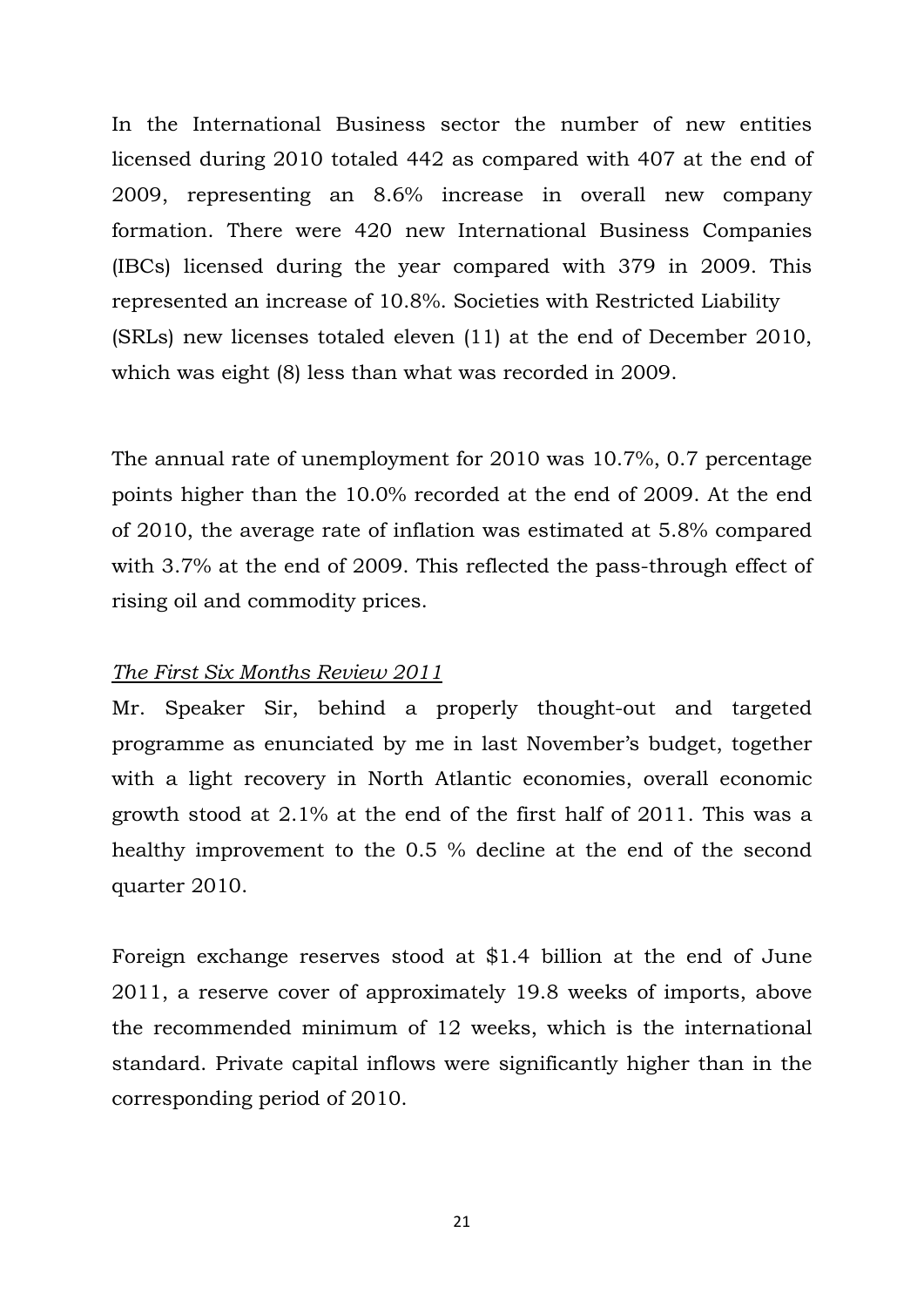However, rising oil prices during the first half of 2011 remained a major concern, as this contributed significantly to the growth in retained imports. Imports at the end of June 2011, were projected to have increased by an estimated \$142.6 million primarily on account of a 37.0% increase in the average price of oil on the international market.

Moreover, the residual effect of the crisis has continued to restrain the growth of some sectors. This scenario has continued to generate low levels of government revenue, a current account deficit of \$359.1 million and uncomfortable levels of unemployment across sectors. Nonetheless real gains are starting to show across the economy.

## *Traded Sectors*

The latest six-month economic review for the Barbados within the economy has largely been driven by improved tourism activity which increased by an estimated \$90.7 million or 5.2% above the same period 2010. Observed data suggest that the increase in tourism activity was due mainly, primarily though not totally, to improvements in long-stay arrivals particularly in the UK market which showed a robust turnaround in the winter months to grow by 8% over the first six months of 2011. This is as a direct result of the decision which this Government took and that the Opposition opposed in the Budget last year to put additional marketing resources at the disposal of the BTA for the UK market.

Recent information for the month of June 2011 showed long stay tourist arrivals overall to have increased by 3,311 persons or 9.4% when compared with the same period 2010. Arrivals from the U.S market rose by 14.5%, CARICOM by 23.8%, and Canada by 0.6%. The only market that did not show an increase was the U.K market which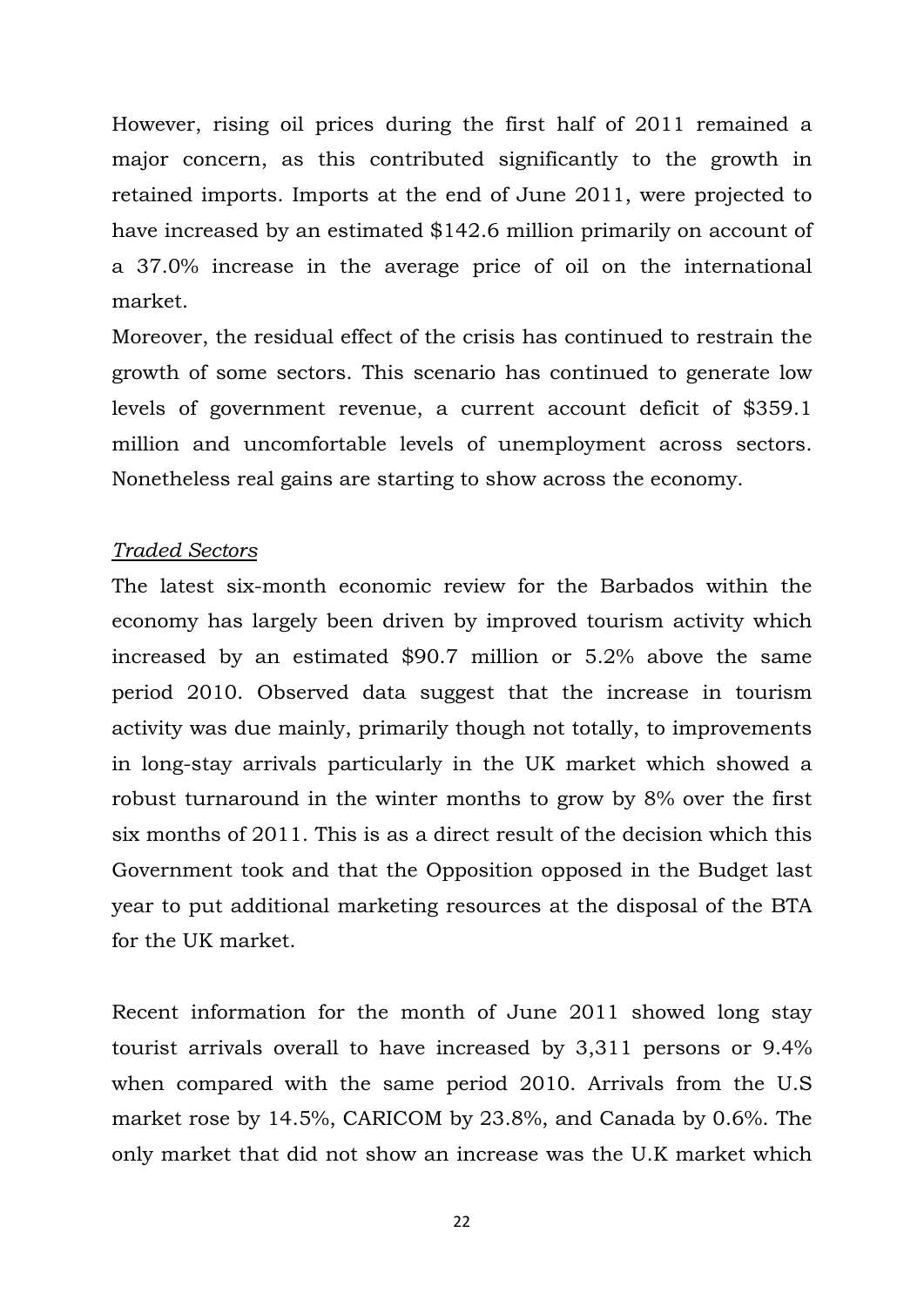declined by 4.3% when compared to the same period last year but figures for July will show a turnaround. Cruise Passenger arrivals for June 2011 increased by 3,672 persons or 20.4% when compared to June 2010.

Manufacturing output fell by an estimated 2.3% for the first half of 2011 when matched against a 7.9% decline for the previous year. The delay in sugar harvest, due to adverse weather conditions, resulted in reduced sugar production earnings and as a result contributed slightly less foreign exchange when compared with the amount received in 2010.

The International Business and Financial Services sector continued to exhibit moderate growth despite the challenges faced. At the end of June 2011, the number of new entities licensed grew to 320 when compared with 267 for the same period in 2010. There were 274 International Business Companies (IBCs) licensed at the end of June 2011 compared with 199 in the similar period of 2010. With regard to Societies with Restricted Liability (SRLs), the new licenses at the end of June 2011 numbered 11 in contrast to 9 recorded at the end of June 2010. These increased registrations notwithstanding, tax revenues from the sector, because of the prevailing international climate, remained low.

### *Non-Traded Sector*

In relation to the performance of the non-traded sector, the indirect effects of tourism activity were also reflected in all sub-sector activity which expanded slightly in 2011. Performance in the construction sector remained at the pinnacle, with output increasing by a projected 2.9 % at the end of June 2011.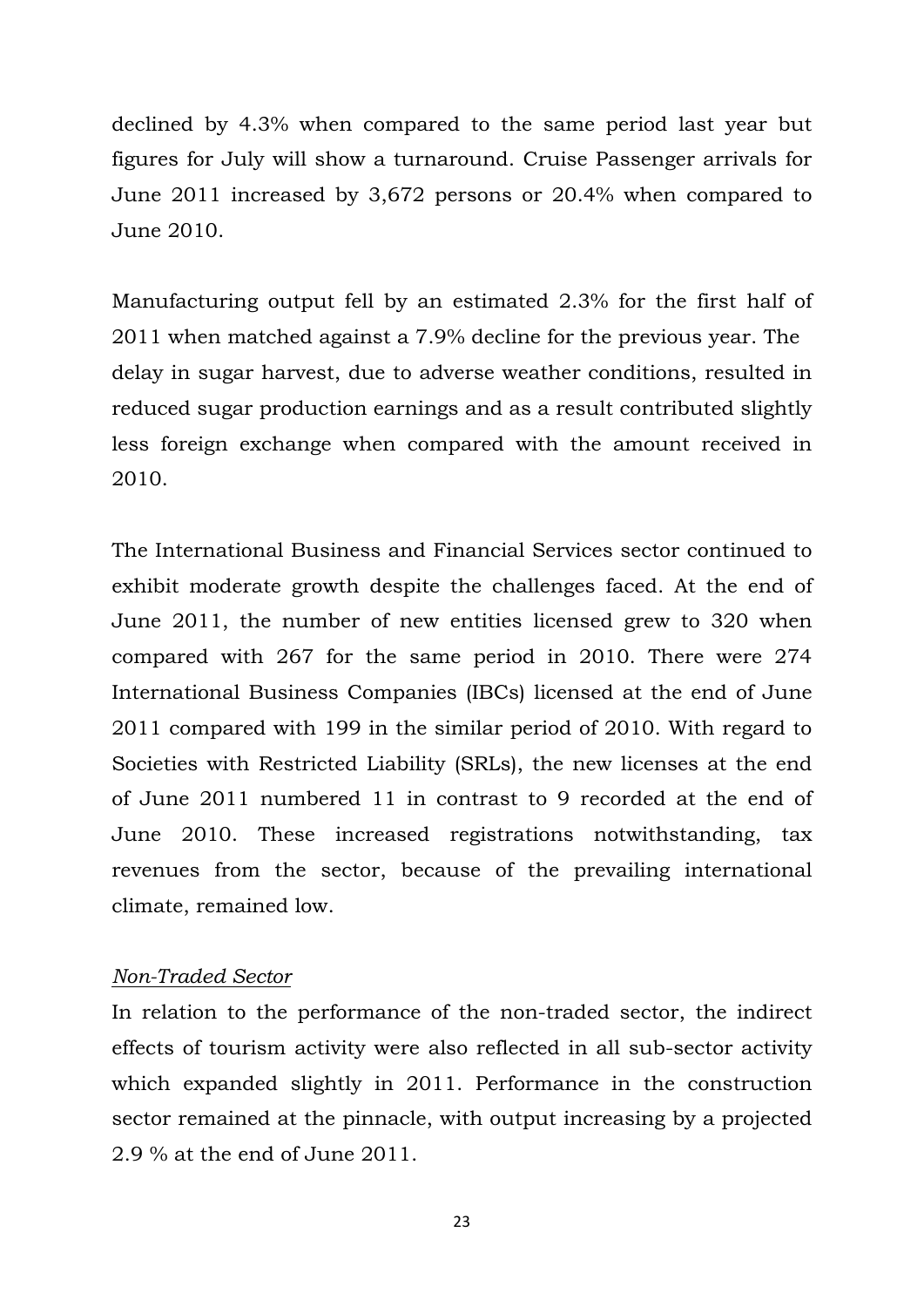Value-added in the other major non-traded sector also improved, as the wholesale, retail and the financial and other services sectors increased by 2.3% and 2.1%, respectively, for January to June 2011.

Second quarter output in the transportation, communication and storage sector grew by 1.2% over the same period in 2010, following a previous annual growth of 0.1% for 2010. Similarly, value-added for electricity, gas and water fell by 1.2%.

## *Unemployment and Inflation*

The lingering effects of the global and financial crisis coupled with slow economic growth reflected the level of unemployment, which declined to 10.0% in March 2011, 0.6 of a percentage point below the level for the first quarter of 2010. With the increased cost in consumer goods and services, the average inflation rate for the twelve month period ending May 2011 stood at 6.5%. This was slightly higher than the inflation rate of 6.4% for the period ending April 2011.

### *Financial Sector*

On the financial sector side, domestic deposits of commercial banks improved during the first quarter of 2011, while cash levels remained moderately flat, when compared with the same period of 2010. Liquidity in the financial system during the second quarter of 2011 remained relatively high with cash reserves at 12.2% of deposits. At the end of June 2011, interest rates on deposits and loans softened, while the interest rate on treasury bills increased marginally.

Mr. Speaker from the foregoing, it would take even the most negative and blinded critic of this administration not to admit that in the face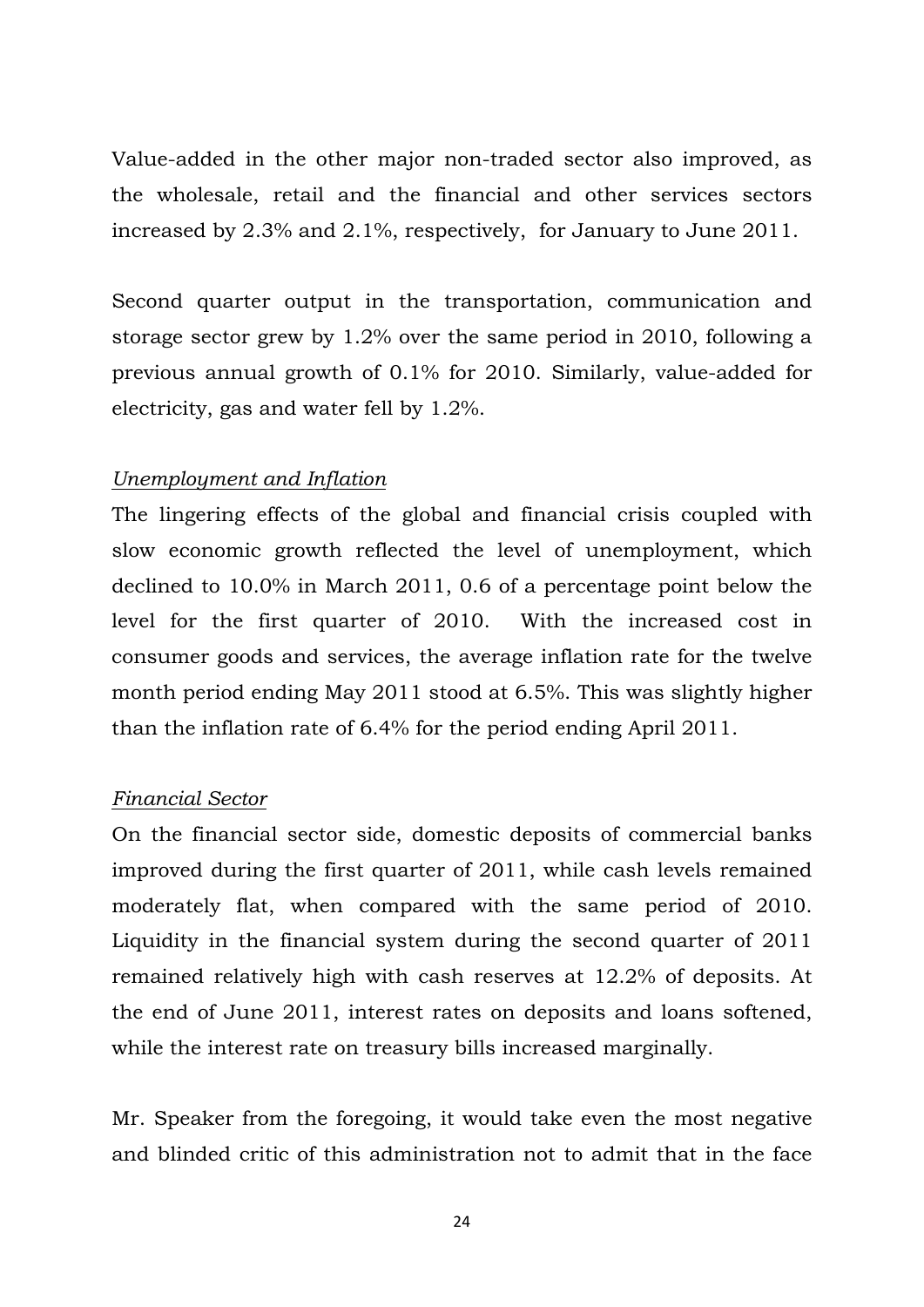of a bitter, contentious and highly uncertain international economic environment that Barbados is doing comparatively well against the performance of most similar small vulnerable developing economies with limited resources and little export commodities.

Contrary to the declared failure of this Government's economic policies as further outlined in last year's budget debate and subsequently by the Opposition, our economy has begun to show definite signs of economic turnaround. Indeed Sir, this performance which we expect to continue to improve is as good as, or better than, the early recovery years of any previous recession which we have encountered in this country in the last 30 years.

For example, if we assess the performance of recovery and impact on unemployment we would see that in all cases at the end of the first year after the recession it was slow.

In 1983 the year immediately following the recession of 1981-82, the economy grew by 0.5% and unemployment was 15.0% having risen from 10.8% in 1980. In 1993 the year following the 1990-92 recession, the economy grew by 1.2% and unemployment was 24.3% having risen from 16.1% in 1990. In 2002, the year following the slight economic downturn in 2001, the economy grew by 0.7% and unemployment was 10.2%.

So far for this year 2011, following the worse recession the world and this country have ever faced, our economy is growing at an average rate of 2.1% and unemployment is now at 10.0%.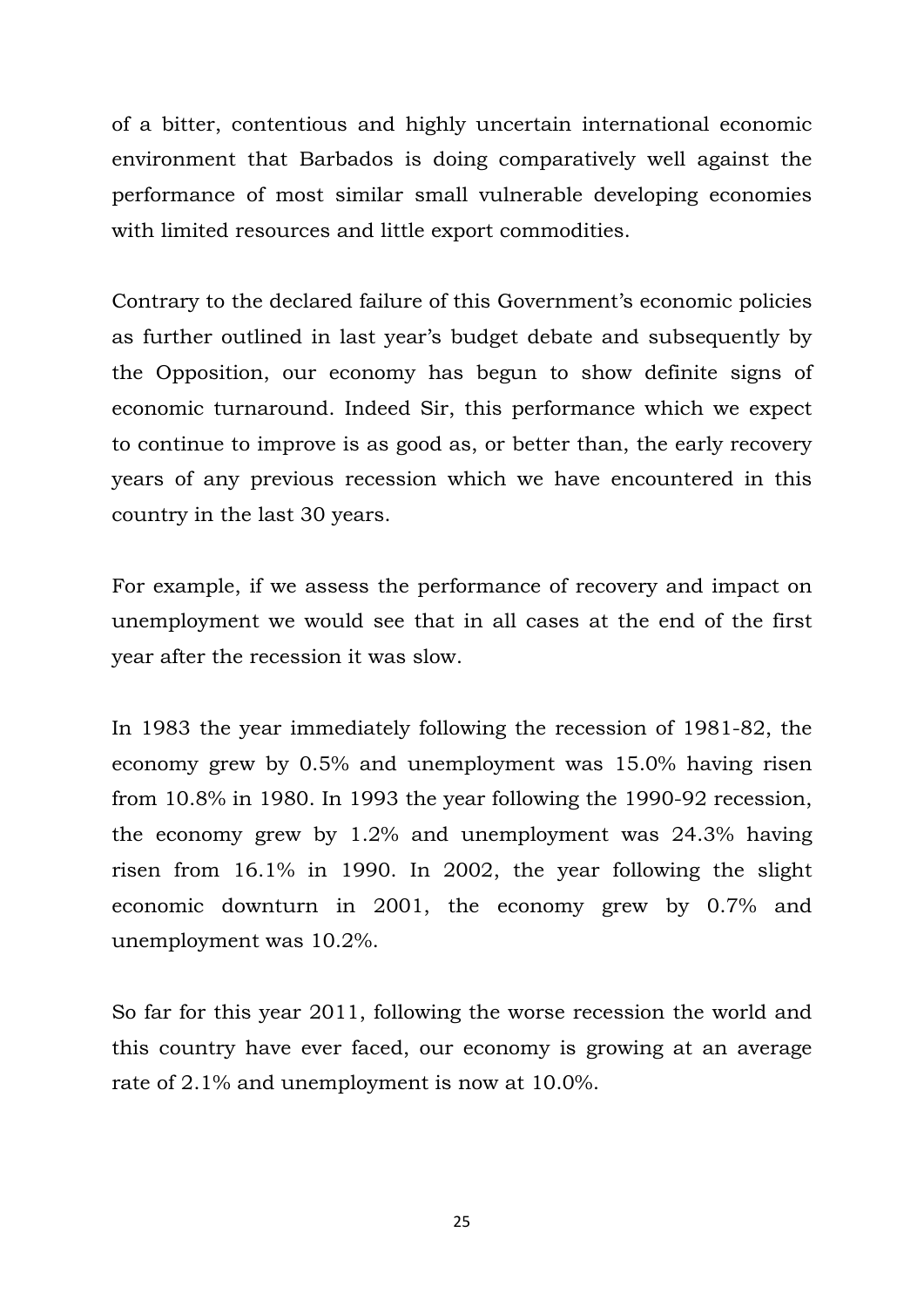Yet Sir, if you listen to the commentary which has emerged from some of the strangest quarters you would believe that this Government burnt down the barn; that this is the worst they have ever seen a Barbados economy managed; and that this Government does not have a clue what it is even doing.

Some are even going as far as to as to question the integrity of the hard-working officials in the Ministry of Finance and Economic Affairs and the Central Bank of Barbados (the same people who served them when they were in Government), claiming that the information put out on the economy of Barbados is not true and that this economy could not have possibly grown.

That is the extent to which some would go to get back in Bay Street.

It is absolutely amazing Sir. UNBELIEVABLE!

### **Let me now turn to the fiscal situation.**

The fiscal year 2010/2011 was indeed challenging for the central government in an economic climate which saw continued declining revenues even as Government sought to contain its expenditure especially in the area of discretionary spending. The deficit for the year, as reported by the Accountant General, was \$751.1 million representing 8.8% of GDP at market prices of \$8,528.0 million. The revised deficit for the corresponding period in 2009-2010 was \$702.9 million representing 8.5% of GDP at market prices of \$8,246.2 million.

Information received from the Accountant General indicates that current revenue for the period April 1st 2010 to March 31st, 2011 was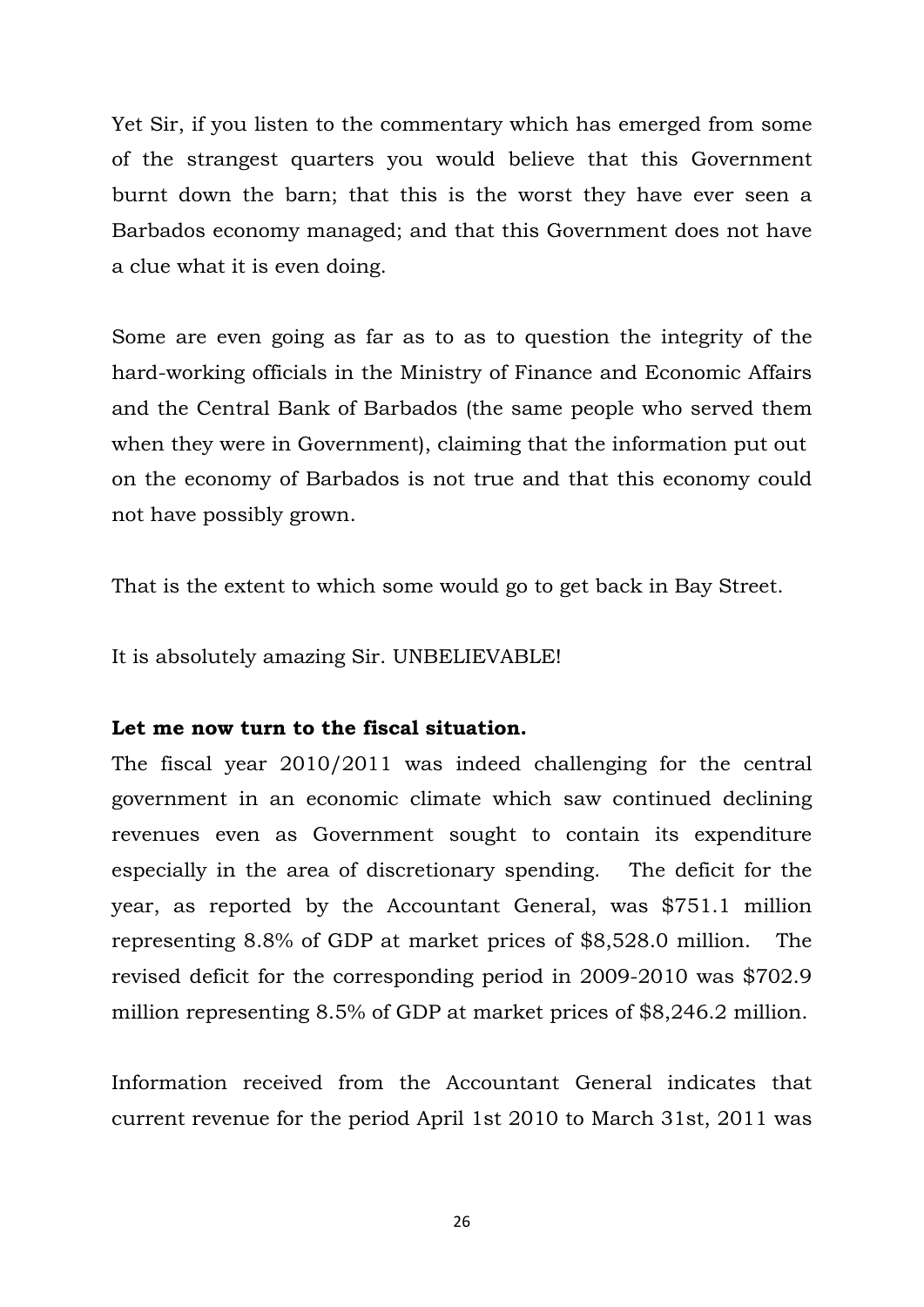\$2,304.4 million, a decrease of \$3.6 million or 0.2% from the amount recorded for the corresponding period during 2009-2010.

The decline in economic activity, locally, regionally and internationally continued to affect reported tax revenues with the greatest impact being recorded in the area of Income and Profits which declined by \$49.8 million or 6.1% to \$765.5 million despite the change in timing of refunds of taxes paid by the Inland Revenue Department and the VAT Division of Customs.

Both corporation and withholding taxes recorded declines, with the greatest impact being felt in the area of corporation taxes which declined by 20.4% or \$76.3 million during the reported period. Revenue from income taxes recorded an increase of \$30.6 million or 7.9% over the corresponding period in 2009-2010 to end at \$416.9 million.

Taxes on property increased by \$36.4 million over the corresponding period in 2009-2010 to \$150.1 million. Taxes on goods and services increased by \$52.1 million or 5.3% to \$1,027.9 million. Of note are taxes on insurance companies which increased by \$12.7 million due to the fact that payment of these taxes are made every two years and receipts of VAT which totaled \$737.7 million, an increase of \$33.9 million reflecting the early impact of increase in VAT from 15 to 17.5 %. Excise Duties recorded \$147.7 million, a decrease of \$0.6 million from the actual outturn for 2009-2010.

Import duties increased by \$12.4 million to \$190.8 million. This represented an increase of 7.0% from the amount collected in 2009- 2010.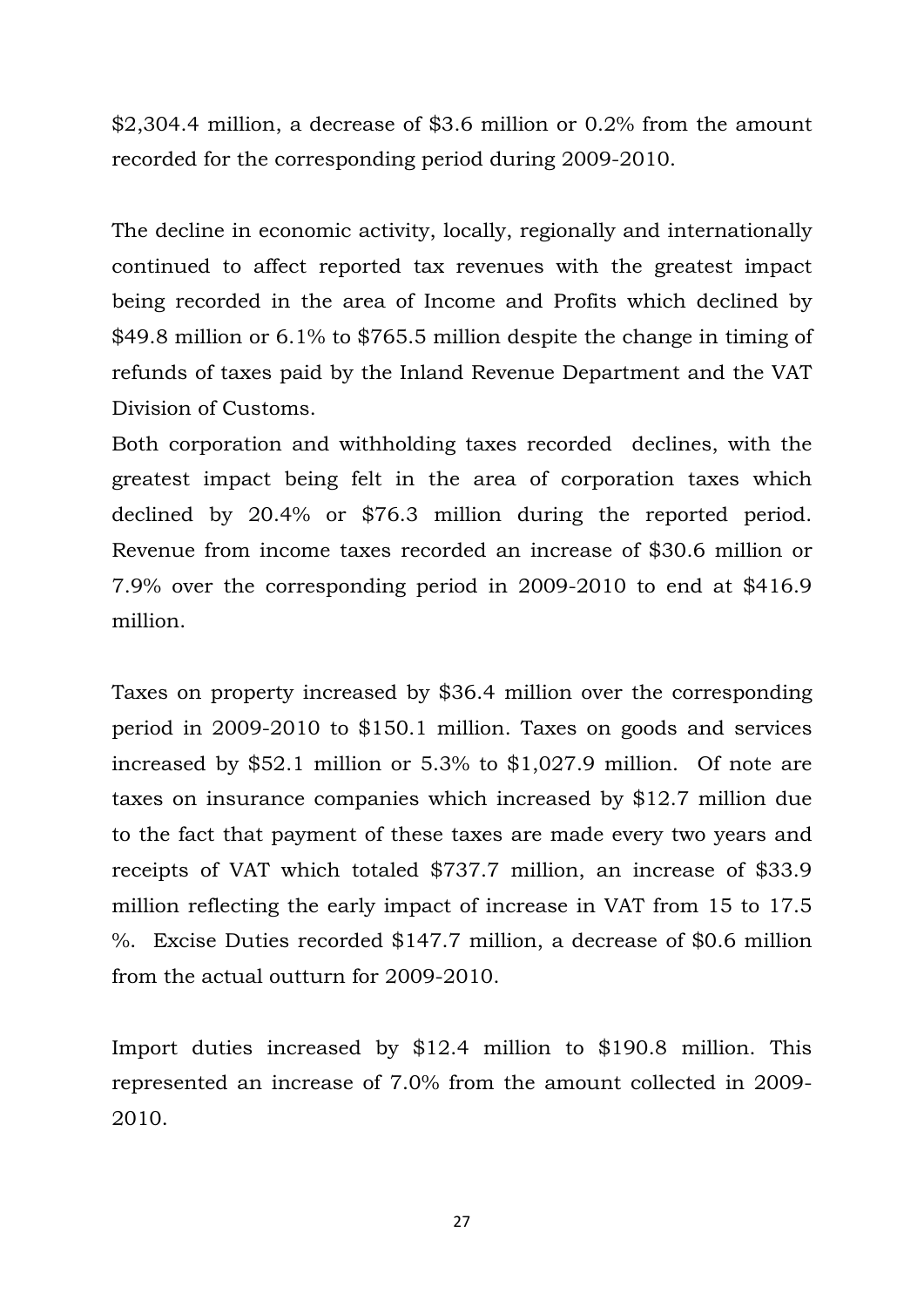Special Receipts decreased by \$6.8 million or \$10.3% to \$59.2 million due to the removal of the environmental levy on imports with effect from December 1, 2010. Non-Tax Revenue also recorded a decline falling by \$12.7 million over the corresponding period in 2009-2010, to \$94.3 million. This reduction was partly due to the fact that the gain of \$22.0 million that was recorded in relation to the re-evaluation of Government's Special Drawing Rights with the International Monetary Fund in June 2009 was not repeated in 2010. The full impact of this reduction was however not felt due to the receipt of the insurance payout from the Caribbean Catastrophe Risk Insurance Facility (CCRIF) for the damage caused by Tomas during the month of November 2010.

On the expenditure side current expenditure, exclusive of amortisation of \$821.0 million, increased by \$105.8 million or 3.8% from the 2009- 2010 figure to \$2,916.6 million. Due to the implementation of various cuts in spending and other cost reduction measures expenditure on goods was reduced and services decreased by \$38.9 million or 9.3% to \$378.4 million. However, expenditure on current transfers increased by \$80.6 million, moving from \$1,095.8 million in 2009-2010 to \$1,176.3 million for the period April 2010 to March 2011. This was mainly due to increases in Retiring Benefits of \$23.3 million or 14.7% and Subsidies of \$54.3 million or 11.7%, mainly as a result of supplementaries to the Transport Board, Sanitation Service Authority and the University of the West Indies.

Total debt payments for the period April 2010 to March 2011 amounted to \$1,322.7 million an increase of 49.3% over the previous year. Interest payments which were recorded at \$501.7 million increased by \$65.0 million or 14.9%, while amortisation increased by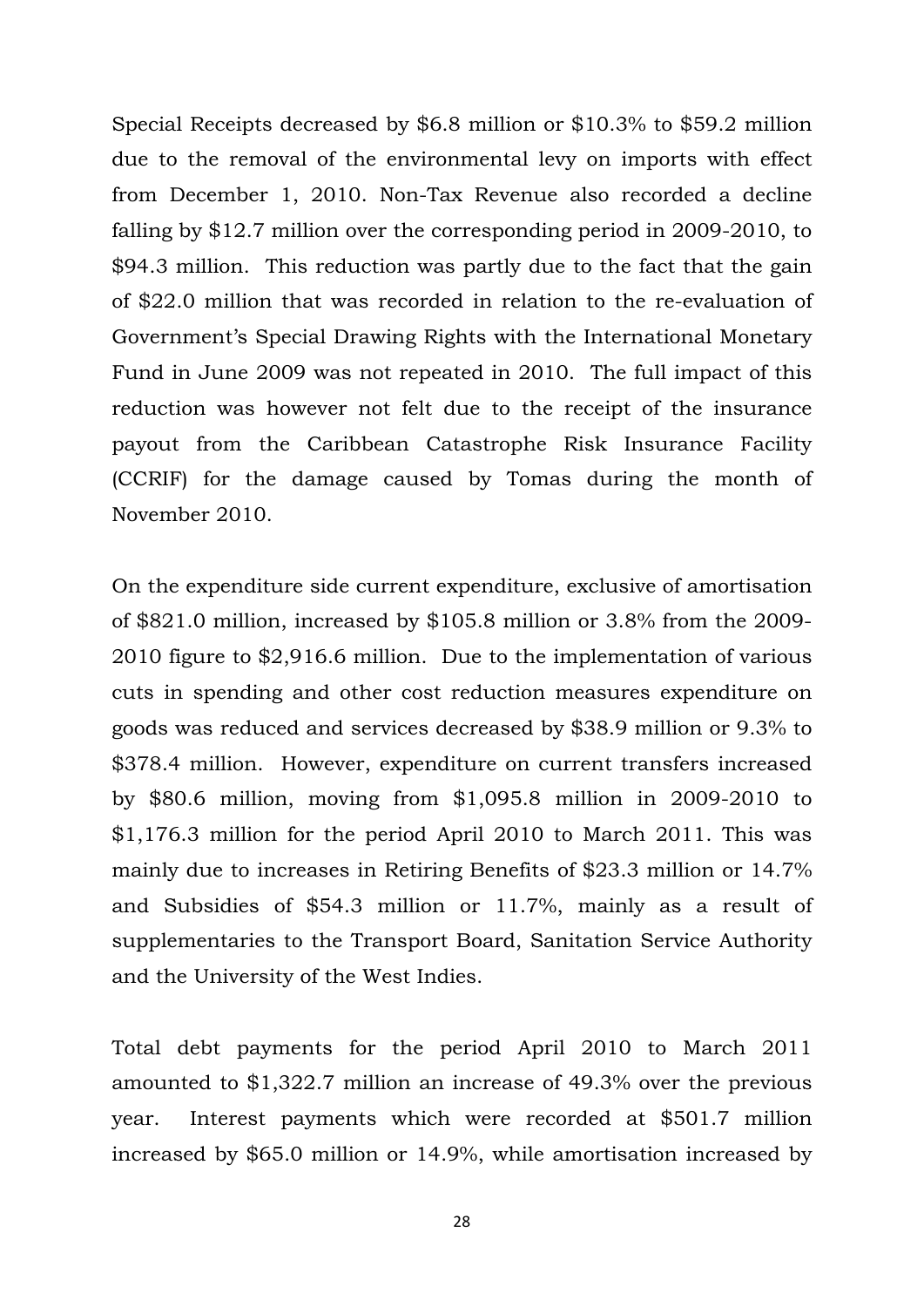\$372.07 million or 82.9% over the corresponding period in 2009/2010 mainly due to the repayment of the US\$100 million bond which matured in June 2010.

Capital expenditure for the period under review was \$138.4 million compared to \$200.2 million for the corresponding period in 2009- 2010. This brought total expenditure for April 2010 to March 2011 to \$3,876.6 million compared to \$3,459.9 million in the corresponding period of 2009-2010, an increase of 12%.

From the foregoing, therefore, Mr. Speaker it can clearly be seen that the last financial year was challenging for the country in marshalling the public finances. The intervention which we made last November was not only critical but ultimately timely. Whilst we did not reach our target set at the beginning of the year for a much lower deficit, the measures which were introduced saved us from having an even worse and potentially debilitating performance. In fact, Sir, given what eventually transpired relative to the sharp decline in taxes on corporate profits of nearly \$72 million over the 2009 figure, had we not introduced the measures we did when we did the deficit could easily have reached 11 % of GDP with disastrous consequences.

I don't say this to win any points Sir - it is the reality within which we worked. Once as Social Partners we took the decision that we would fight to protect and keep jobs for as many Barbadians and for as long as we could do so, we knew in government that cutting expenditure in as deep a fashion as others would like and as fast as recommended would be difficult. We equally knew that if this economic downturn persisted beyond what was normal as far as recessions in the past were concerned that maintaining levels of revenue would be extremely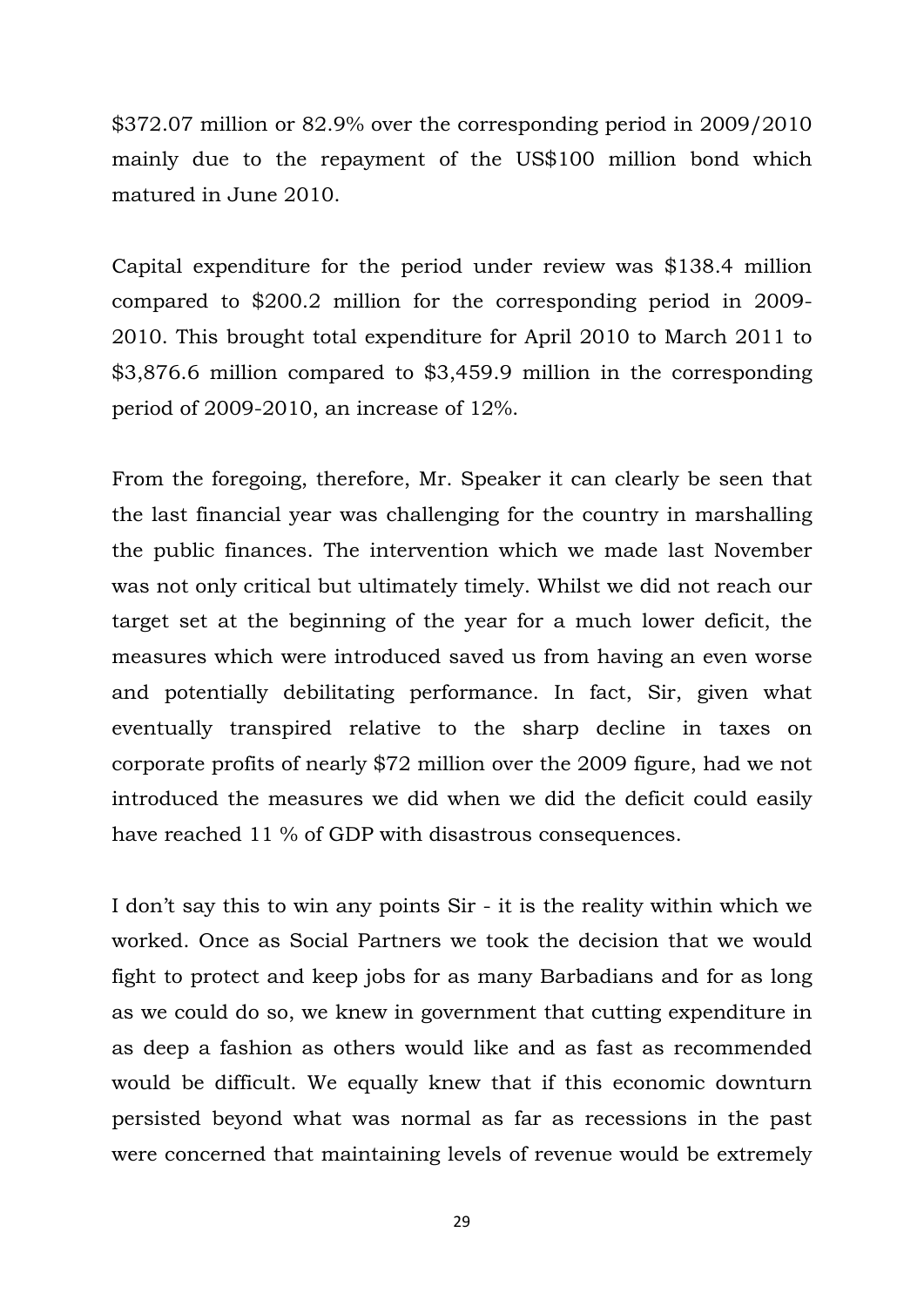challenging. That is why we asked for an additional effort from the public of Barbados. We did not do it because we liked to do it, we did it because it was absolutely necessary.

Clearly, Mr. Speaker, from the evidence of outturn for the first six months of this year and in particular for the first quarter of this financial year, that effort appears to be bearing fruit. Revenues are stabilising and growing over last year and expenditures behind more stringent inputs from the Ministry of Finance are beginning to come down.

Yes, Mr. Speaker, the additional effort called for has been burdensome for most and for some painful. I did not shy away from acknowledging that this was likely to happen. I said as much last year when I introduced the measures. But as a Government we surmised after weighing the options that this was the lesser of the most difficult choices we had to make.

Working together as Team Barbados, we are seeing improvements in the economy and in our public finances. Yes Mr. Speaker, they are coming slowly; like the mantra for the popular cough medicine, the plan – the 'Chris Sinckler Plan' – it tastes awful but it works.

 But the economic cold is not gone yet, and while some symptoms are clearing, the deeply imbedded ones still linger and a discontinuation of the medication after only a relatively short period would be a grave mistake. Indeed Sir, given what is transpiring globally even as we speak, and with the dampened prospects for a continued strong recovery in our major trading partners, it would be foolhardy of us to let our guard down.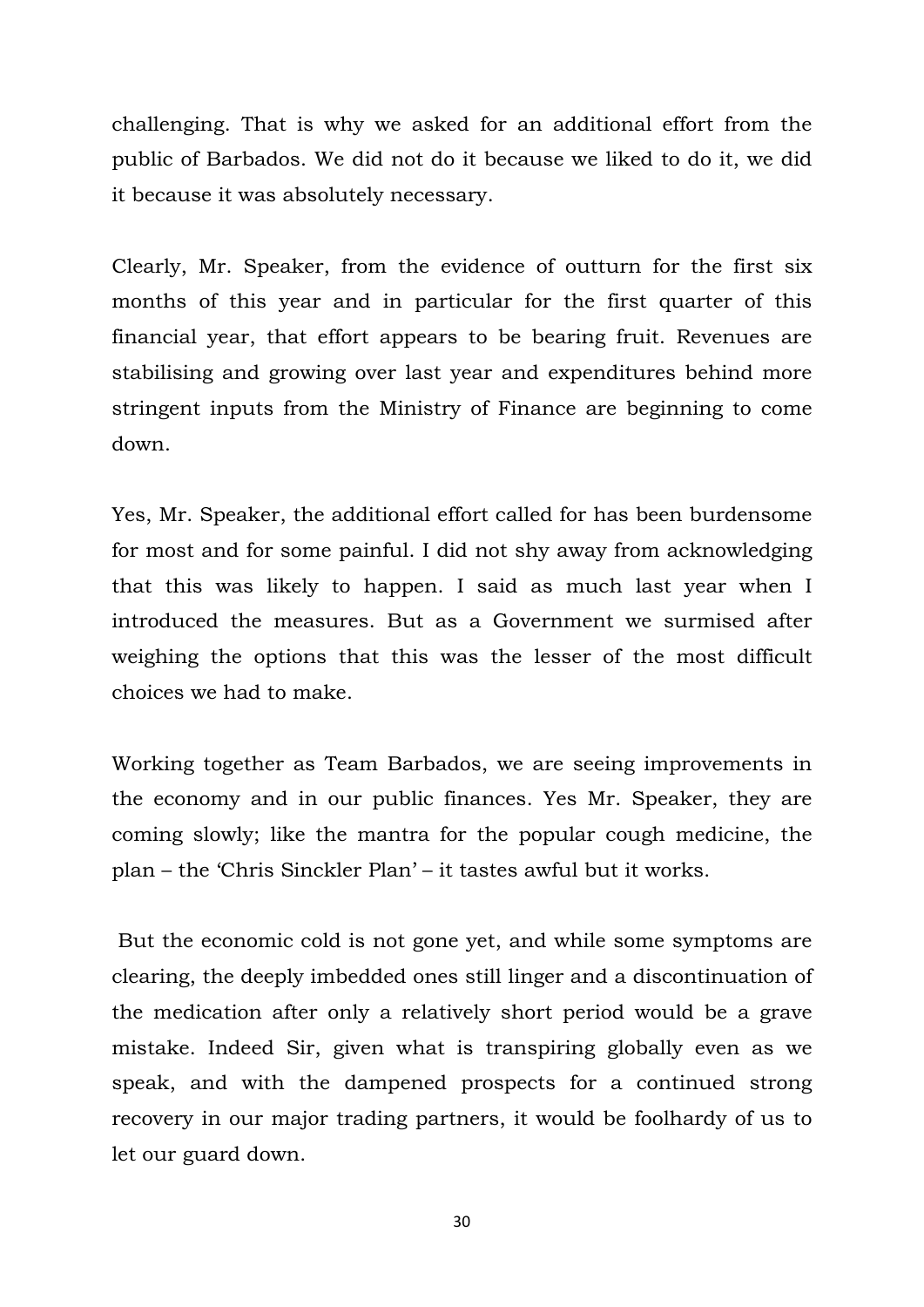We must be firm, focused and forward looking if we are to entrench the gains we have made on this long road to recovery and the resumption of our march towards fostering sustainable socioeconomic development for Barbados.

It is with this in mind that I turn my attention to articulating additional measures in support of Government's overall recovery programme for Barbados.

## *OUTLOOK FOR 2011*

The original forecast of the International Monetary Fund was for world growth to be in the region of 4.4% in 2011. This was predicated on advanced economies expanding by an estimated average of 2.4% in 2011 in real terms, while in emerging and developing economies, the aggregate rate of real growth would be 6.5%. Economic performance, however, will vary widely. This is now becoming patently obvious as several of the major industrialised economies on which Barbados relies so heavily, are now predicting a further slowdown in growth prospects. Indeed, the current upheavals in the financial markets globally, contingent on the recent US downgrade by Standard and Poors (S&P), is itself likely to place an even greater restraint on second half growth prospects. This together with continued high oil and commodity prices and internal and external financial imbalances could all combine to not only limit fiscal space for stimulating these economies but usher in a new wave of austerity measures leading to the realisation of the much feared double-dip recession globally.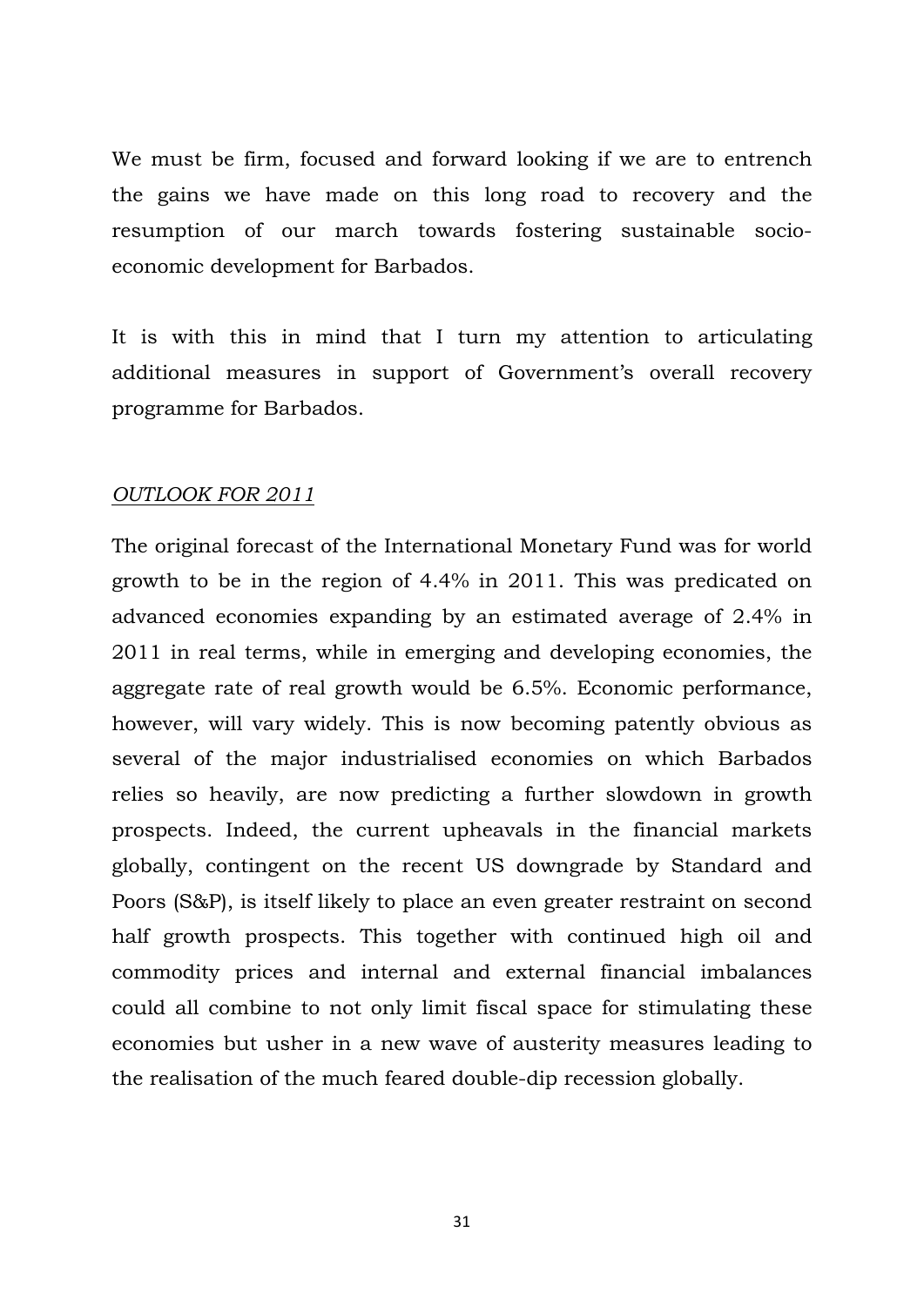It means that countries in the region, Barbados included, will have to adopt a judicious mix of defensive and offensive measures aimed at underwriting our economic recovery, while putting ourselves on a more sustainable financial footing. Continuous high debt and deficit levels are simply not going to be affordable going forward and we have to accelerate our efforts to tackle these problems systematically. At the same time we are going to have to continue to strengthen our economic reform programme, while attending to a serious restructuring of all aspects of national economy including both private and public sectors.

#### *Domestic Economy*

Against this background Barbados' economy is expected to grow between 2.0-2.5% in 2011. This increase is based on the apparent recovery in tourism over the last year. The industry is expected to grow in real terms by in excess of 3.0% in 2011. The early warning economic mechanism, which is now widely used in the Ministry of Finance and Economic Affairs to assess and predict sectoral movements across a set of defined indices, is predicting that economic activity in key sectors like manufacturing and agriculture will pick up though not to pre-crisis levels. While non-traded sectors such as construction, and retail and wholesale trade are likely to see less significant declines if not achieve marginal growth. However, tax revenues from the international business and financial sector are expected to remain depressed. Inflation is expected to continue to accelerate, under pressure of international oil and commodity prices. Foreign exchange reserves should end the year around the same level as at December 2010, provided materialise as expected.

#### *Challenges for 2011-2012 Fiscal Year*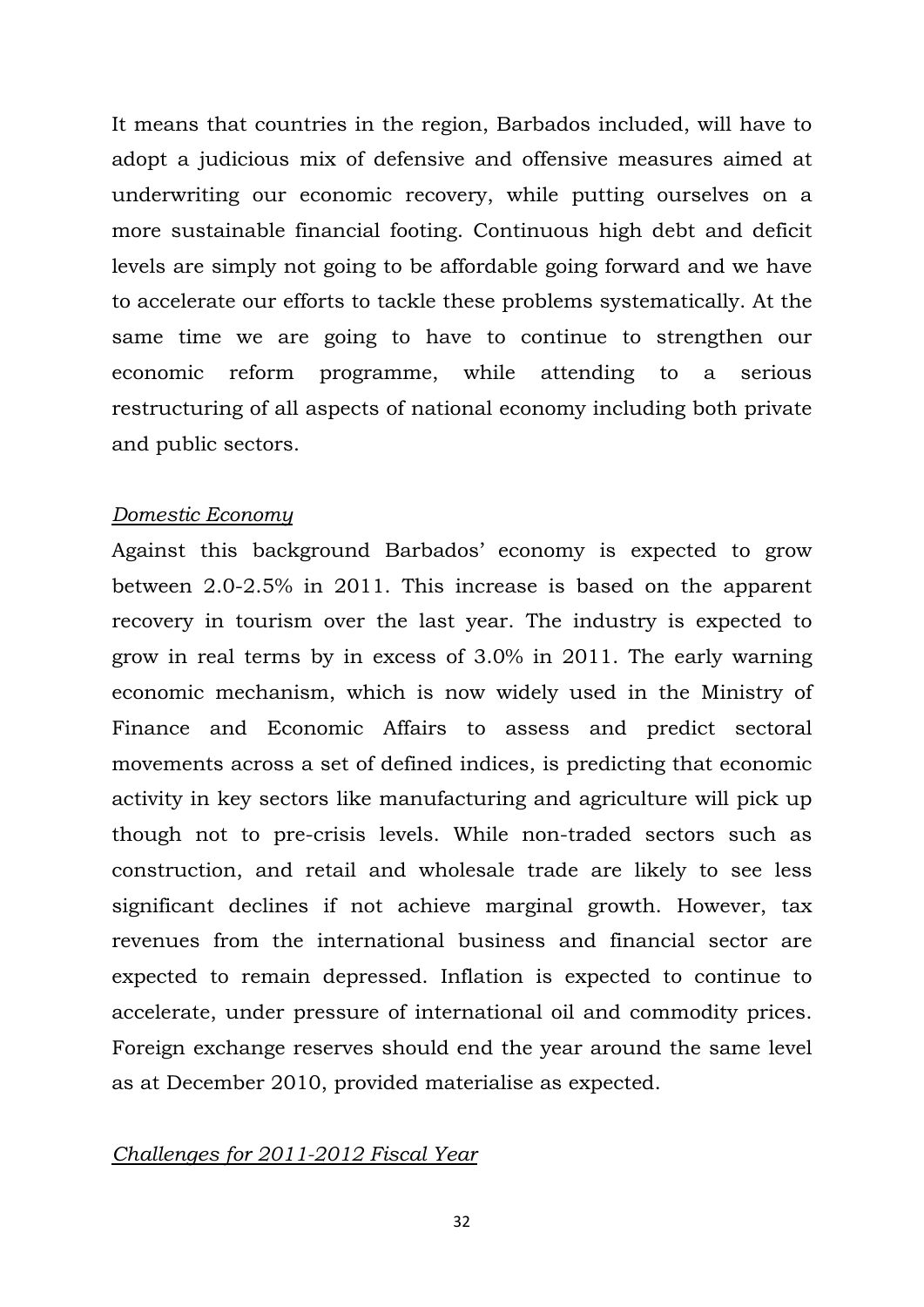The original budgetary programme for fiscal year 2011-2012 was designed to produce a deficit on the cash basis of \$582.1 million or 6.8% of nominal Gross Domestic Product (GDP) at market prices, calculated on the International Financial Institutions' (IFIs') basis. On the accrual basis, the net operating balance was projected at negative \$517.8 million or 6.0% of GDP.

Current revenue was projected at \$2,490.2 million with current expenditure of \$3,381.8 million and capital expenditure of \$134.9 million. Total cash requirements of the Treasury for the year was projected at \$1,026.5 million or 12.0% of nominal GDP at market prices estimated at \$8,564.0 million. Financing for the financial year was therefore projected at \$271.2 million from foreign sources and \$755.3 million from domestic sources.

This out-turn was predicated on a number of assumptions, namely:

**A reduction in the level of tax arrears owed to major revenue agencies through enhanced collections.** 

**The implementation of a stabilisation programme, which will involve reducing discretionary expenditure in order to maintain a positive net operating balance.**

**A continuation of the introduction of measures to reduce costs and enhance revenues which will include encouraging state enterprises to implement measures.**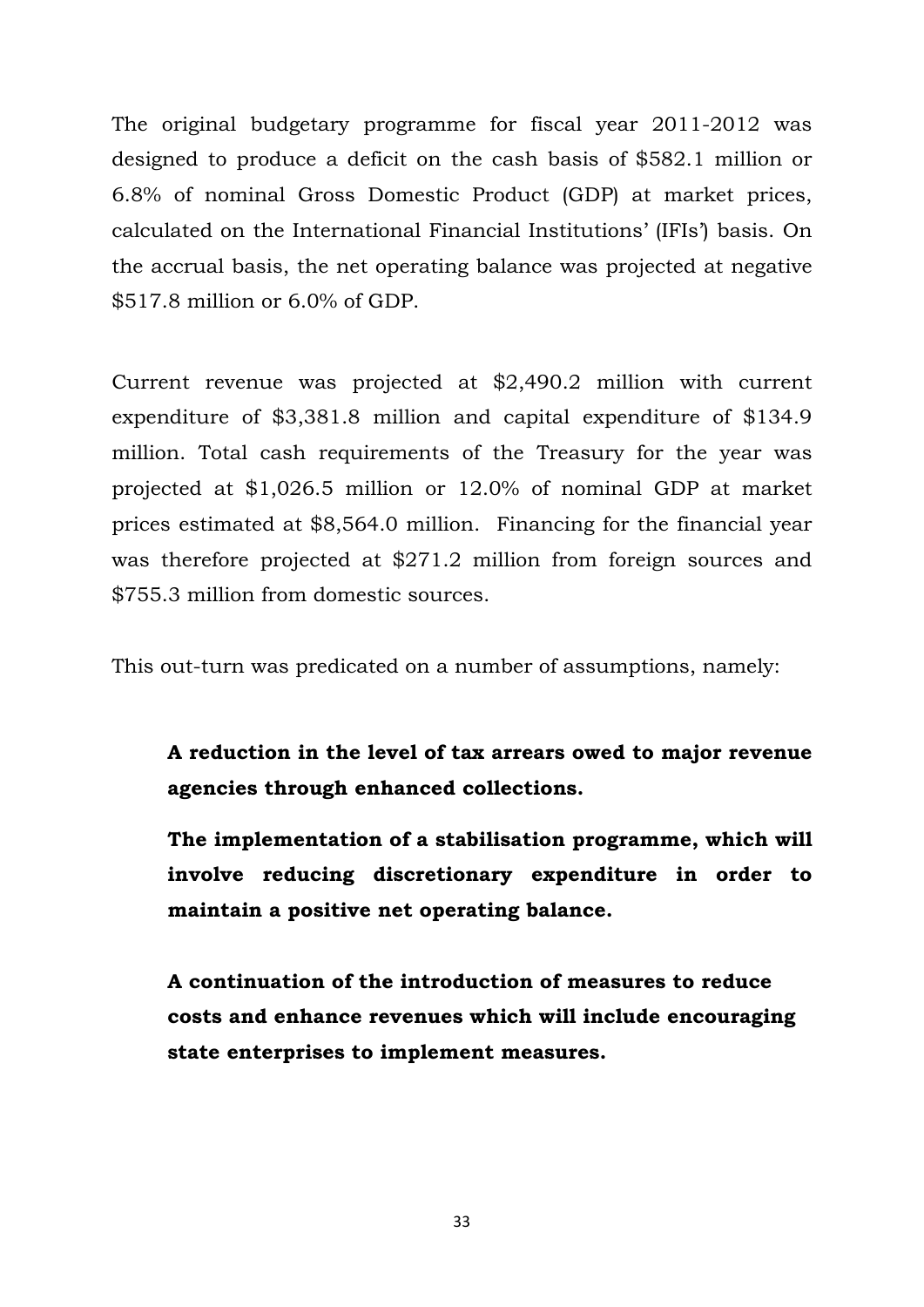**to enhance their revenue generation, keeping discretionary expenditure in line with inflation and reduction of the negative net operating balance of the Post Office.** 

## *First Quarter 2011/2012 Performance*

Preliminary information received from the Accountant General indicates that current revenue for the period April 1st to June 30th, 2011 was \$584.7 million, an increase of \$43.9 million or 8.1% from the amount recorded for the corresponding period during 2010.

Taxes on incomes and profits realised \$206.5 million, an amount of \$3.8 million more than collected for the corresponding period in 2010 while Corporation Taxes continued its decline falling by \$1.6 million for the period under review.

Taxes on goods and services increased by 16.4% to an amount of \$300.8 million when compared to the same period last year with receipts from VAT being the main contributor to this increased performance. Excise Duties recorded \$41.0 million, an increase of \$12.7 million or 45% from the actual outturn for 2010.

On the other hand current expenditure, exclusive of amortisation of \$70.0 million, decreased by \$29.9 million from the 2010 figure to \$628.4 million and total expenditure for April to June 2011 was \$717.4 million compared to \$966.7 million in the corresponding period of 2010.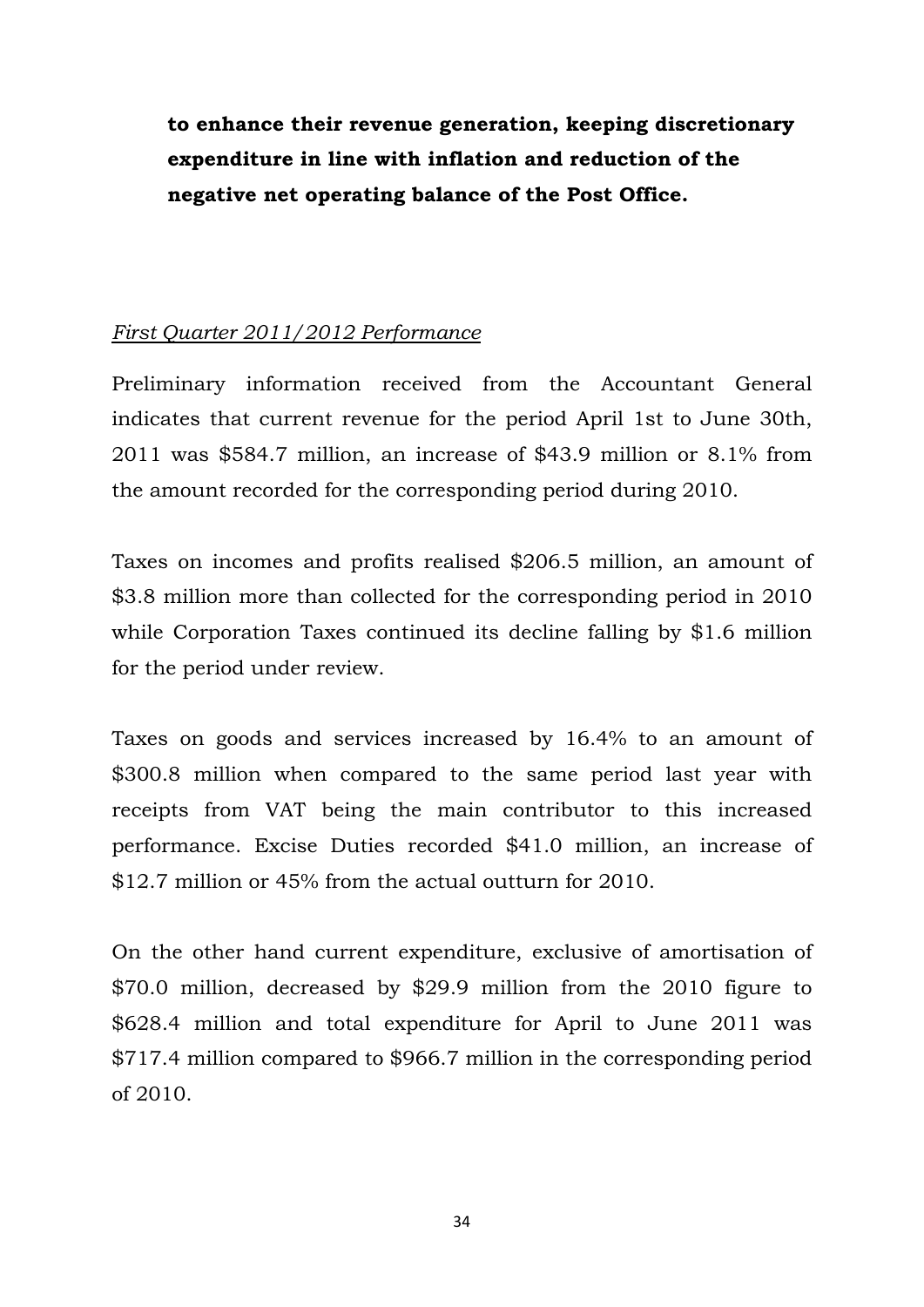The first quarter deficit was projected at \$62.69 million which represents 0.7% of GDP at market prices of \$8,804.0 million compared to an amount of negative 1.7% for the same quarter of the last fiscal year when GDP at market prices was reported at \$8,528.0 million.

The level of debt to be financed of \$1.026.5 million still remains too high suggesting that there would be a need for new domestic debt issuances of approximately \$755.3 million during the year (\$605.3 million in new debt and \$150 million rolling over).

In the next five years, maturities of the medium term securities will increase from \$256.0 million in 2012 to \$413.6 million in 2016. Consequently, if the deficit continues to be at the 2011-2012 level, annual issuances of local debt will increase to approximately \$1.0 billion in order to satisfy maturing issues and to finance the deficit.

Mr. Speaker Sir, this is an unsustainable position and therefore we at the Ministry of Finance and in fact, all Ministries, departments and statutory corporations alike, must make every effort to bring our performance in line with the medium term fiscal strategy, so that the deficit and by extension the debt are reduced accordingly.

## *Proposed Strategy to Reduce the Deficit in Line with the Medium Term Fiscal Strategy (MTFS)*

The Government is working towards the attainment of the goals set out in the medium term fiscal strategy and it is the policy of the Government to regularly review the efficiency of Government's expenditure programmes and seek where possible to remove wasteful spending, remove excess spending due to inefficient and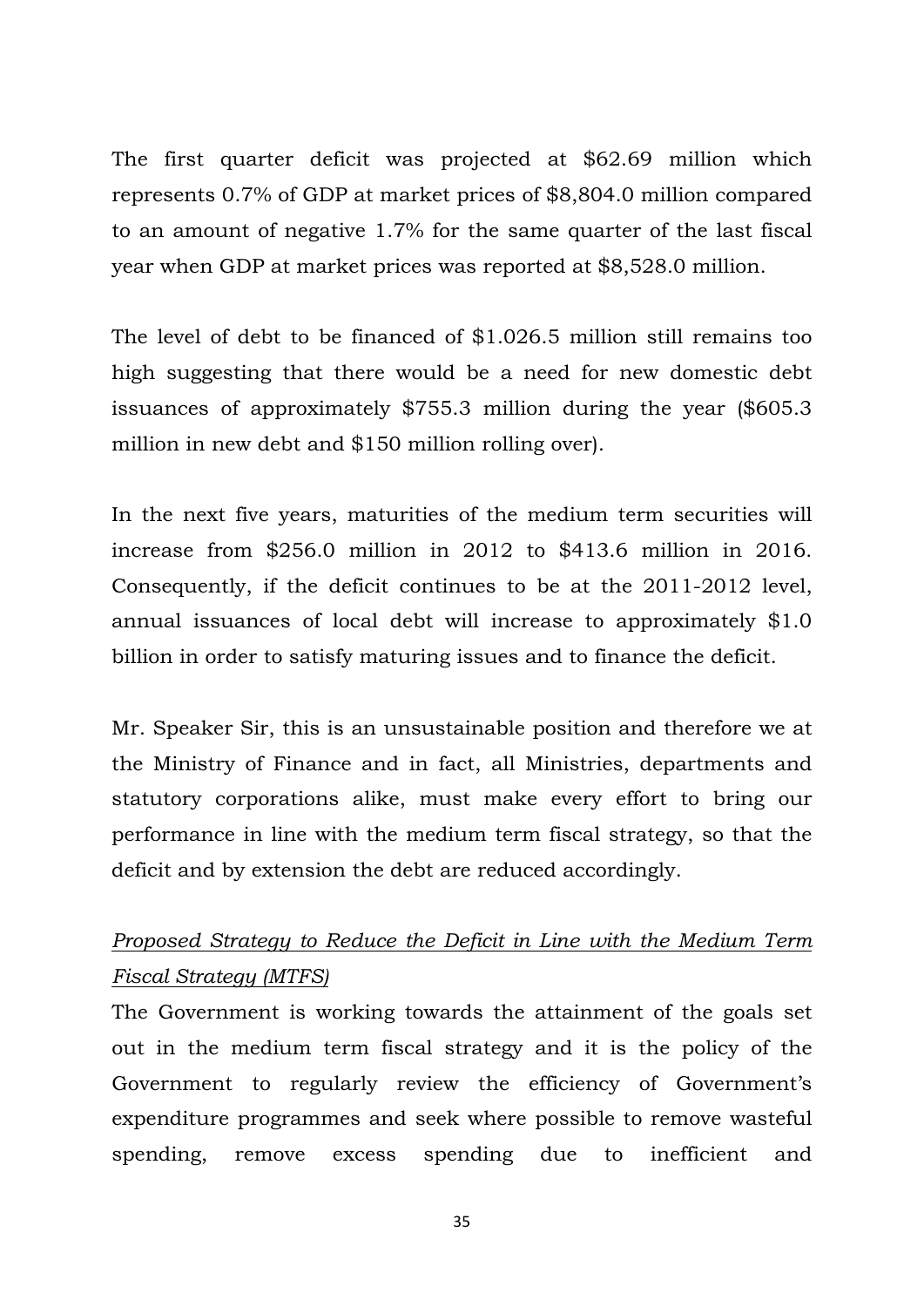uncoordinated/unshared procedures, reduce cost overruns and improve service delivery.

More specifically, Ministries are being required to review and reprioritise their programmes to help reduce costs by removing programmes no longer needed or not seen as priority, by improving procedures to remove inefficiencies, and by sharing more resources and more procedures between programmes. Further, state-owned agencies have to improve their levels of efficiency and rely less on government subventions.

Specific strategies include:

- i. Containing personal emoluments costs by allowing total growth to be the equivalent of the sum that would normally be paid as increments. The Ministry of the Civil Service is conducting a staff rationalisation program with assistance from the IADB. Assistance is also being given to the Chief Personnel Officer with respect to the re-structuring of the department and reengineering of its various operational functions. It is expected that this program would result in some savings in the area of personal emoluments;
- ii. Reducing the level of spending on goods and services through more and better use of improved technology, and better assessment of the absolute need for the items to be procured;
- iii. Increasing the efficiency of procurement of goods and services through better sourcing and more astute, aggressive and efficient procurement. This is also being done with technical assistance provided through an IADB funded project, entitled the overhaul of the procurement system in Barbados;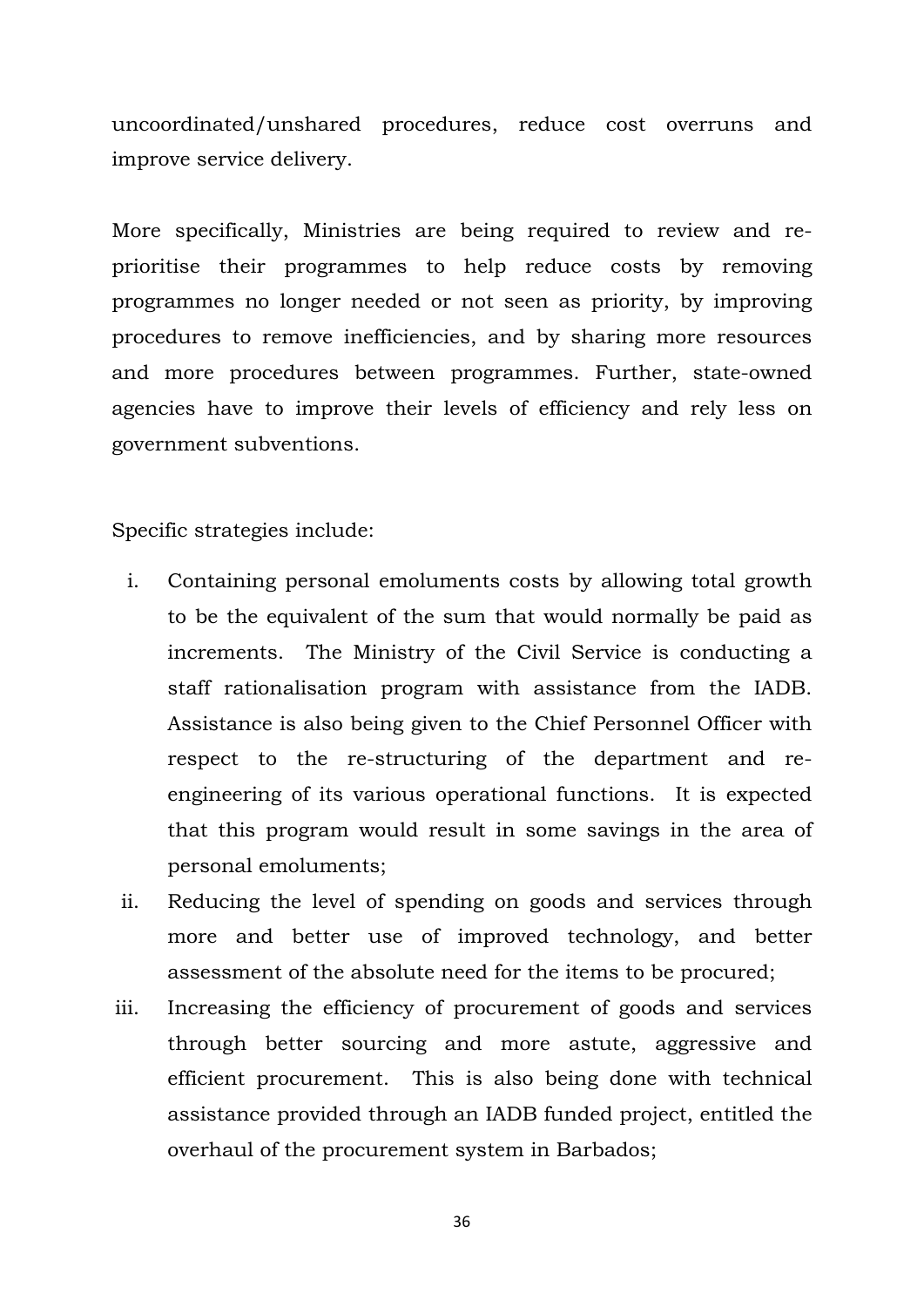- iv. Instituting cuts and caps on the transfers to the statutory boards, statutory corporations and government-owned companies, such as the, Transport Board, Barbados Agricultural and Development Marketing Corporation as well as the University of the West Indies;
- v. Managing projects more proactively and on a timely basis throughout the project cycle and the use of monthly project review meetings with ministries and departments chaired by the Minister of Finance;
- vi. Designing of a borrowing package from the NIB to three statutory entities (UWI, Transport Board, BTA and Needhams Holdings Ltd) for the cleanup of the Needhams area, to allow for financing of \$110 million during the course of this financial for specific aspects of their programme. This will address the level of current transfers made to these entities from government but allow for greater flexibility to do more to stimulate the economy. Servicing of this debt will however be provided for, where necessary in the Consolidated Fund;
- vii. Restricting supplementaries to emergency cases only and the introduction of virement from this financial year to allow Ministries/Departments which have savings in one area but would like to use the funds in another area, to move those funds without having to return to Parliament for approval via a supplementary.

This strategy is expected to result in the following financial performance for 2011 – 2012:

**A revised deficit of \$461.9 million or 5.2% of GDP at market prices of \$8,804.0 million based on performance for the first**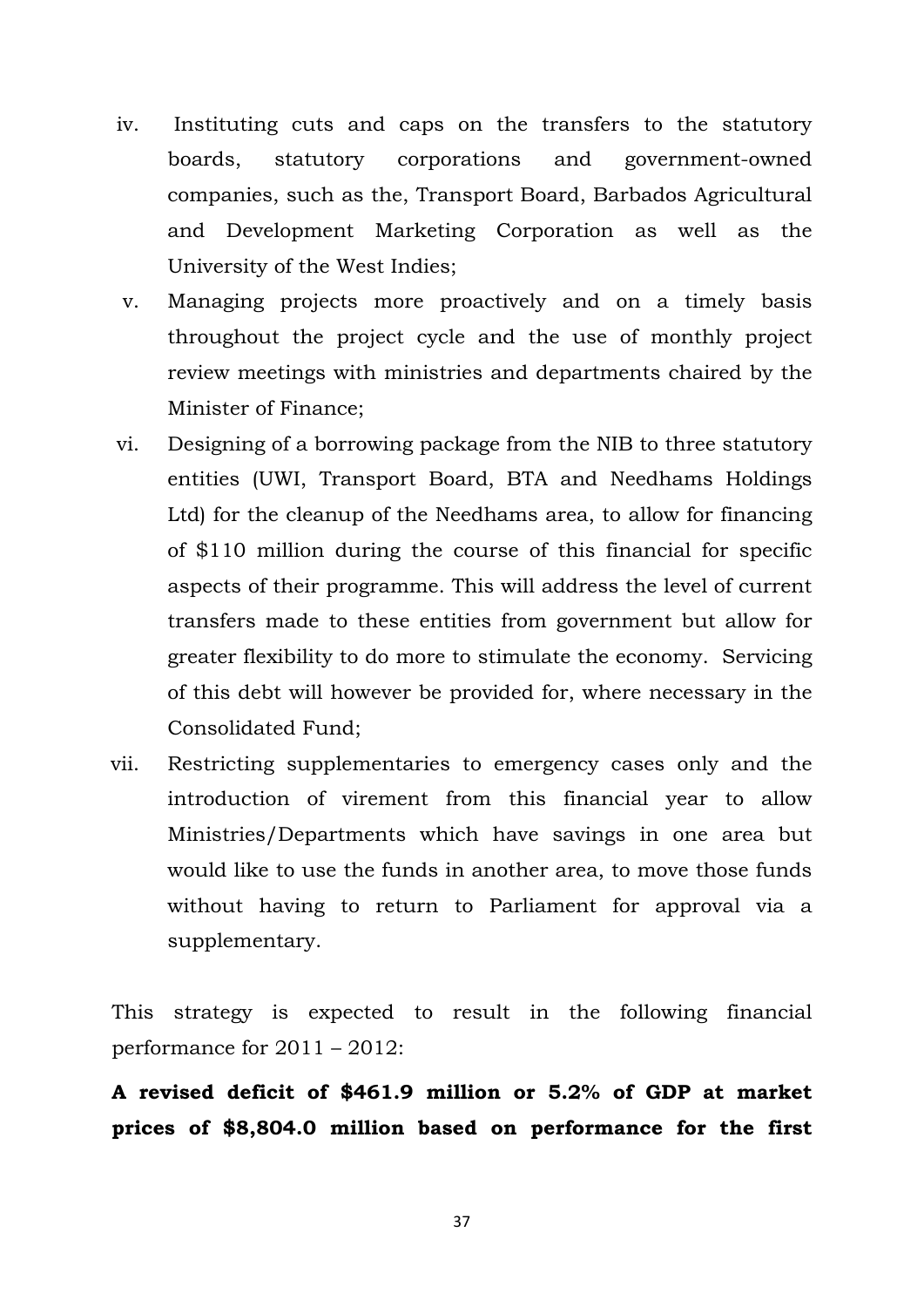## **quarter of the year. This is slightly better than that of the MTFS of 5.6%.**

- *1)* current revenue of \$2,455.4 million, an increase of approximately \$150.9 million or 6.6% over the actual out-turn for 2010/2011.
- *2)* Total expenditure, inclusive of amortisation, of \$3,361.7 million: a decrease of \$514.8 million from the previous year's figure of \$3,876.6 million.

However, while we are projecting a deficit-to-GDP in keeping with the MTFS, we are still considered to be in a precarious situation. Currently we are borrowing to finance the total amount of annual debt service. This is unsustainable as we need to get to a position where we borrow to finance only the repayment of the principal and make a contribution to our capital budget. With this as the focus for the future it will be necessary to reduce the deficit including amortisation to within \$500 million as a matter of urgency.

As you are aware Mr. Speaker, in May of this year the ratings agency Moody's issued a downgrade of Barbados's debt from Baa2 to Baa3 with a negative outlook. This sparked a whirlwind of commentary in Barbados - quite a bit misinformed - but none the less disconcerting for people of Barbados.

As the mighty United States found out just recently, no country likes to be downgraded by any of these agencies as it reflects poorly on the fundamentals of your economy and could make life extremely difficult for economic planners in both the public and private sectors.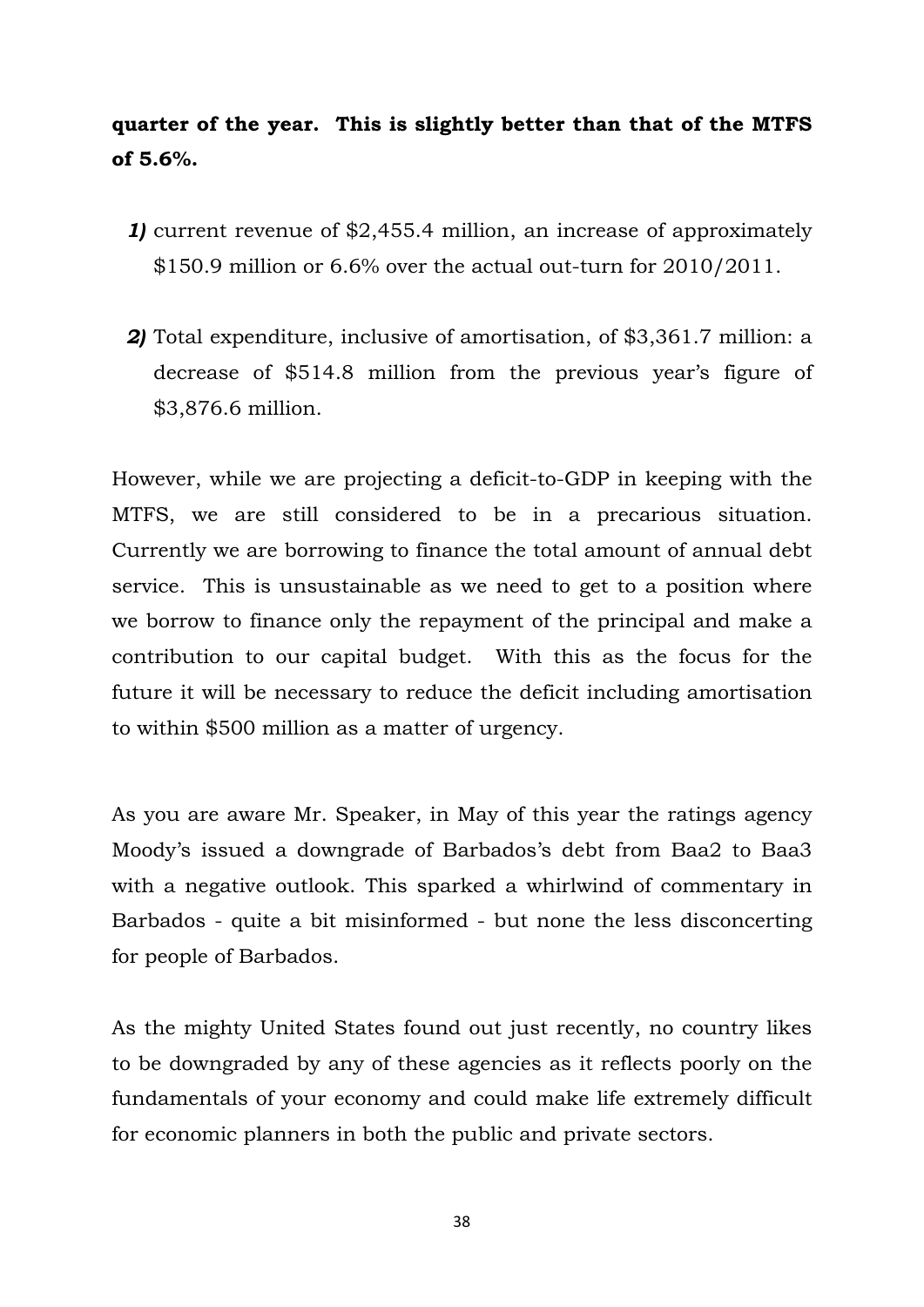In this vein, we in the Government treated the Moody's downgrade with the level of seriousness it deserves and with a resolve to work even harder to repair the weaknesses in our economy.

That notwithstanding Sir, it would be remiss of me if, for the benefit of a proper contexualisation of the national discourse, I did not decompose or better put expose the issue of ratings downgrades in Barbados for all to see.

In an early 2008 press release Moody's issued the following assessment of Barbados:

*"Moody's Investors Service has placed Barbados' government bond ratings on review for possible downgrade to assess the credit impact of further deterioration in the country's debt metrics in the coming years. The review affects both the A3 local* 

*currency and the Baa2 foreign currency government bond ratings. The A1 foreign currency country ceiling for bonds, and the Baa2 foreign currency country ceiling for deposits are also under review."* 

*"Barbados' key debt metrics have been deteriorating in recent years and are now at levels that compare poorly with other countries in the Baa rating category," said Moody's Vice President - Senior Analyst Alessandra Alecci. "Such deterioration was observed prior to the onset of the global crisis,*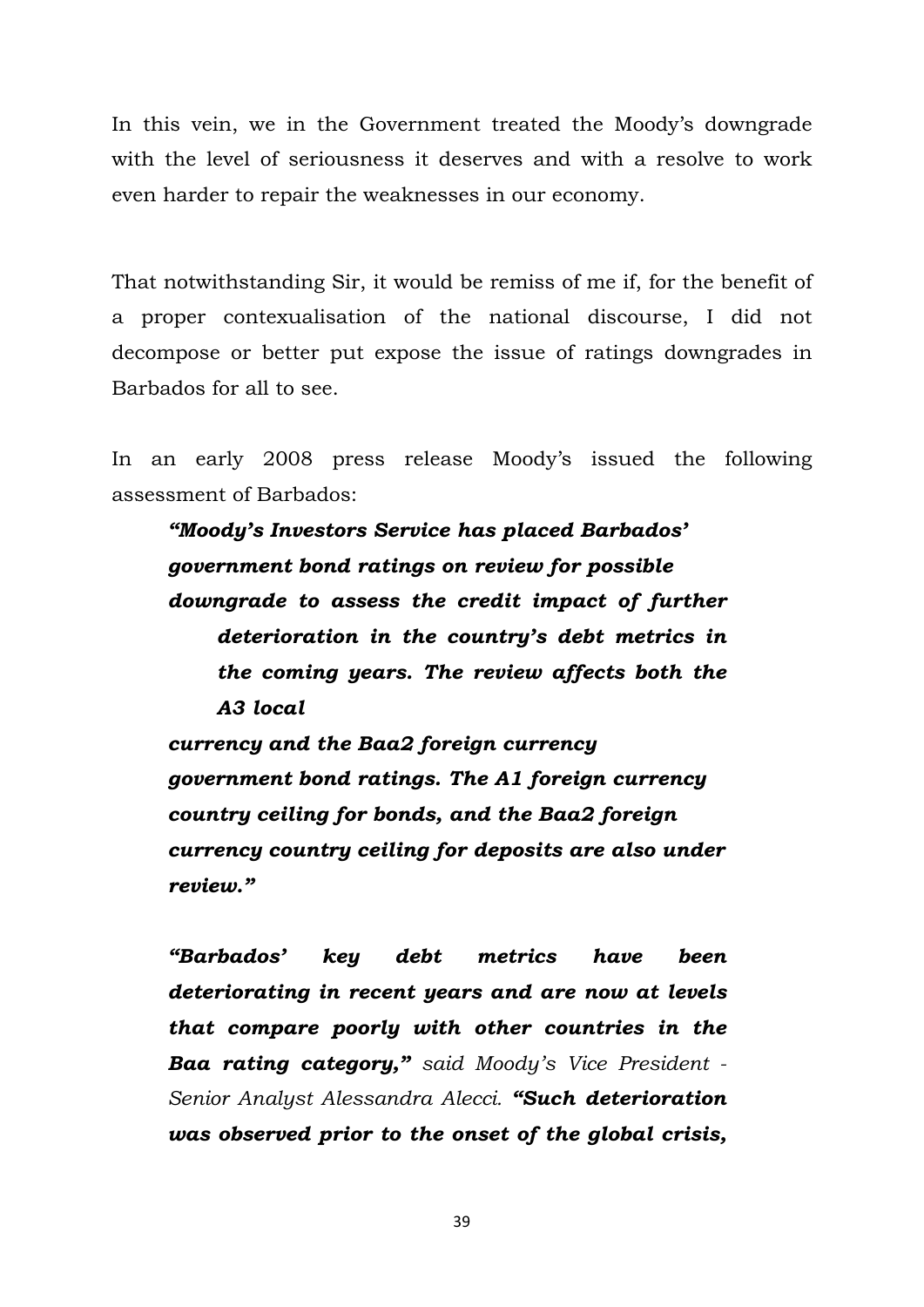## *suggesting structural elements as part of the cause."*

*One of those elements is a persistent increase in government expenditures, including those off-budget, as revenues have remained at roughly the same level in terms of GDP. Since Moody's last rating action in 2000, Barbados' public debt stock has more than doubled, and relative to revenues, it has increased significantly".*

And let me for the record substantiate the observations of Mr. Alecci by giving some empirical evidence on the debt in Barbados.

| Financial yr. | Debt Outstanding | Debt-GDP Ratio |
|---------------|------------------|----------------|
| 1999-2000     | 2,885.1          | 58.2           |
| 2000-2001     | 3,225.6          | 63.6           |
| 2001-2002     | 3,784.5          | 74.1           |
| 2002-2003     | 3,975.6          | 76.5           |
| 2003-2004     | 4,211.8          | 78.1           |
| 2004-2005     | 4,472.1          | 79.4           |
| 2005-2006     | 4,742,6          | 78.9           |
| 2006-2007     | 4,911.0          | 77.0           |
| 2007-2008     | 5,762.1          | 84.5           |

It gets worse Mr. Speaker, between 2008 when we assumed the reins of Government and 2010 this Government was called upon to bring close to a billion dollars in off-budget spending and debt by the last Government, and to which Mr. Alecci of Moody's referred, on to the books further exploding an already untenable debt situation.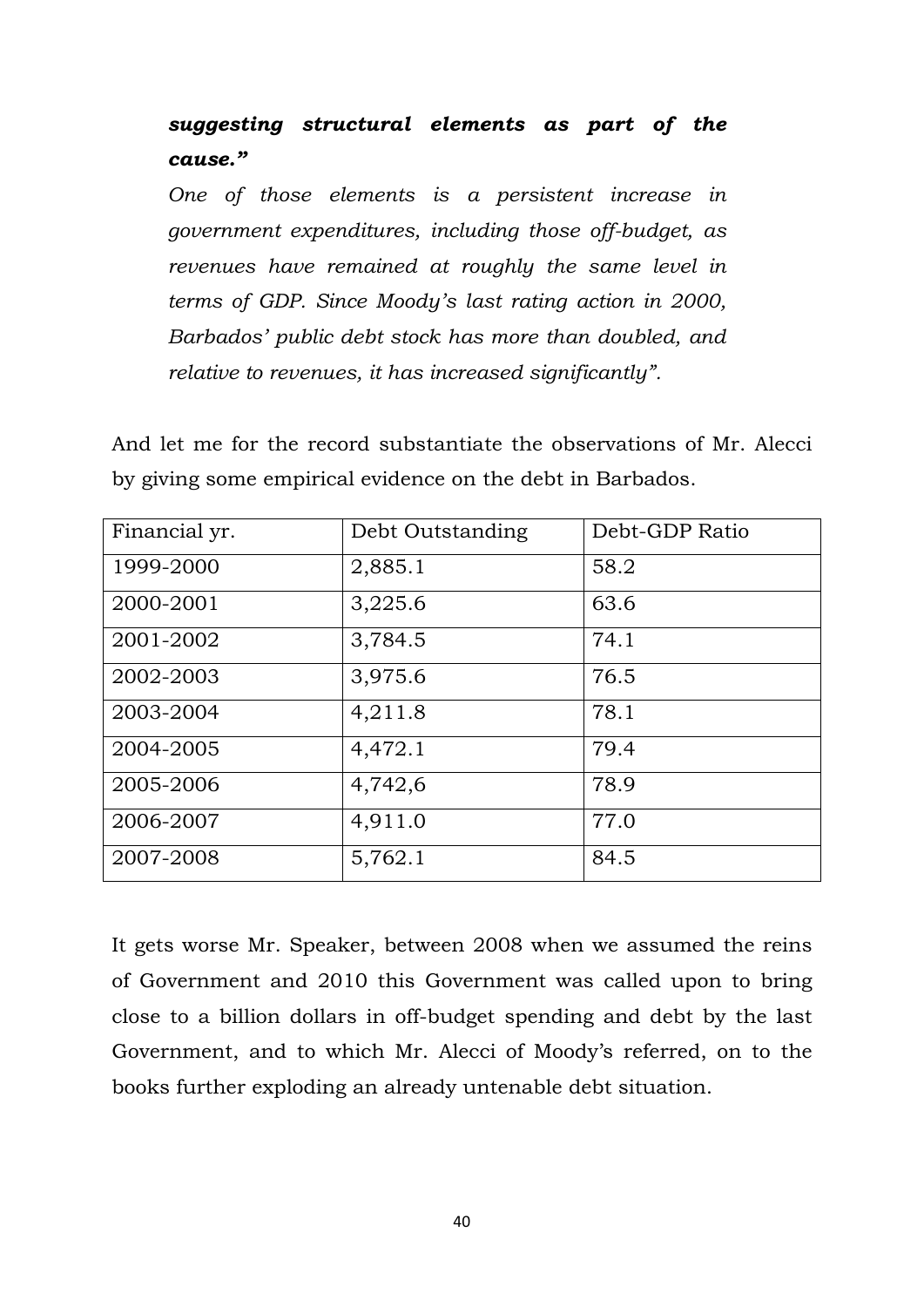This was not done by any amateur Finance Minister on a frolic of his own. This was done by the great economist from St. Peter who, when warned about these practices said to us, "Ignore the ratings agencies." The same great economist who when the last Moody's downgrade came then jumped in front the camera and declared that I should be fired as Minister of Finance. It was a classic attempt to divert attention from himself. But now the facts are laid bare.

If anybody in Barbados is responsible for the downgrade of Barbados by Moody's it is the Rt. Hon. Member for St. Peter.

But where Moody's failed to act Standard and Poors did not; and again for the record I alert the country to the fact that between 1999 and 2007, in the so-called "great years" of the last administration S & P downgraded Barbados no less than three times, moving the country from a high of AA to A- 1999 and all the way down to BBB+ by 2005 with a negative outlook.

Mr. Speaker I say no more on this matter – for now.

What all of this says to us Sir, is that we have serious work to do as a country and the sooner we get to it the better for all of us. In that vein and bearing in mind the objectives of consolidating our fiscal accounts, sustaining our economic recovery and preparing for a restructuring of Barbados' economy over the medium term, I commend the following budgetary proposals and other initiatives to this Honourable House.

#### *Taxation*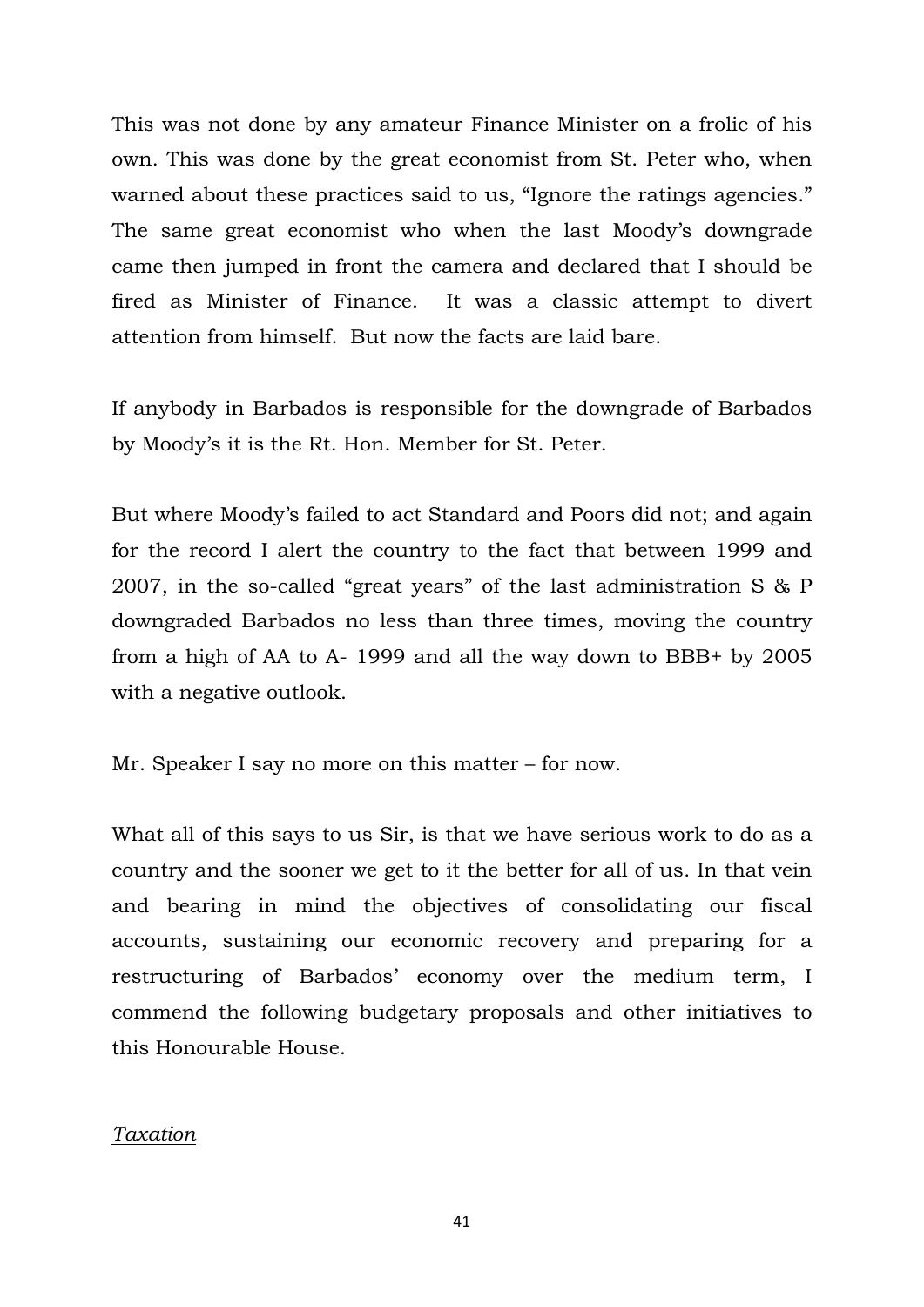Mr. Speaker as you are aware, this is the year for revaluation of properties in Barbados and so Barbadians would have received their demand notices showing the new valuation on which their land tax will be based. We are, however, cognisant of the difficulties being experienced by many persons in this recessionary period and are of the opinion that this rise in property values and the associated rise in taxes payable will have a major impact on the ability of the taxpayers to meet their obligations in a timely manner.

I therefore propose that effective this tax year 2011/2012 the existing tax bands should be adjusted while maintaining the current rate structure, to allow parity to be maintained with aggregate taxes payable for tax year 2010-2011. These will be done as follows: For residential properties:

- 1. At present the first \$150,000 is exempted from tax. I propose to raise that to \$190,000.
- 2. The rate of 0.1% is applied up to the next \$400,000 in value. I propose to raise this to \$500,000.
- 3. Up to \$1,250,000 in value a rate of 0.45% will be applied. This moves up from \$1,000,000, and
- 4. A rate of 0.75% will be applied to all properties in excess of  $$1,250,000$ . This is an increase of value of  $$250,000$  up from the previous value of 1,000,000.

**This reduction in land tax payable for the 2011 – 2012 tax year is not expected to have an impact on taxes collected by the Commissioner of Land Tax when compared to 2010/2011, but will allow land and home owners to forgo increases in taxes for the next period.**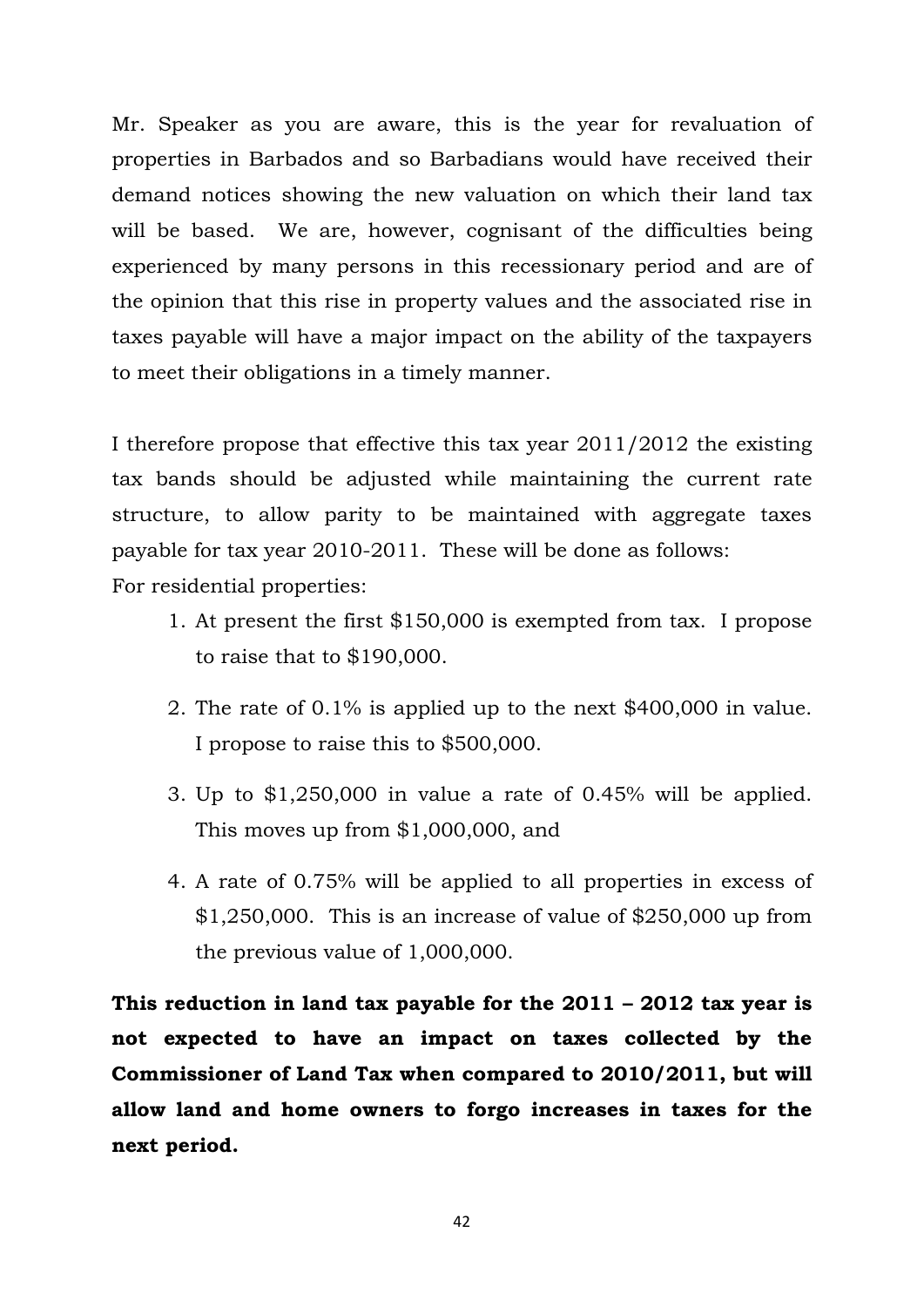Mr. Speaker, there are currently four categories of properties which enjoy rebates and/or exemptions from taxes: those used for hotels, agriculture, villas and by pensioners. There has been some concern by the Commissioner of Land Tax that this process has been abused. To reduce, if not eliminate, the incidence of abuse of these concessions, it is recommended that all tax rebates should be based on the tax demanded and not on the site or improved values of the properties.

It is also recommended that approved manufacturers who can certify exports to a value of \$100,000 or more in any one calendar year will also be afforded these rebates.

Additionally, any company certified by the Division of Energy to be engaged in the production of solar energy and/or the manufacturing sector of solar energy equipment, will also be added to this category.

I, therefore, propose that with effect from next tax year a rebate of no more than 50% will be granted on the land tax demanded for that year, for properties which can prove that they have engaged directly in the manufacturing activity and those which have been certified by the Division of Energy to be engaged in the production/manufacture of solar energy.

To further strengthen the management of the collection process, all rebates and exemptions will be tied to generation of income and therefore a tax clearance certificate from IRD and/or VAT would be required to access the rebate. This is also a requirement of the Auditor General.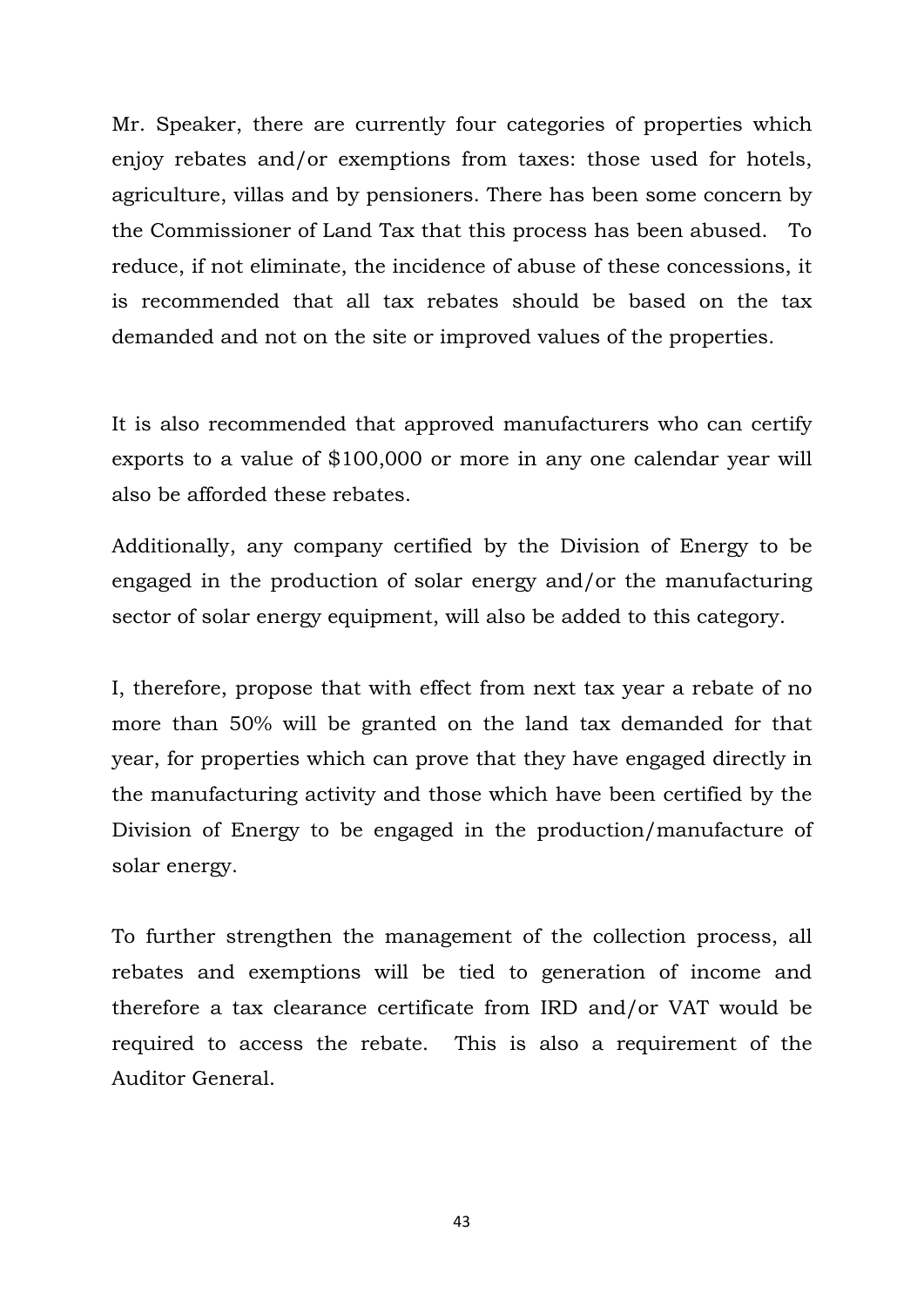In addition to the measures outlined above the following amendments will be made with respect to the granting of rebates and exemptions:

- a) all rebates shall be granted within the year in which the tax is due. This is critical for revenue recording and forecasting cash flows in light of Government's adoption of the accrual basis of accounting
- b) discounts shall be applied **ONLY** at the time of payment hence the Demand Notice will highlight the gross amount payable and not the amount net of the discount available if payment is made before a specified date.

With respect to the hotel sector we have been made aware of the challenges which some of our properties face regarding the payment of their land taxes within the existing period for the discount. Land tax bills are now issued in August with the discounted payment periods being in the third quarter of Government's fiscal year. While this change in issue date works well for the smoothening of Government's cash flows with its cash requirements, this runs concurrent with a period in the industry when cash flow is at its lowest. The Commissioner of Land Tax has indicated that it would be possible to issue tax bills to this sector at such time as to allow hotels to enjoy the discounts offered in the same manner as all other tax payers.

Therefore, with effect from tax year 2011/2012 it is proposed that registrants of the hotel sector and stand alone restaurants off property be allowed to pay their land tax bills during the last quarter of the fiscal year (January to March) without losing access to the discounted rate. This will, however, have to be done within the context of an approved tourism property through an agreed tourism body.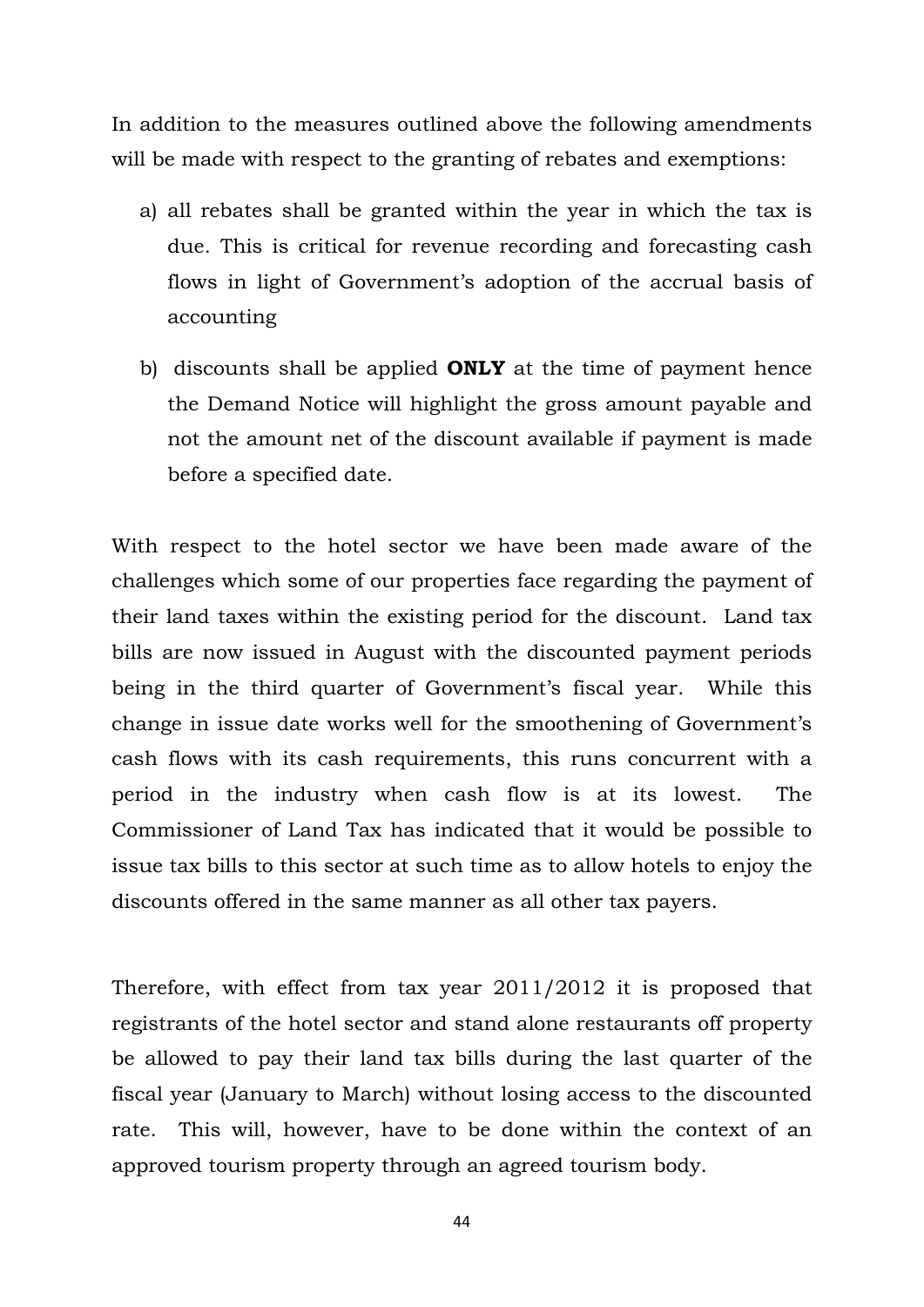## **This will result in a very small revenue loss if any to the Treasury due to an extended discount period for the hotel sector.**

Mr. Speaker, currently the homeowner and businesses can benefit up to a maximum of \$7,000 per annum by way of Income Tax deductions in respect of energy audits, renewable energy and energy efficiency retrofits. They also benefit at the point of importation by way of a ministerial duty waiver – 20% on the importation of approved goods. This is applicable to all persons to a limit of 50% of the investment over 5 years. It is recommended that the current allowance be increased from \$5,000 to \$10,000 for individuals and \$25,000 for registered small business. In addition, it is recommended that this allowance be extended to lessees once it is proven that approval was granted by the owner of the property.

I, therefore, propose that with effect from the current tax year, the energy conservation and renewable energy deduction will be increased from \$5,000 to \$10,000 per year for individuals and \$25,000 per year for registered small businesses. I further propose to make this allowance available to lessees of properties once it is proven that approval was obtained from the owner of the property.

Additionally, businesses whose filings with the Inland Revenue Department and VAT Division and whose compliance with NIS and Land Tax are up to date or who have in place arrangements to settle their arrears will be allowed to write-off 150 percent of conversion to alternate energy over a five (5) year period.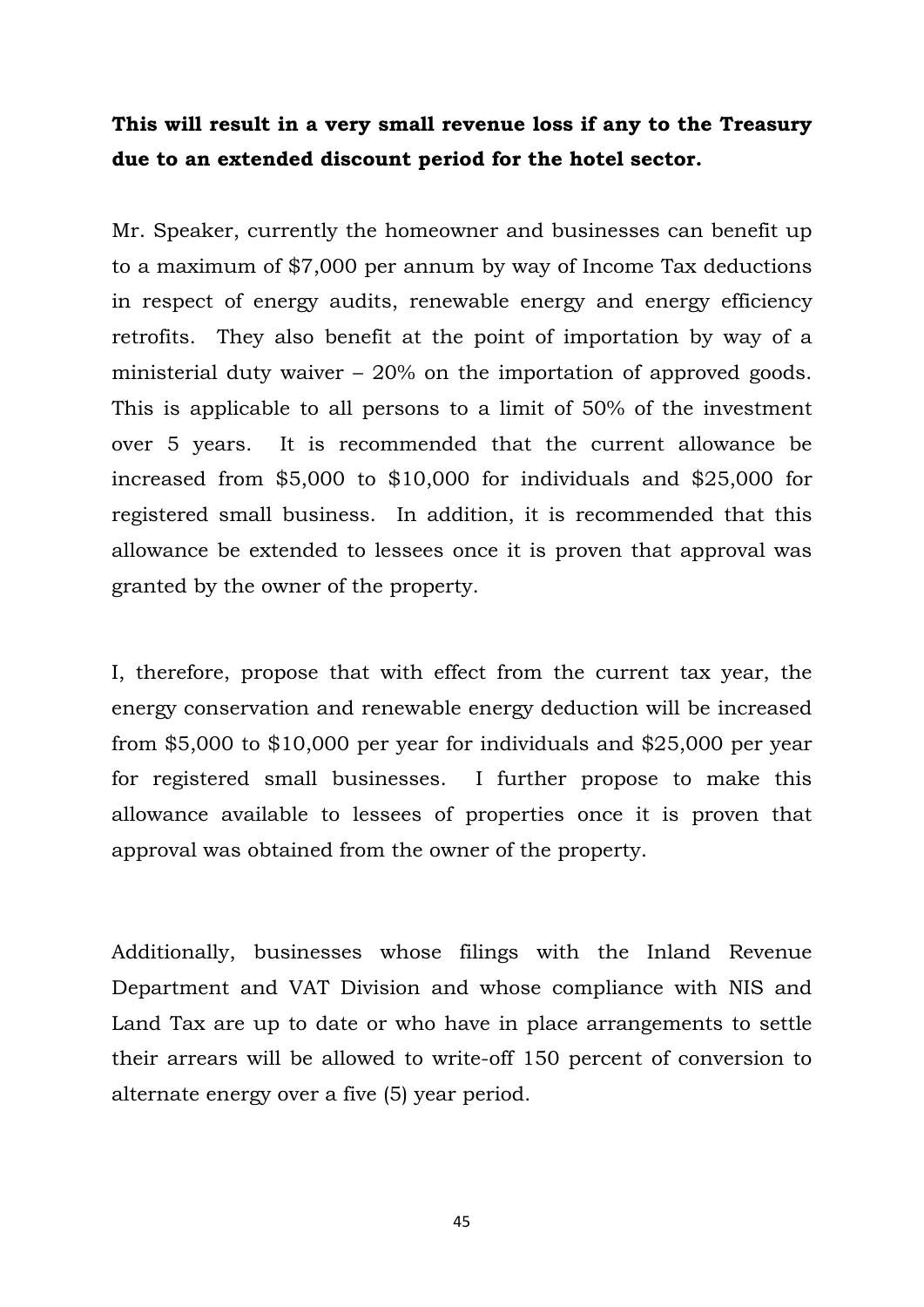**The result of this incentive will be a revenue loss to the Treasury of approximately \$8.0 M, however it will be spread over multiple years and so the impact in any one year will be entirely manageable.** 

Mr. Speaker Sir, over the last year we have heard of many issues raised by the OECD with regard to peer reviews and exchange of information and Barbados being placed on a "grey list". The low level of filing by tax payers in Barbados also has been raised as an issue and one which we have to concede is a spot of bother for domestic tax authorities.

We, therefore, propose a set of additional measures to encourage all applicable Barbadians to get into the routine of filing their returns even if a refund is not due.

It is also proposed that effective tax year 2011 the late filing fee will be increased from one hundred dollars (\$100) to five hundred dollars (\$500). This measure is not for revenue generation purposes but to increase the level of compliance with the Income Tax Act with respect to filing whether or not a tax refund is due.

Additionally, as is well known to this House and further afield, it has become almost folklore the stories of the non-filing of income tax and payment of national insurance and VAT by some among the professional class in Barbados. Indeed, only recently the Prime Minister in a debate in this very House was moved to make and appeal to some among the professions and self-employed to make their contributions to the various state agencies as legally required. The Commissioner of Inland Revenue is already on record lamenting his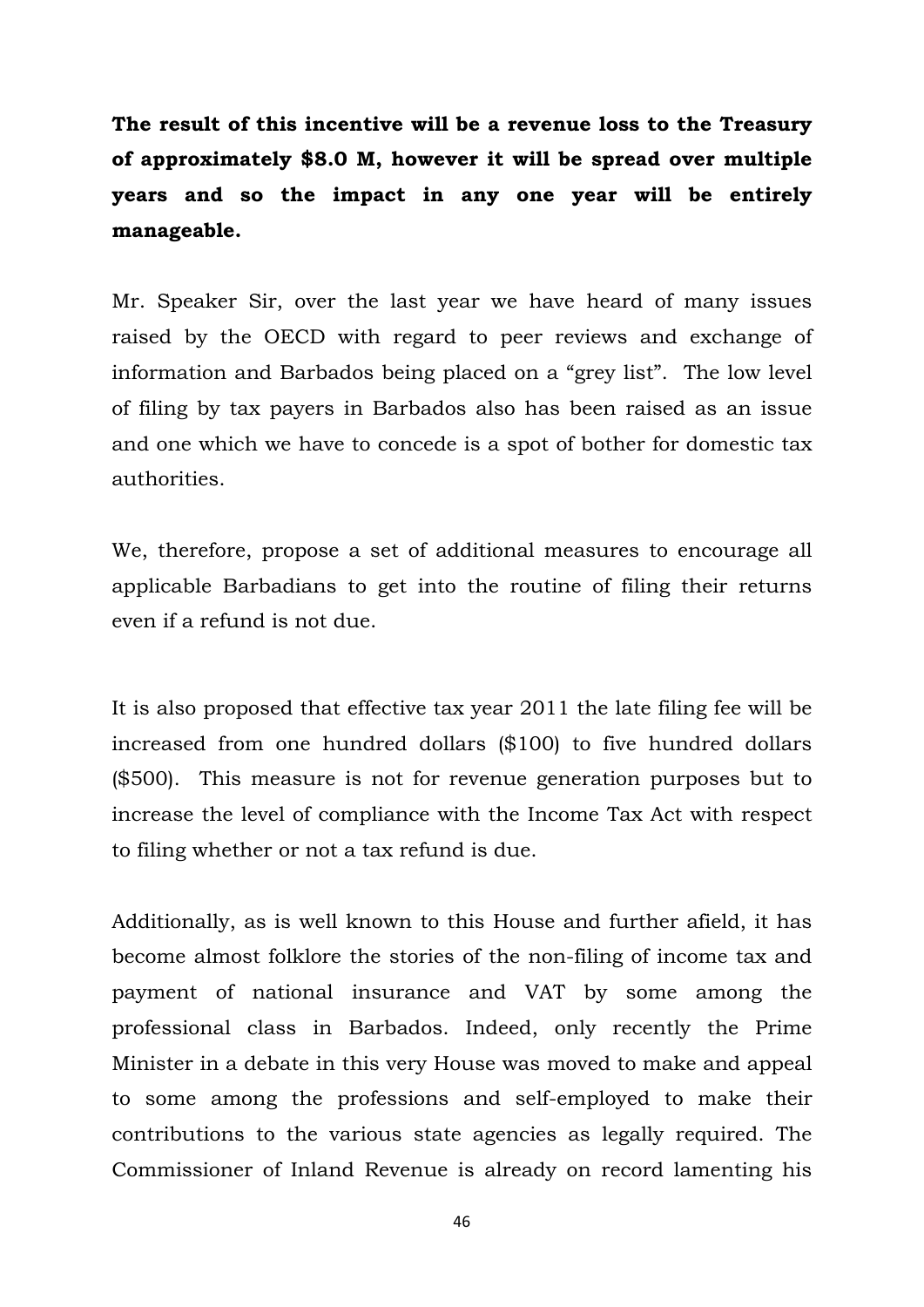utter frustration in getting compliance in these matters, and several international agencies and many of our key Double Taxation Treaty Partners have complained about the low level of tax filling and information available in Barbados.

It is a matter of the gravest concern to this government and our regulators, as it has the potential to cause Barbados to lose good standing internationally and face possible sanctions.

Given this situation and the need to ensure that everybody not only makes their fair contribution to our national recovery efforts but most importantly that they bring their fillings up to date, I will shortly propose to Cabinet a series of measures designed to impose the severest penalties on the most egregious offenders for non-filling of income tax, and the payment of VAT in particular. When one considers the fact that between these two departments, the outstanding arrears amount to more than \$600 million, the public will realise what an embarrassment this is for a country of Barbados' standing.

The Inland Revenue Department has also noted that many individuals are seeking to reduce the amount of taxes payable on their employment income by using losses from other business ventures and incorporating these in other filings. This while practiced in all sectors, is particularly noticeable in the agricultural sector.

I, therefore, propose, with effect from tax year 2011, that there will be a separation of business and employment income for computation of tax payable. This requirement is similar to that which currently exists for residential and commercial rents.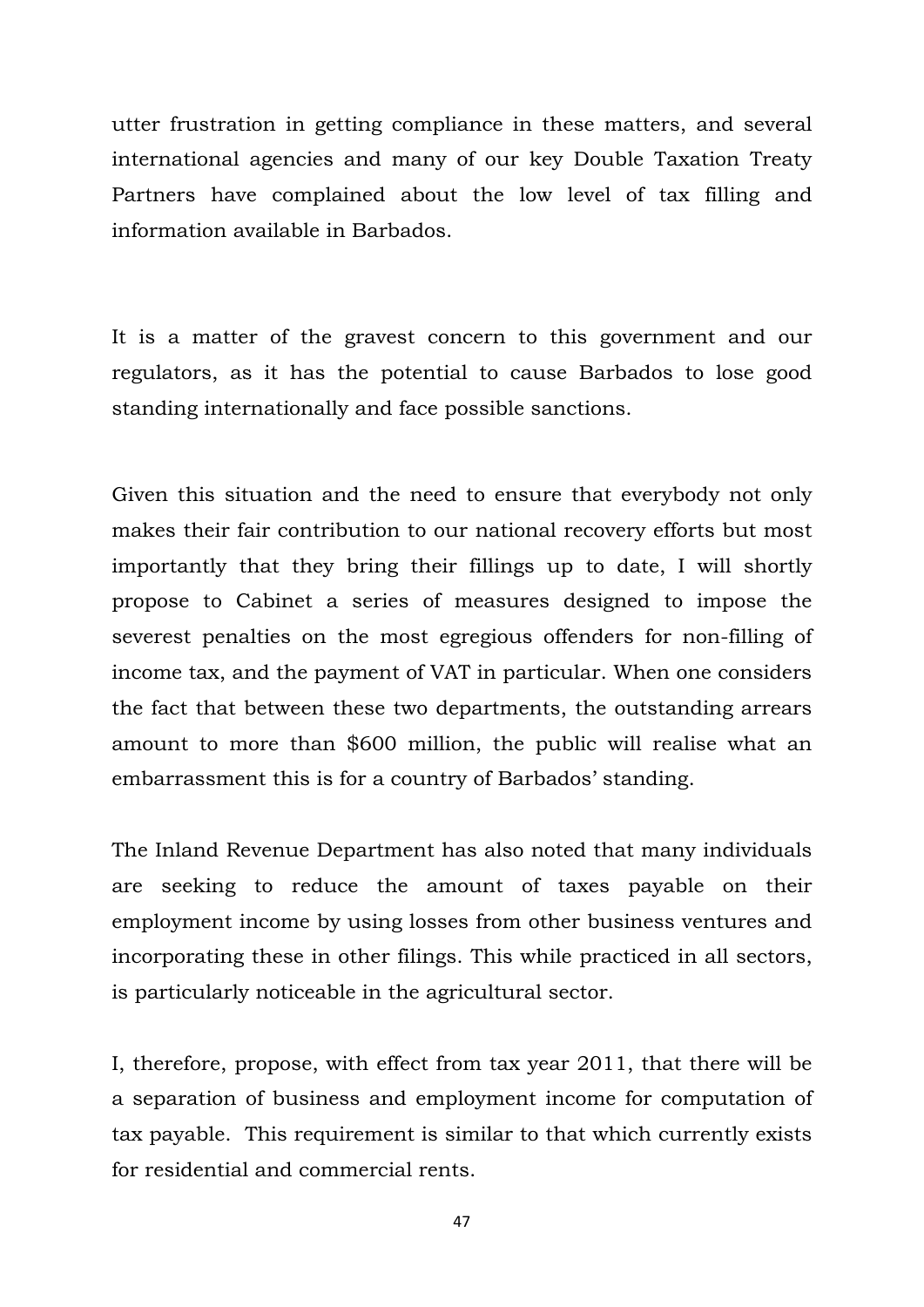### *High Net Worth Individuals*

In 2009 the late Prime Minister in his budgetary presentation proposed to amend the Income Tax Act to reduce the effective rate of tax that an individual resident but not domiciled in Barbados would be required to pay on their foreign income. He also proposed that an individual domiciled in Barbados would be allowed to claim a foreign currency earnings credit in respect of his income earned outside of Barbados. Following a thorough review of the entire section in the Act dealing with this matter by a Special Committee including the Commissioner of Inland Revenue and the Permanent Secretary in the Ministry of Finance, I can inform the House that the changes are now ready and appropriate amendments will be finalised for its implementation effective income year 2012.

### *Waiver of Interest and Penalty (WIP) Programme*

This programme was re-introduced recently with the purpose of assisting persons in arrears to government agencies to meet their obligations at a minimum cost. The current programme which ends in December 2011 offers a 50% waiver of outstanding penalties and interest where taxpayers who join the programme are able to settle their liabilities within the stipulated time frame, while remaining current on their obligations. As an added incentive to encourage even greater participation it is therefore proposed that with immediate effect the following conditional amnesty will be offered under the Waiver of Interest and Penalty programme offered by the National Insurance Department, the Value Added Tax Division and the Inland Revenue Department:

"A 100% waiver of interest and penalty on outstanding tax due to the departments if payment of eighty percent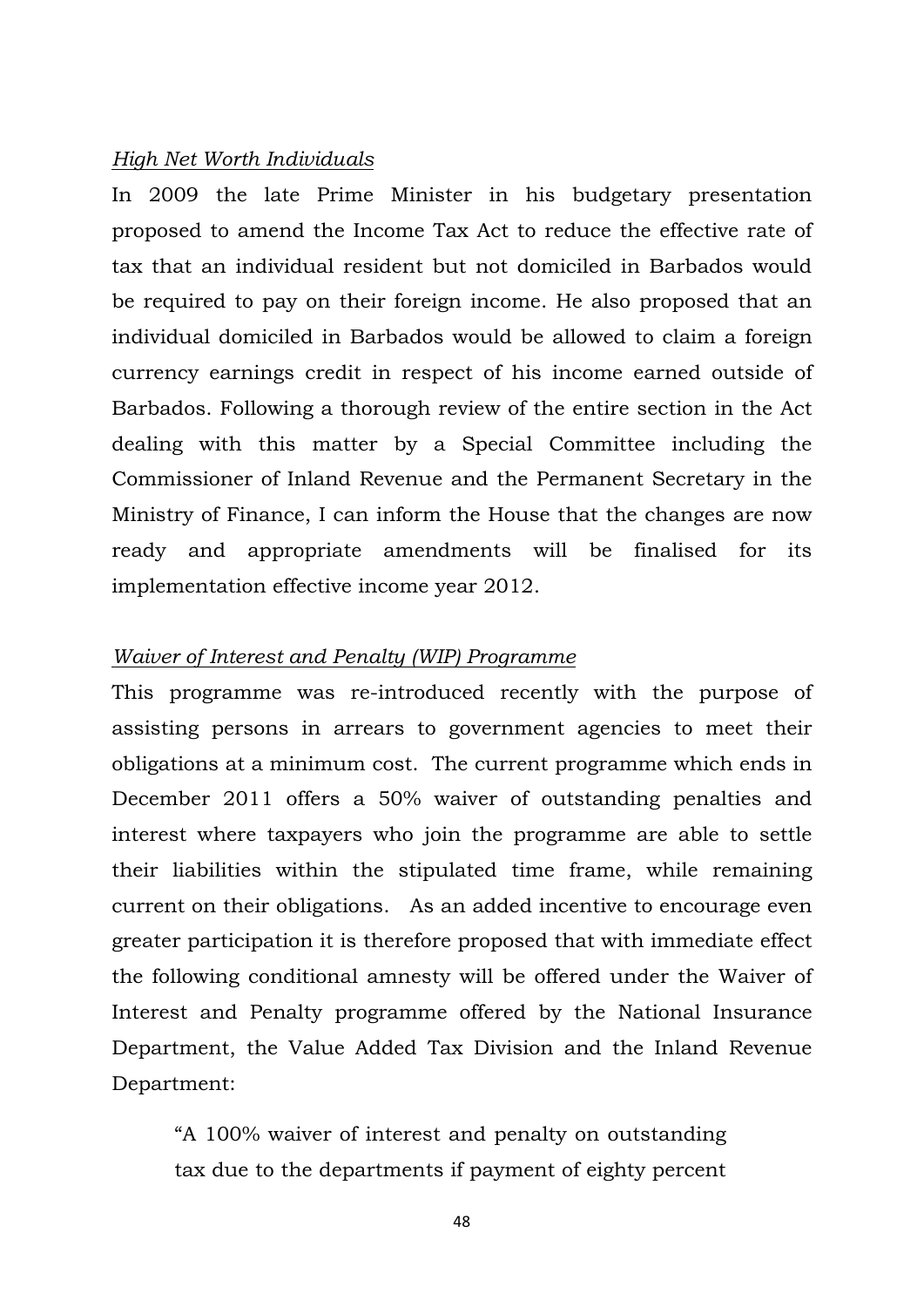(80%) of the amount due is made in full by a one-off cash payment. This incentive will remain in place until the close of the current calendar year, December 31, 2011."

This conditional amnesty will also be available on computations of penalty and interest for all persons who have not filed personal income tax for any period prior to the calendar year 2007. The 5% late fee on taxes payable will be waived under this amnesty, however, the flat fee of \$500.00 will be charged for each year of filing.

Sir, when we look at the arrears on the books of the Inland Revenue Department, this initiative will be at a loss to the Treasury of approximately \$59 million on arrears of \$252 million owed to the Inland Revenue Department. It is, however, felt that this is for the good of the economy on a whole in order to ensure that our filing of tax information is improved and be at a more acceptable level.

### *Fees:*

In 2007 the paramedics, emergency medical technicians and emergency medical dispatchers were brought under the Paramedical Professional Act. The professional registration fees for this category of professionals were captured in the increase in fees payable under the Professions, Trade and Business Registration Act, Cap 373. This caused them to pay an inordinately high fee vis-à-vis their salary scale. To correct this imbalance, I now propose that this category of professionals will be treated in the same manner as nurses and therefore, pay the fee applicable to that category of medical worker.

### *Amendments to the Occupational Pensions Benefit Regulations*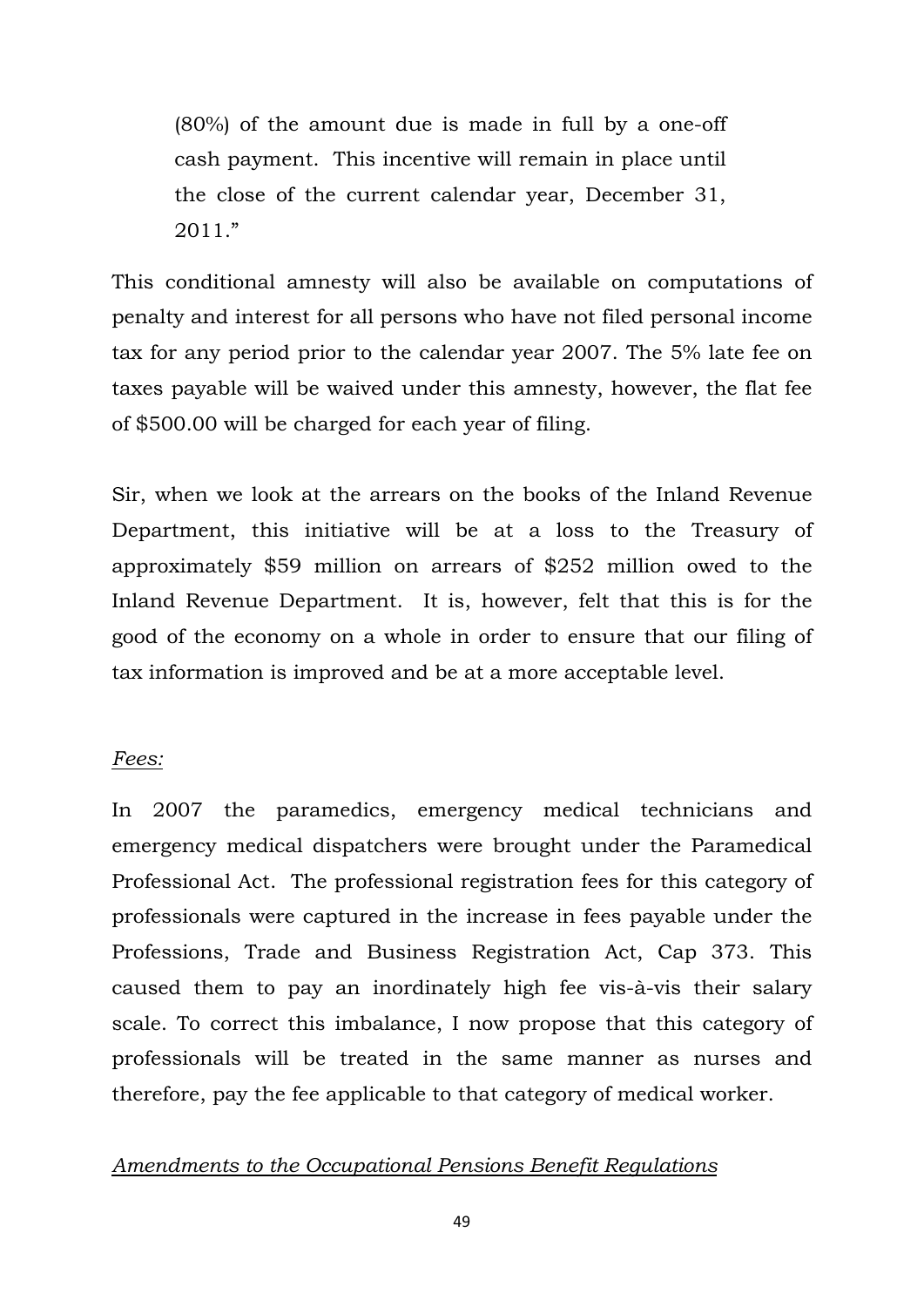Mr. Speaker, prior to the proclamation of the Occupational Pensions Benefit Regulation on April 1, 2011, pensions which were registered under Part VII 25(4) of the Income Tax Regulations, 1969 were provided with tax free status as follows:

*"not more than 25 percent of the benefits payable may be commuted and paid in the form of a tax free lump sum…"*

To ensure that there were no conflicts between the Income Tax Regulations and those of the Occupational Pensions Benefit Regulations, the Income Tax Regulations were repealed.

Section 29(5) of the Occupational Pensions Benefit Regulations, while making provision for the computation of pension benefits on retirement, does not however make specific provision for a similar tax free basis for the payment in the form of a lump sum. This was inadvertently omitted.

Since the proclamation of the Occupational Pensions Benefit Regulations a number of issues and concerns have been raised that need to be addressed. These are currently being reviewed by the Financial Services Commission (FSC) and assisted by a Pension Advisory Committee drawn from the private and public sectors.

Notwithstanding this, it is opined that all matters that relate to Income Taxes should be consolidated under the Income Tax Act. During the current financial year the Ministry of Finance will be undertaking, for the Cabinet's attention, a complete review of the domestic tax regime in Barbados, out of which is expected to come a number of recommendations on the way forward to further improving our domestic tax system.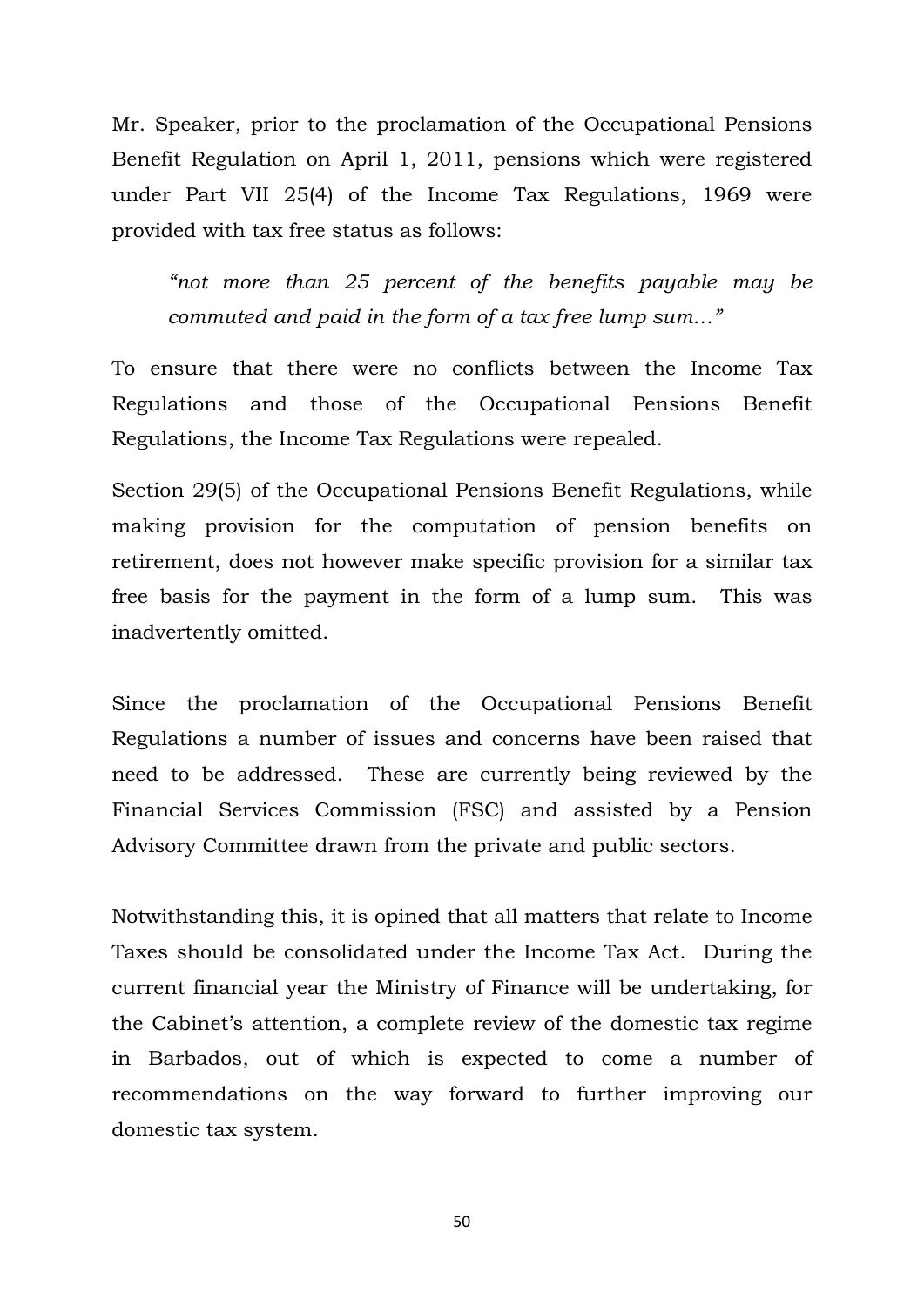Nonetheless, we believe that current and prospective pensioners should not be disadvantaged during this review process and therefore I have determined that the provision permitting the tax free status of the 25% lump sum payment to persons on reaching retirement age will be re-instated in the Income Tax Regulations. The effective date of this re-instatement will be the date of the coming into operation of the Occupational Pensions Benefit Regulations, February 15, 2011.

Additionally, a number of concerns have also been raised with respect to the onerous nature of the current fee structure as set out in the Occupational Pensions Benefit Regulations. The Financial Services Commission has therefore reviewed these and has recommended that they be revised, taking into consideration the size of the pension plan based on its membership. I agree with the fee structure that has been recommended by the FSC, which is set out in Schedule I to this document and propose that the new structure shall take effect from September 1, 2011.

Finally, Mr. Speaker, with respect to the Occupational Pensions Benefit Regulations: The Occupational Pension Benefits Act, 2003 permits members of a Defined Contribution pension plan to purchase an annuity at retirement. Given the high cost associated with annuity purchases, it was determined that another option should be made available to ensure that retirees receive maximum benefits at reduced cost.

I, therefore, propose that the Occupational Pensions Benefit Regulations be amended to permit a drawdown account to be used as a variation on the form of pension payment available to a member upon retirement from a defined contribution plan. The draw-down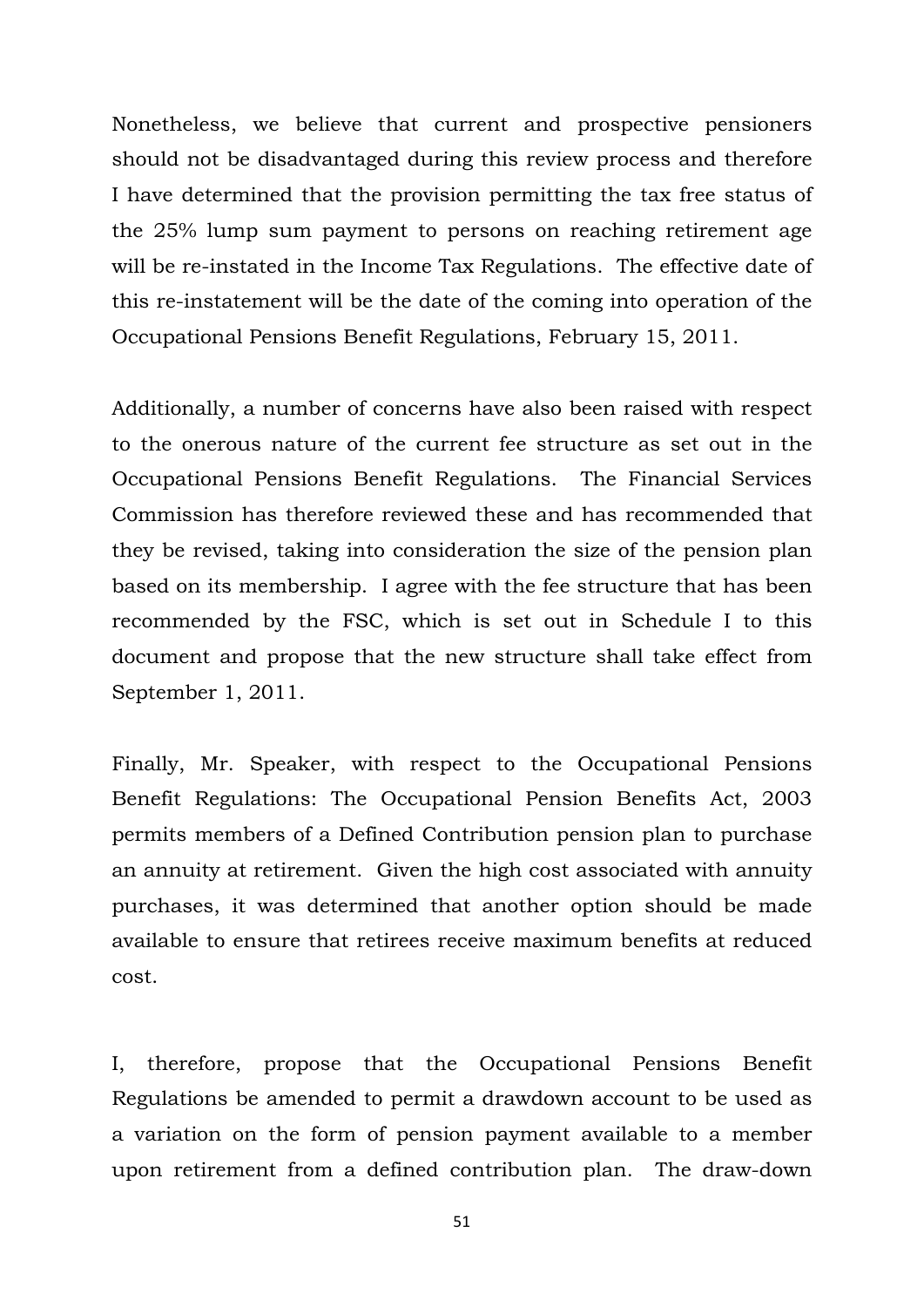account will permit controlled withdrawal of pension benefits over a period of time within a defined contribution pension plan.

#### *Tourism*

I now turn to the tourism sector. Mr. Speaker it has been brought to my attention that in order for local businesses that offer attractions and tours to travelers in the cruise industry to contract with the cruise ships, it was deemed necessary by the cruise liners for them to obtain global insurance coverage. These cruise ships have also mandated which insurers can be used by the local businesses, all of which are based outside of Barbados. This results in significant taxes being paid by businesses on the remittances to these insurers.

A representation has been made by the sector to this Ministry for a reduction or elimination of these taxes which would ultimately enable companies to offer a better product at a reduced rate.

I have acceded to their request and propose that effective income year 2012 these taxes will be removed.

Furthermore, Mr. Speaker, concerns have been raised over an anomaly in the treatment of input tax paid in respect of goods purchased locally by hotels offering time share properties. Under the Tourism Development Act, the construction and furnishing of timeshare properties and the construction of a hotel are included under the definition of Tourism Projects. One of the benefits to which such Approved Tourism Projects is entitled is the "refund of customs duties paid by the holder of a permit where the holder satisfies the Comptroller of Customs that the building materials and supplies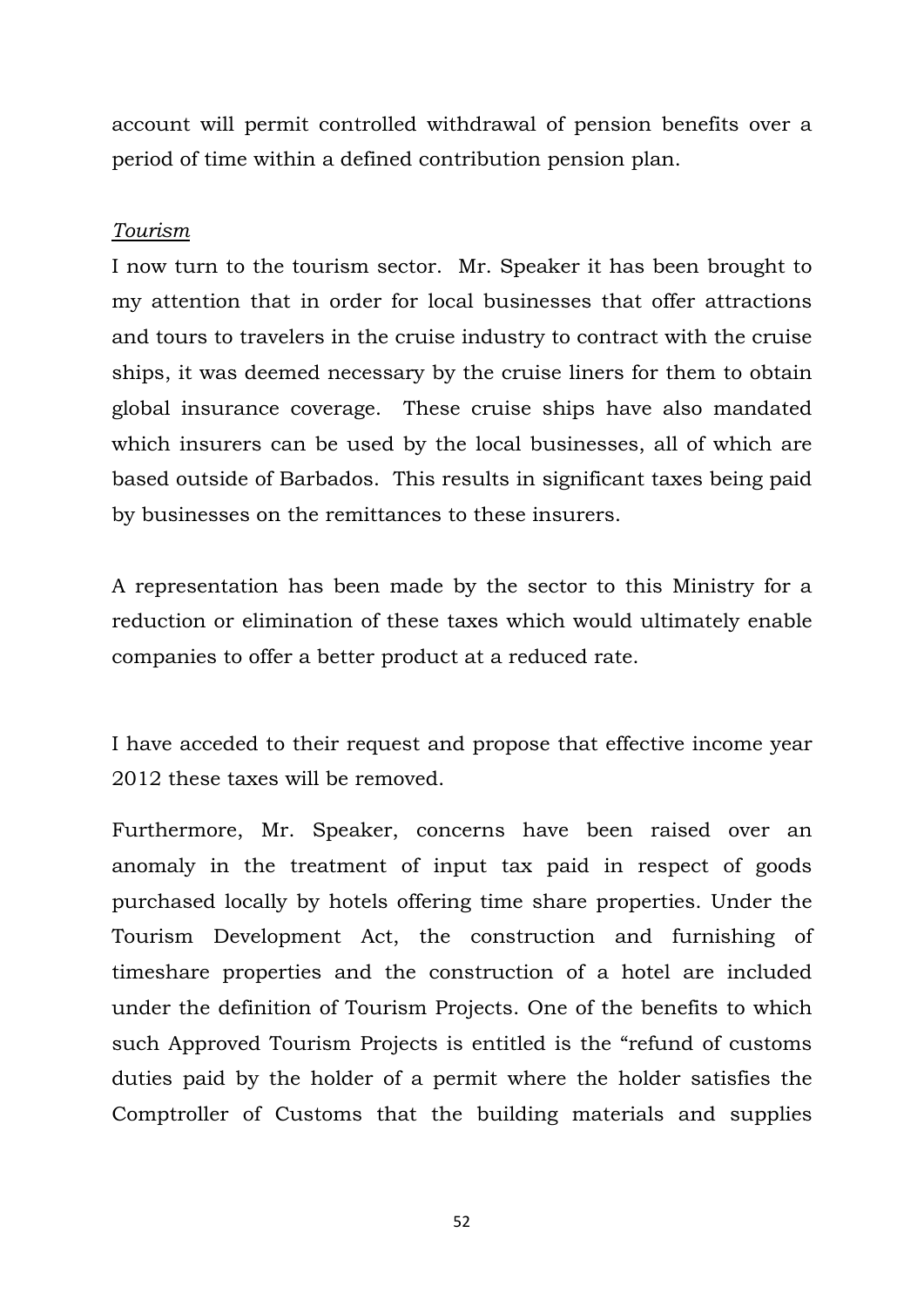purchased for the tourism project have been purchased in Barbados in accordance with the terms of the permit".

It should be noted that the definition of "Customs Duty" under the Tourism Development Act includes import duty, environmental levy, which no longer existes, excise tax and VAT.

Under the VAT Act, the sale of real property or the lease of real property for a term of at least 25 years is exempt from VAT. Suppliers of exempt products or services are not entitled to claim refunds of input VAT. Consequently, an entity which operates a timeshare property is not allowed to claim a refund of the input taxes since the time share activity constitutes a transfer of real property.

The sale of time share properties generates foreign exchange on which VAT is paid. Therefore, if the sale of a time share by an Approved Tourism Enterprise is zero-rated, then such a classification would entitle the enterprise to recover all VAT on inputs without reducing the competitiveness of the enterprise.

The Ministry of Finance will take the necessary action to have the VAT Act amended accordingly so that these properties can benefit.

### *International Business Sector:*

As you heard, the international business sector continues to be of critical importance to the economic fortunes of the Barbados economy and certainly to our recovery efforts.

In order to ensure that Barbados remains relevant in this highly competitive international market, our IB policy makers and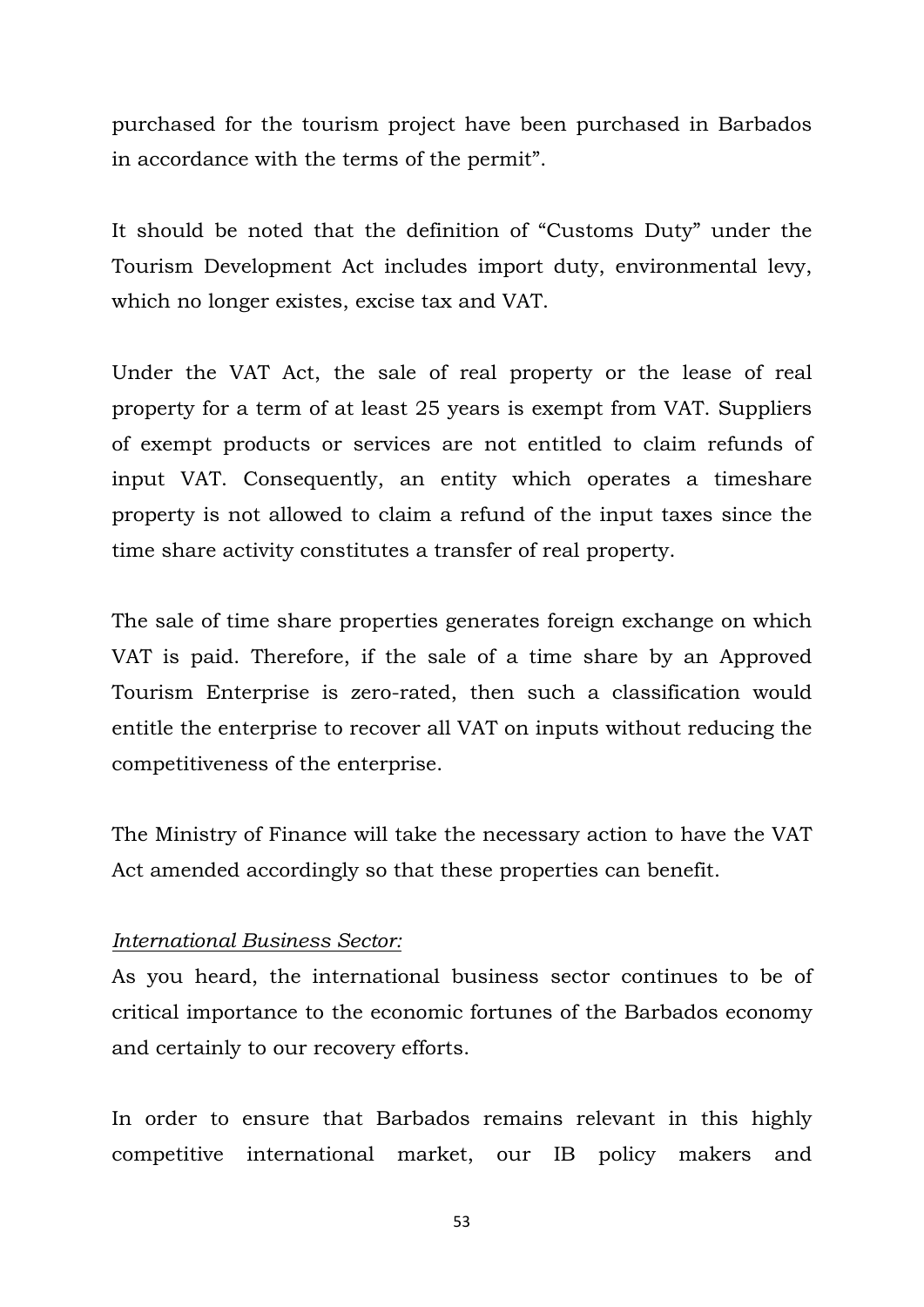practitioners are constantly looking for ways to improve business facilitation efficiencies and develop new products to assist in attracting even more players to our jurisdiction.

In this regard Government has agreed with the Barbados International Business Association (BIBA) that in the coming months a laser-like focus should be put on pursuing the following:

### *Legislation:*

Reviewing and bringing to the Parliament of Barbados:-

- 1. Amendments to the Society with Restricted Liabilities Act to effect mergers between these entities;
- 2. Enactment of Foundation Legislation which would put Barbados on competitive footing with Panama, Malta and the Bahamas;
- 3. Amendments to the Companies Act and if necessary the Securities Act;
- 4. Amendments to International Corporate and Trust Providers Companies Acts and the finalisation and laying of the accompanying regulations;
- 5. Amendments to the Companies Act to allow for incorporation of companies with Chinese names along with an English equivalent in order to attract more businesses from Asia;
- 6. Enactment of Private Trust Company Legislation.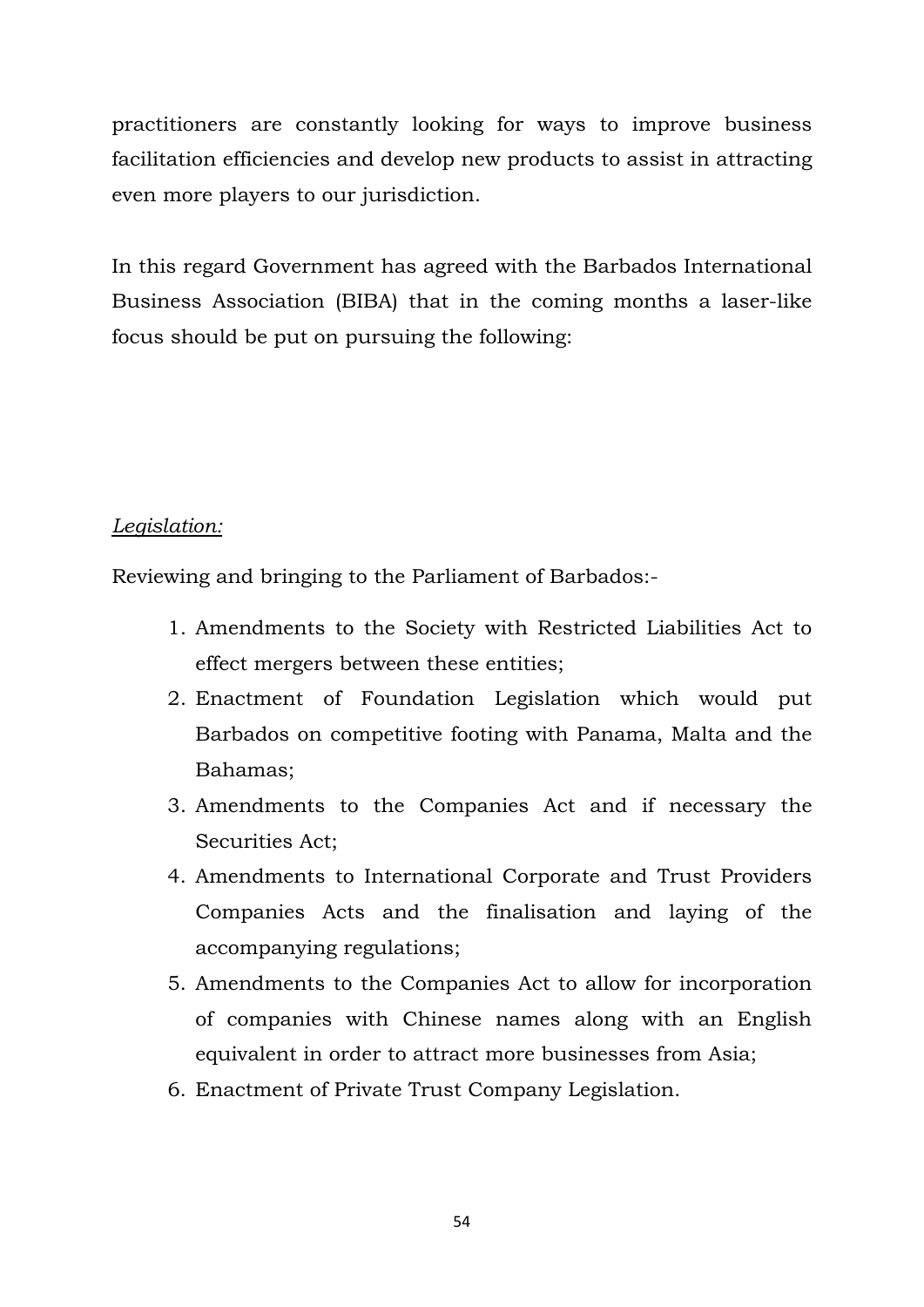In addition to these, the Ministry of Finance has invited the Attorney General's Office to work alongside the International Business Unit to devise a multi-year licensing application to allow International Business Companies desirous of procuring a multi-year license in one go with an appropriate discount to do so. We hope that this will be made available from next financial year. Finally, while Barbados will never be able to compete on price levels in the fee structure set for the International Business sector with many other jurisdictions, it is still necessary to ensure that we remain as competitive as possible. In this regard, Government through the appropriate agencies and in conjunction with BIBA will review the entire rate structure in the sector, with a view to looking at areas that might be in need of intervention. This will be done to ensure that Barbados as a jurisdiction remains relevant while not unduly affecting our revenue intake.

#### *Agriculture*

Mr. Speaker, the agriculture sector. Given the current high cost of energy, there is a need for assistance to the poultry and animal farmers in keeping their livestock housing well lit and at the appropriate temperatures.

I, therefore, propose that, with immediate effect, a rebate of up to \$5,000.00 be provided to farmers who retrofit these structures with the use of solar energy.

**This will result in a revenue loss to the Treasury of approximately \$4.35 million to be borne over multiple years.**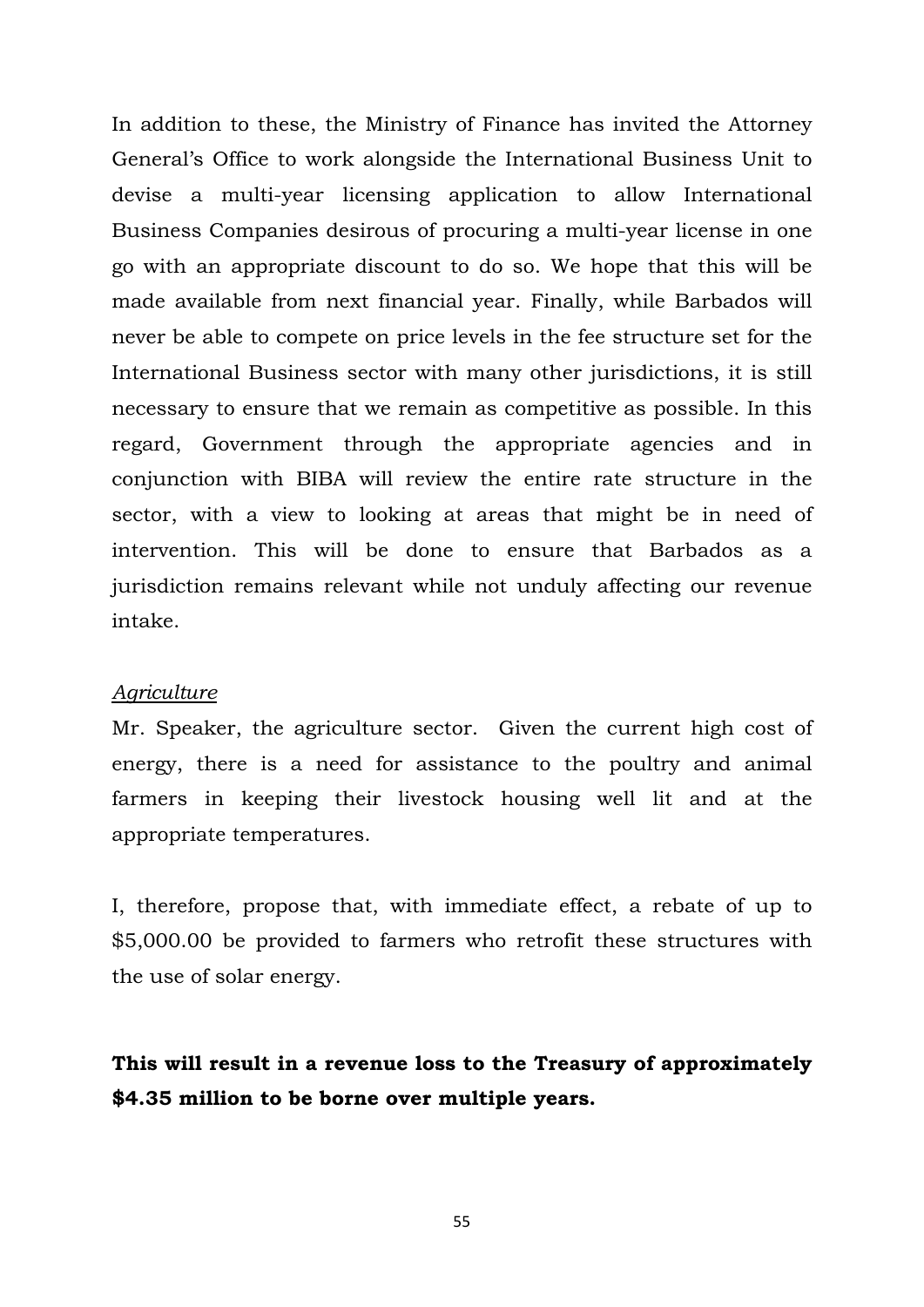The Medium- Term Development Strategy (MTDS) of Barbados (2010 – 2014) recognises that the current external environment has undoubtedly posed new challenges to an already vulnerable agriculture sector. These challenges are evident in a high import food bill, high global energy costs, rapid climate change and the decrease in agriculture exports by some major food suppliers. In 2010, prices of locally grown fruits and vegetables generally remained stable with minor fluctuations in the cost of these commodities. With regard to food imports and foreign exchange spending, the 2010 fruit and vegetable import bill (including nuts and root crops) was \$41.4 million, a 15% increase over 2009. Of this, an estimated \$21.8 million can be suitably substituted.

With this in mind Mr. Speaker, Government has acceded to the requests of the Fruit and Vegetable Growers Association for the establishment of an Organic Matter Programme. This programme will see the provision of financial assistance for the purchase of three mulch compositors to give fruit and vegetable farmers access to cost effective equipment to be used for the production and application of disease and weed-free organic matter.

The equipment will be provided as part of the Tractor Cultivation Scheme under the Ministry of Agriculture, Food, Fisheries and Water Resources for on-lending to farmers at a 'pepper-corn' rate inclusive of insurance of the equipment. The estimated cost for one Mulch Compositor is US\$55,000 or Bds\$110,000 while the cost of one row mulcher or mulch spreader is US\$50,000 or BDS\$100,000.

I, therefore, propose to provide the Ministry of Agriculture, Food, Fisheries and Water Resources with financial resources to facilitate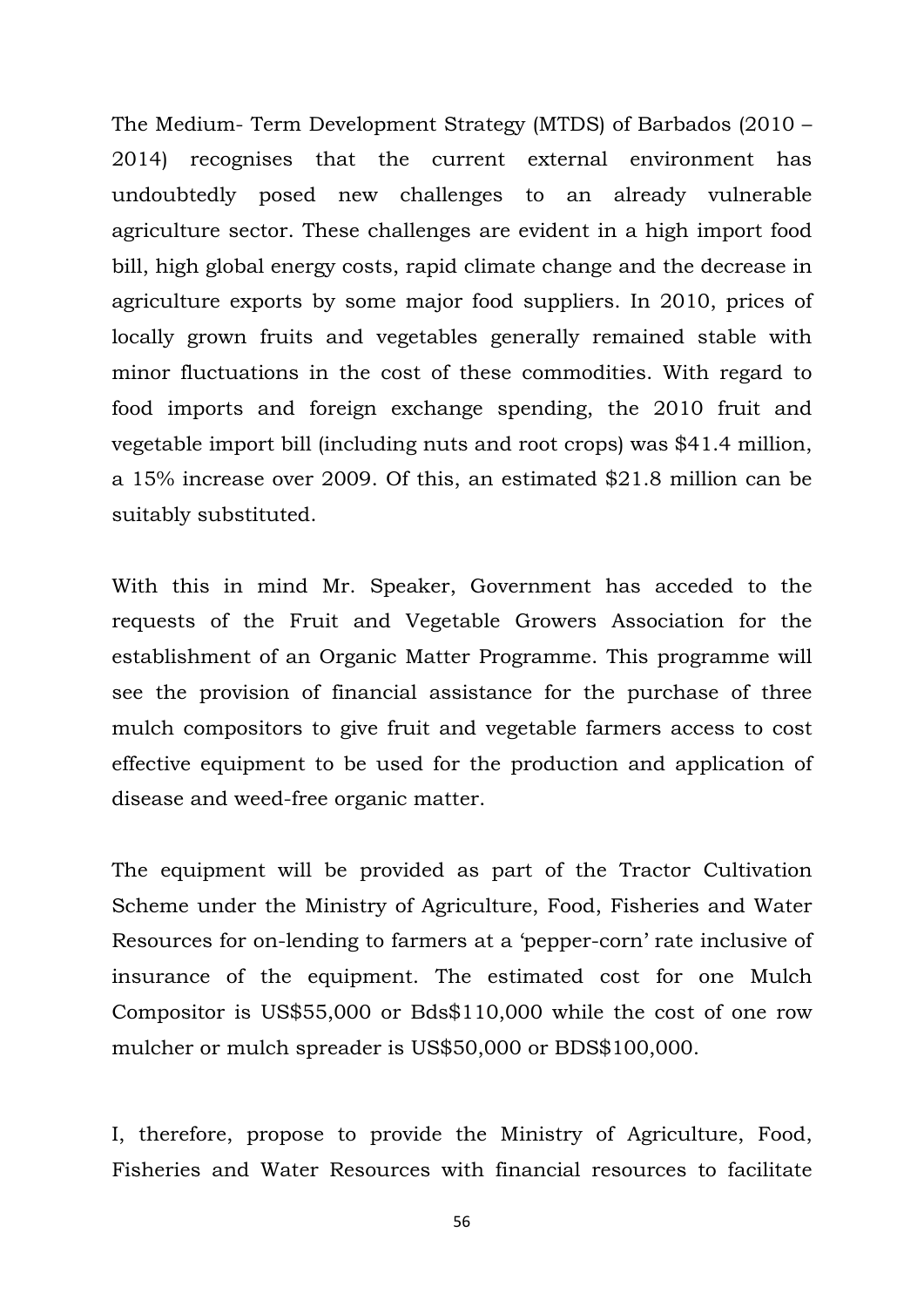the purchase of the recommended three compositors and three row mulchers. We will further accede to the provision of two transplanters and two mulch lifters that accompany these very critical pieces of equipment. I will equally review on a case by case basis applications from registered farmers for partial waivers of duties on similar equipment.

# **The costs to the Government of Barbados for this initial programme will be in region of US\$215,000 or BDS\$430,000.**

### *Agricultural Development Fund*

The Agricultural Development Fund (ADF) was established in Barbados by an Act of Parliament on December 12, 2001 for the improved development of agriculture in the country. The financial resources of the Fund are needed to finance projects and programmes that are designed for the development of agriculture.

The source of income to the ADF was set out in legislation as (i.) revenue from the bound rates on agricultural products and (ii.) income recovered from the heavily indebted plantations by the Barbados Agricultural Credit Trust (BACT). Over the last couple of years there has been no income contributed to the ADF from the BACT. Discussions are currently underway with the Minister of Agriculture with a view to the recapitalisation of the ADF.

Since October 01, 2005, the interest rate applicable to loans under the Agricultural Development Fund has been set at 6.5%. I, therefore, propose that once the Fund has been recapitalised, interest rates will be reduced to 5% over the next three years.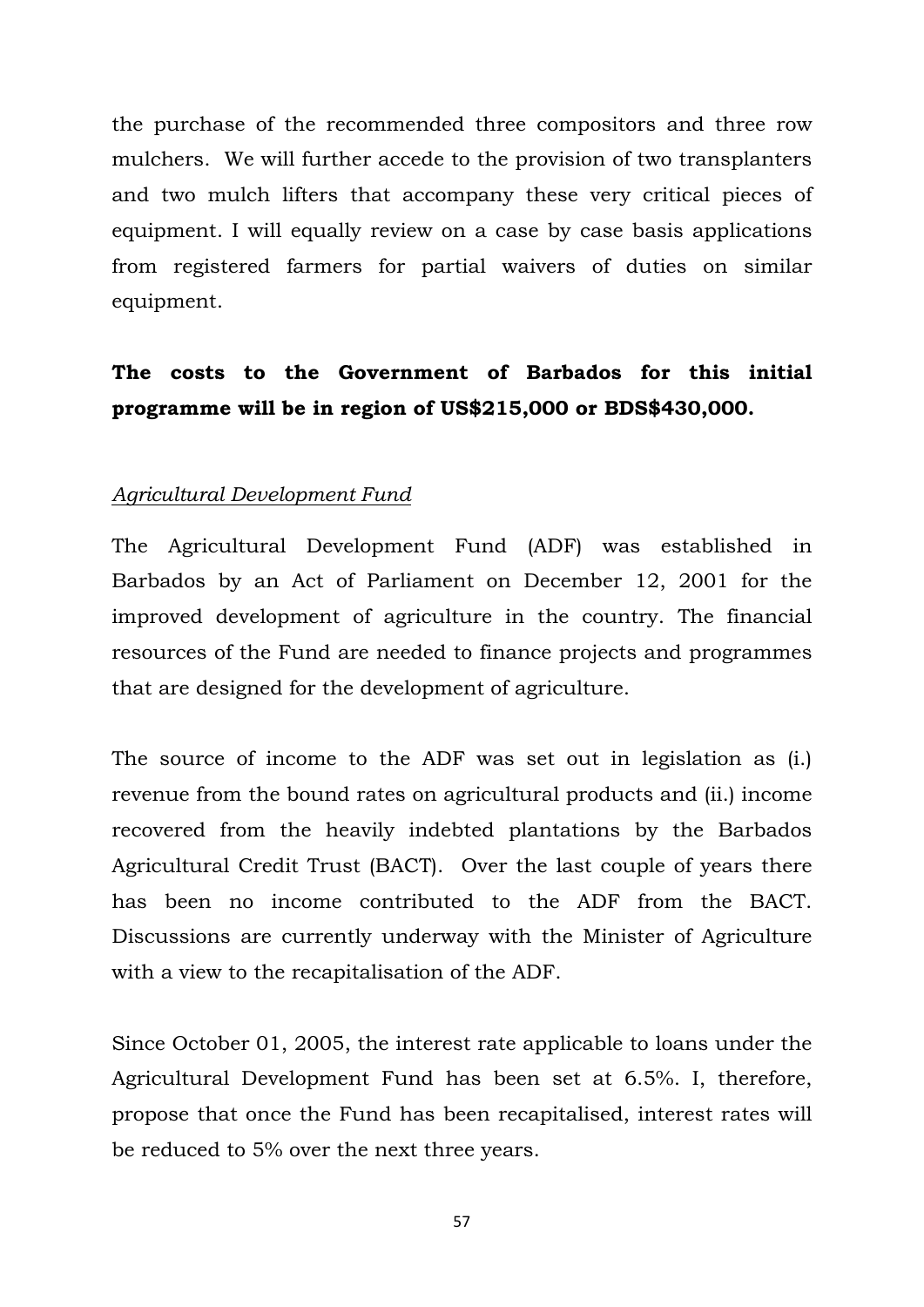## **This is not expected to have a direct impact on the resources of the Consolidated Fund.**

### *Manufacturing*

The Government of Barbados is seeking to increase the use of other energy sources as an alternative to the use of fossil fuels. It is, therefore, imperative that incentives are given to encourage greater use of solar power which is available abundantly given our climatic conditions. Currently duty free concessions are offered to the hotel and manufacturing sector on the importation of electric water heaters. I propose that effective January 1, 2012 these concessions will be discontinued. This discontinuance should in addition, reduce the amount of foreign exchange required by the Central Bank of Barbados to facilitate such purchases.

# **The discontinuance of these concessions will result in a small saving to the treasury.**

Mr. Speaker, in recent times this country has been producing some highly skilled persons at the Samuel Jackman Prescod Polytechnic in the area of computer system building and customisation. However, the development and sustaining of a profession in this area has been difficult since the importation of computer systems in a box have been tax exempt but the importation of parts for assembly in Barbados have attracted import duties and VAT. This is tantamount to the exportation of jobs to countries which assemble and ship computers to Barbados.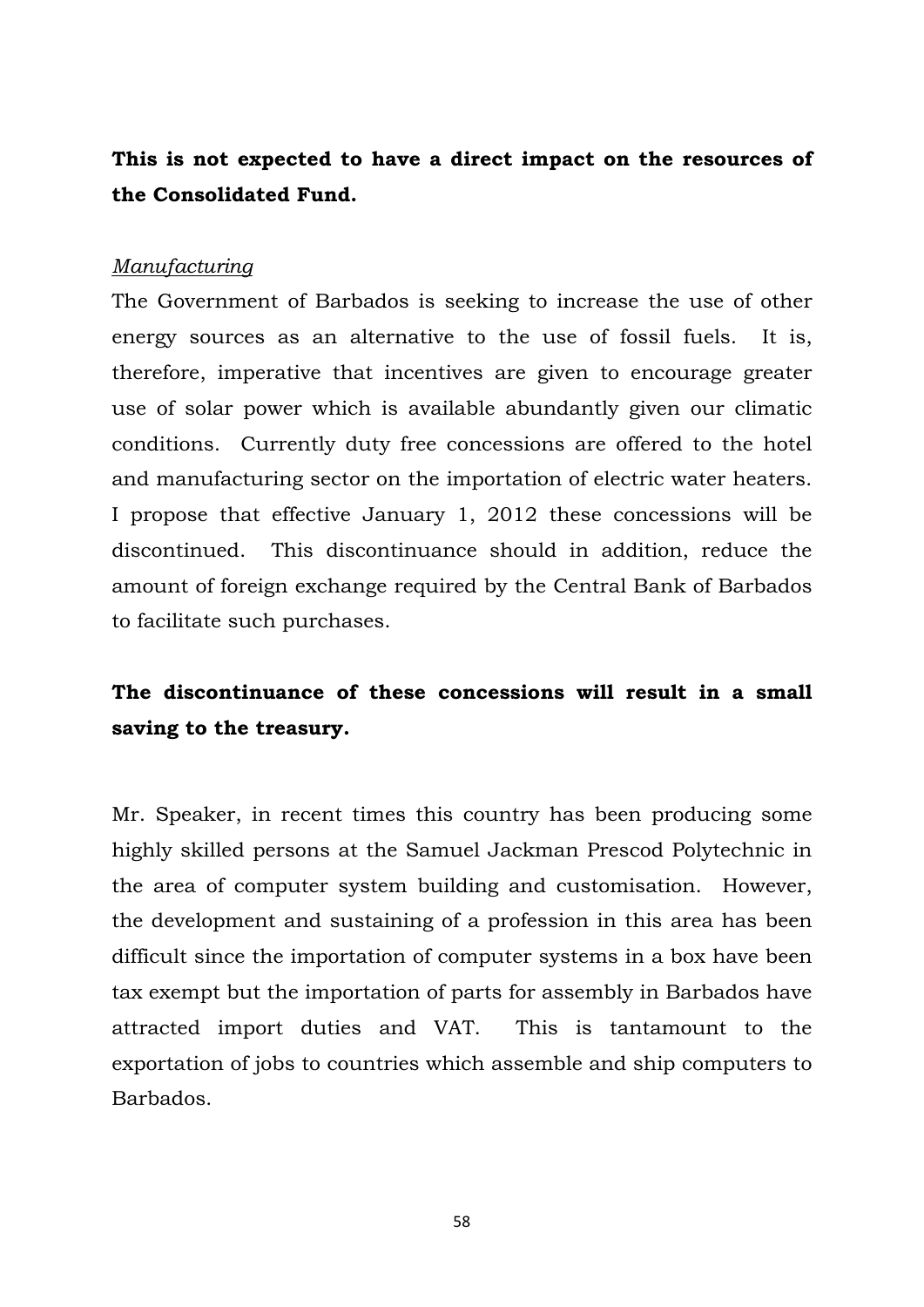In order to correct this imbalance effective 1st September 2011, all parts imported into the country for the purpose of assembly of personal computers will be free of all import duties and VAT. This initiative seeks to provide an opportunity for these skilled young persons to become entrepreneurs in their chosen field.

# **Mr. Speaker Sir, this will have only a very marginal impact on the revenues of the Treasury.**

### *The International Securities Market*

Mr. Speaker I will now look at the securities market. From as far back as 1991, it was envisioned that the way forward for the development of the securities market was the establishment of an international trading floor for the listing and trading of offshore products. The Board of Governors, of what was at that time, the Securities Exchange of Barbados amended its By-Laws to establish an "Exempt Trading Floor (ETF) for the trading of "exempt securities".

The International Securities Market (ISM) has the potential of creating a number of benefits for the country and the International Business Community, further solidifying Barbados as an international business destination. Though long in coming, the establishment of the International Securities Market is well on its way to becoming a reality with the completion of a Business Plan and a draft Memorandum of Understanding for consideration by the Ministry of Finance. I will, therefore, in the very near future, be approaching Cabinet for its support of this initiative.

### *Dematerialisation of Government Paper*

It has always been envisioned that in addition to the primary market for the trading of Government paper and other securities that there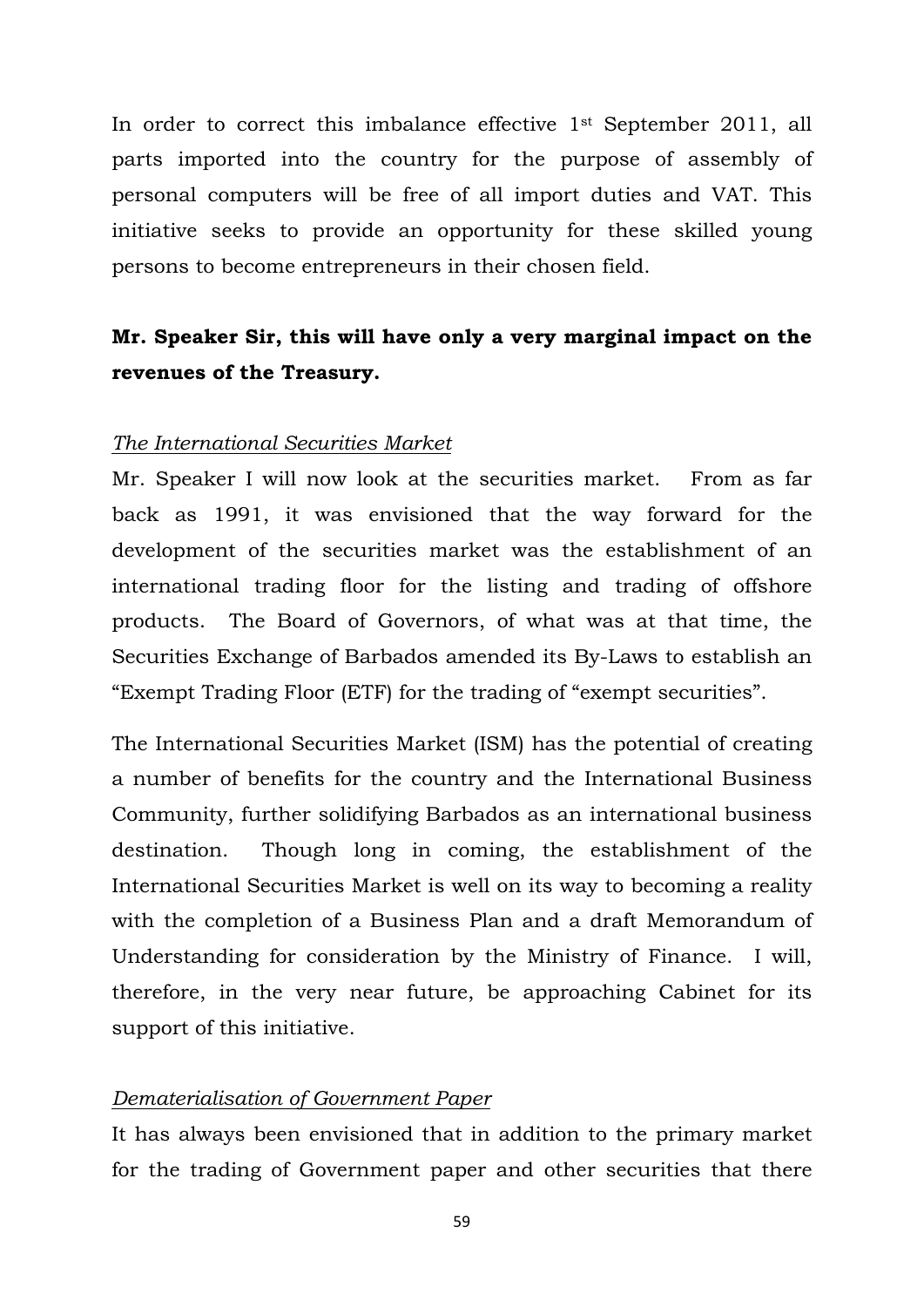would be introduced initiatives for the promotion of a secondary market to provide additional investment options to potential investors.

At present the process for trading of government paper is very cumbersome which means that once an investor purchases any type of government instrument it is more often than not held for the entire period until maturity. This does not provide for a vibrant secondary market and limits the opportunity for investors to optimise the returns on their funds. Discussions have already commenced between the main stakeholders to make this dematerialisation a reality.

Therefore with effect from January 1, 2012 sale and trading in all Government Paper will be dematerialised.

# *Prospectus Requirements for Small and Medium Sized Enterprises (SMEs).*

Mr. Speaker Sir, it has been brought to the Ministry's attention that the existing prospectus requirements under the Companies Act may be somewhat onerous for SMEs wishing to raise capital in the market and eventually list on the Junior Market (JM) of the Barbados Stock Exchange (BSE).

Only recently in the United Kingdom, the Financial Secretary of the Treasury introduced two deregulatory amendments based on the EU Prospectus Directives. These amendments meant that fewer small issuers are caught by the prospectus regime thus lifting a significant number of SMEs outside the obligation to issue a prospectus thereby making access to equity finance more efficient for SMEs and saving them a significant amount of pounds sterling a year.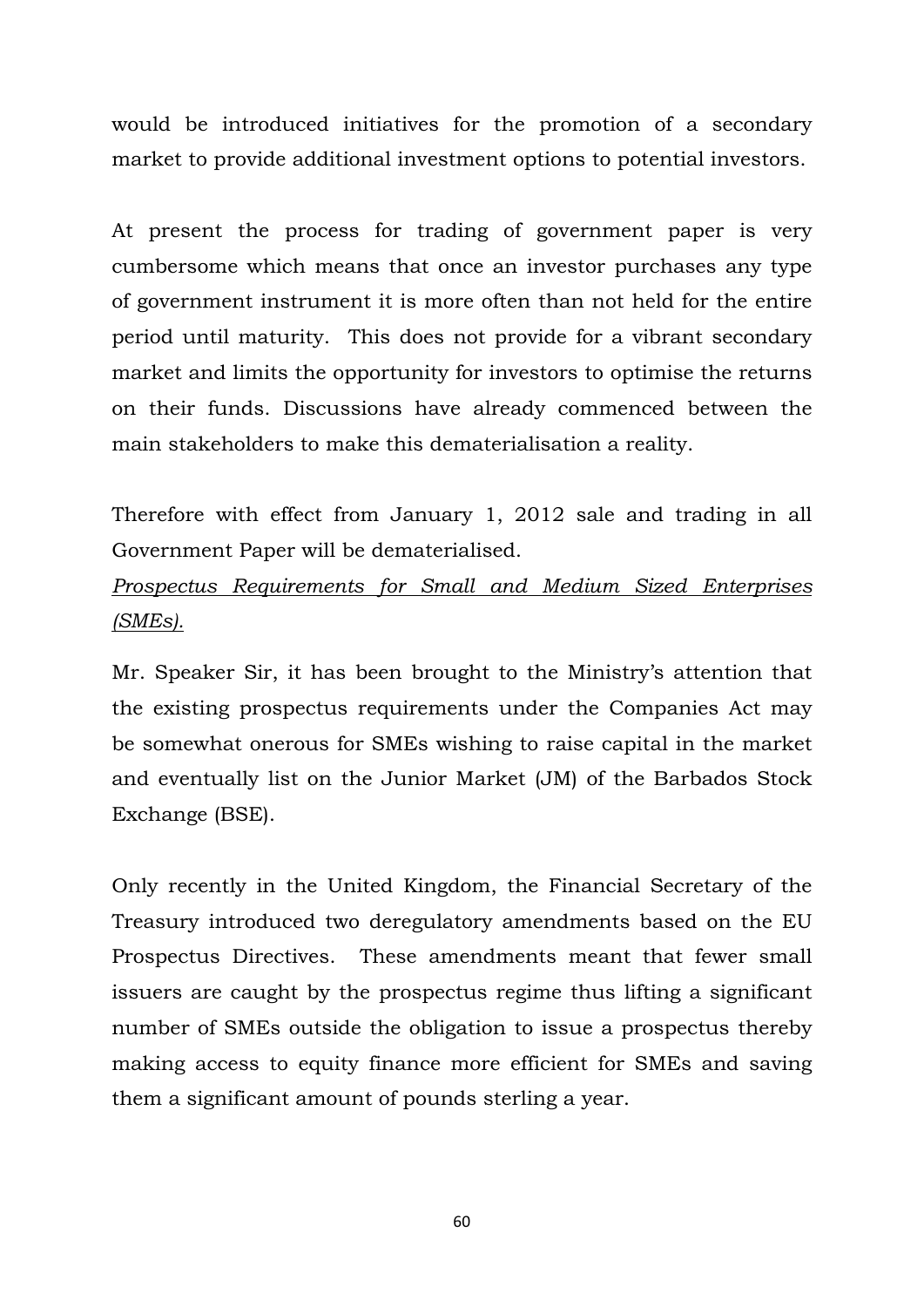Representation has been made by the Management of the Stock Exchange for a similar amendment to the prospectus requirements for local SMEs. I, therefore, propose that with effect from January 1, 2012, SMEs wishing to access equity through an issue of shares shall under the following conditions be exempted from publishing a prospectus;

- 1) Issues shall be no more than \$5 million Barbados dollars;
- 2) Issues shall be made to no more than 500 persons;
- 3) The issuing company must be listed on the Barbados Stock Exchange.

### *Social Welfare and Development:*

### *HOUSING*

Mr. Speaker, as you are no doubt aware, it is part of this government's stated policy on housing as contained in the Throne Speech, that the National Housing Corporation (NHC) initiates a transfer of terrace units in its rental portfolio for those persons who were tenants of the NHC Estates for longer than 20 years up to 2008.

To date, 2161 persons have qualified under this programme of which 1951 have accepted the offer and benefitted. However, as was the case with a previous programme under the last Government for sale of the said units and for which deposits and even full payments were received, the vast majority of the tenants have been unable to receive conveyances for the properties due to a number of challenges. While most of these challenges, vesting, changing of asbestos roofs, construction of parting walls etc, are well on the way to being solved, the issue of the vast number of illegal extensions attached to these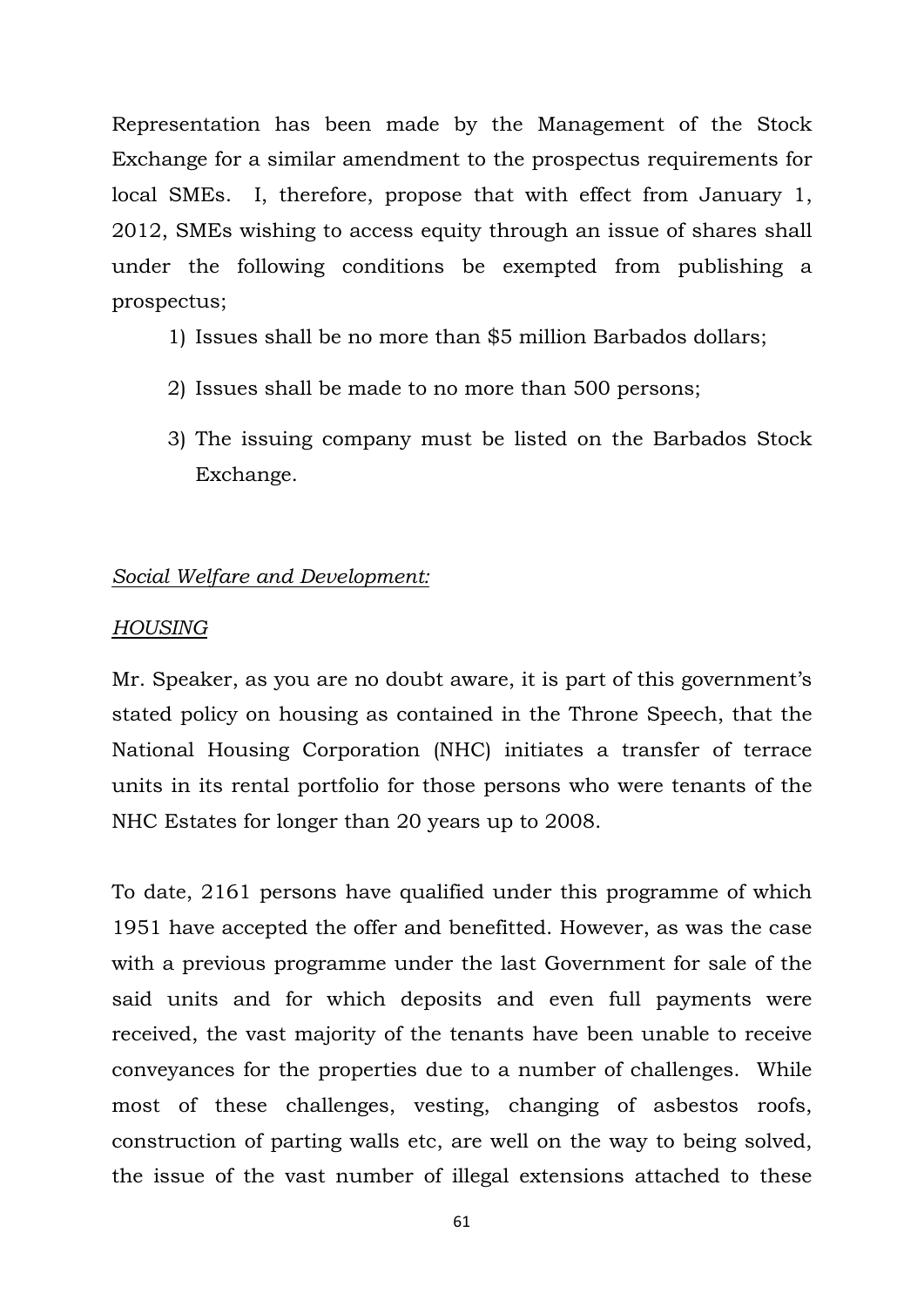units has proved a major stumbling block to the issuance of certificates of compliance by the Chief Town Planner.

Following an extensive set of meetings and discussions between Housing Officials, the Office of the Town Planner, the Cabinet Committee on Infrastructure, and lawyers from across the government, the Prime Minister and the Minister responsible for Town Planning has instructed the Ministry of Housing and Lands, working in conjunction with the Office of Chief Parliamentary Counsel and the Office of the Chief Town Planner, to prepare "special purpose legislation" with an appropriate Validation Order and Schedule in respect of those extensions now in breach of the Town Planning Regulations across NHC housing estates.

This legislation should reach this House in a matter of months and will in our view bring closure to this very difficult situation. It should be noted Mr. Speaker that no extensions started after September 1st 2011 will be eligible for this programme and will therefore have to seek full permission from the Chief Town Planner.

I am also advised to notify this House that on February 17th 2011, the Cabinet of Barbados agreed to a formal extension of the twenty year programme. This means that any resident having been a tenant of the NHC in any of its rental estates under the original list of estates, and who meet the eligibility criteria, will now be able to benefit from the programme once they reach the twenty year qualification time.

### *Energy costs mitigation assistance*

Mr. Speaker Sir, the increasingly high cost of fuel which is contributing to the burgeoning cost of electricity, has been a major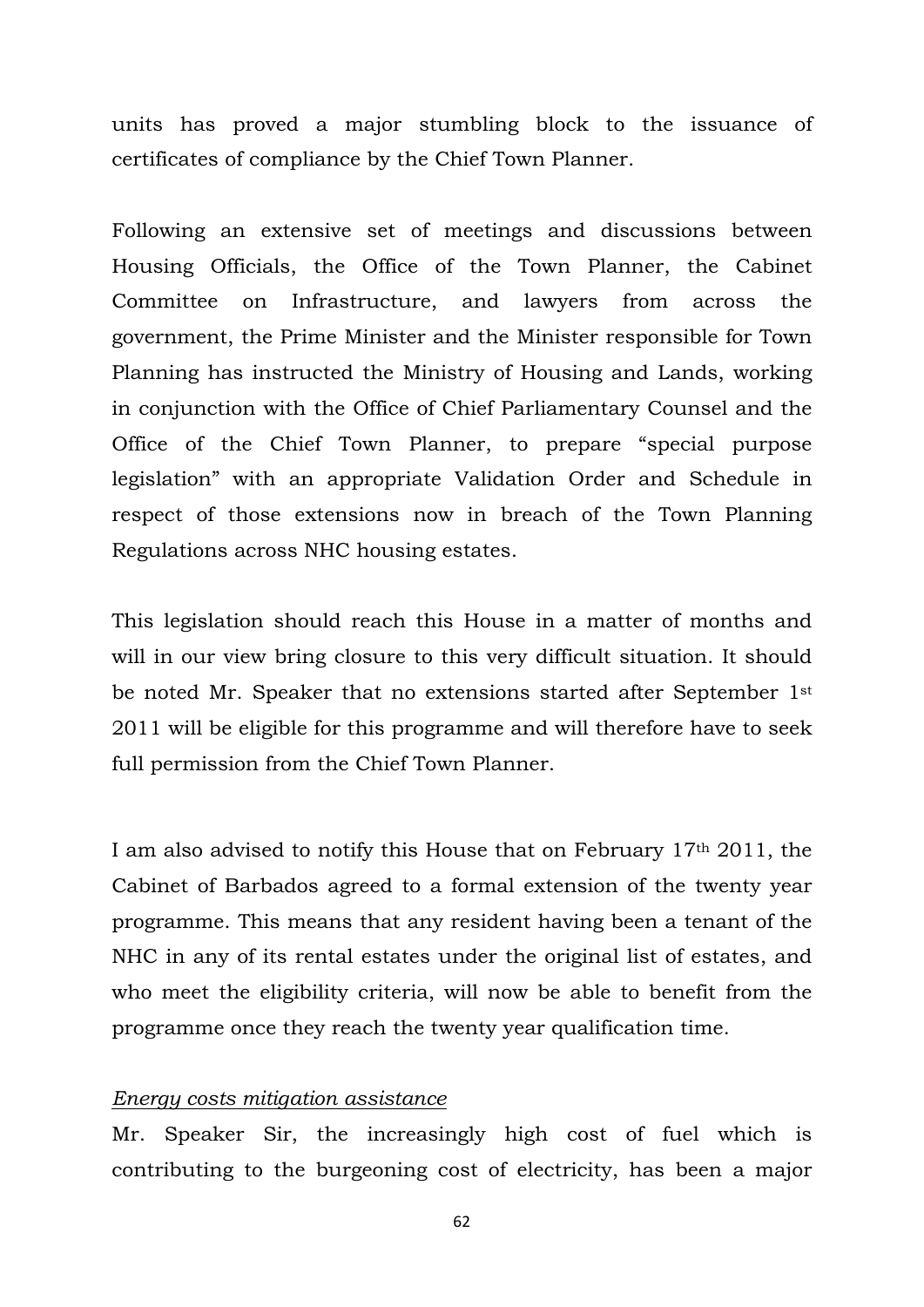source of concern to all Barbadians especially the unemployed indigent, pensioners, and members of the disabled community who are clients of the Welfare Department. It is in times like these when we have to be mindful of the impact of these things on the most vulnerable among us.

To this extent, and notwithstanding our difficult fiscal situation, I propose to offer this fiscal year some level of relief to these persons by way of a one-off "energy grant". This grant funding will be provided through the Welfare Department and targeted towards the most vulnerable groups such as the elderly, disabled and the unemployed indigent. Persons who qualify but who are unable to physically make it to the Department should direct their requests through their respective Constituency Council.

## **This initiative will commence October 1, 2011 and will be to a maximum of \$5 million.**

#### *The New Economy:*

Mr. Speaker, it has now become common place for many commentators in Barbados to speak expansively on the creation of a new economy in Barbados. This discourse takes many shapes with suggestions ranging from a downsizing of government and a shift towards more private enterprise intervention, to propositions for whole new economic sectors to be created within the country.

Indeed, the debate has only recently shifted and intensified around such concepts as new industrialisation thrusts, innovation, entrepreneurship expansion, and even a realignment of international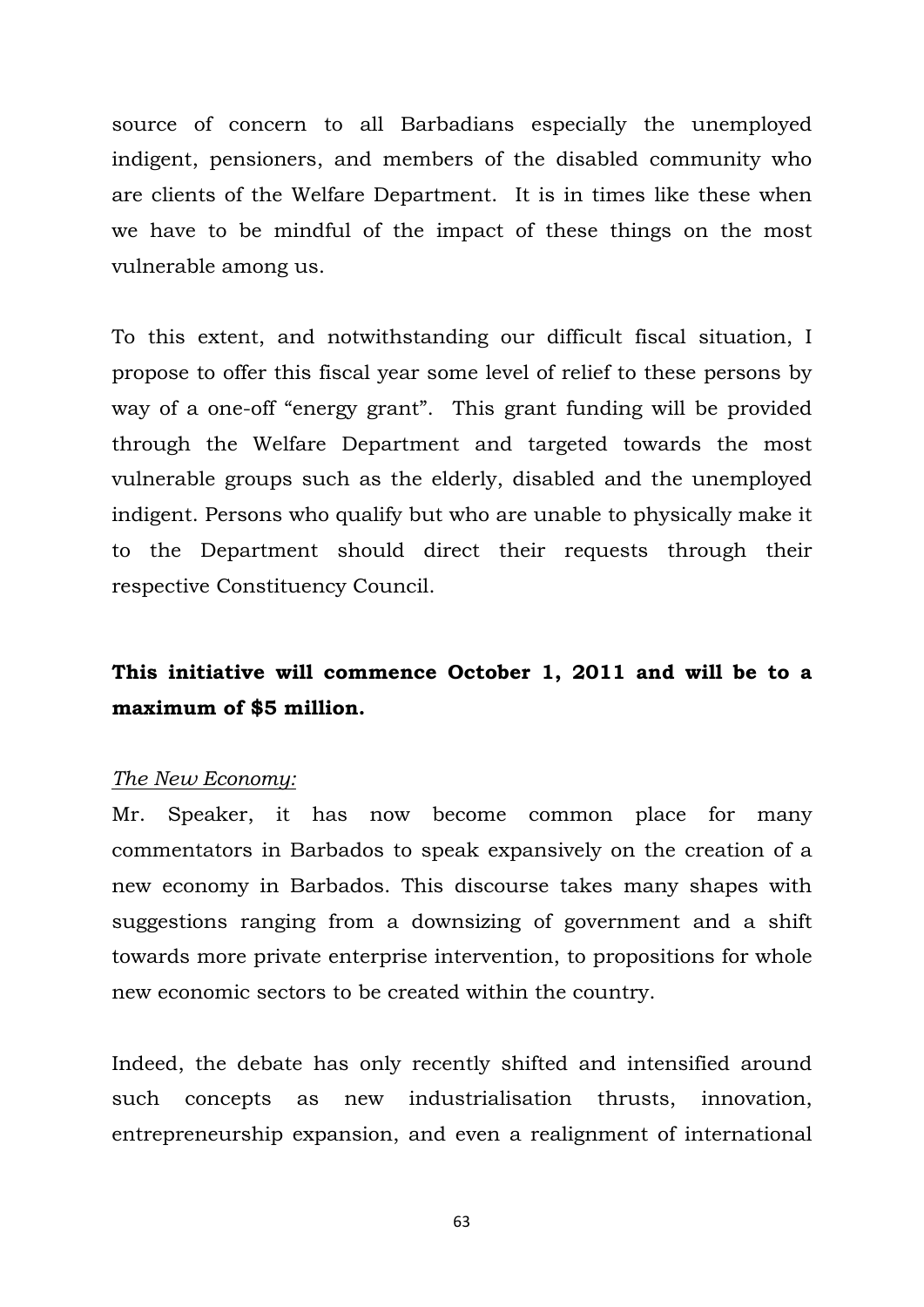strategic economic linkages from the "old west" to the newly emerging east and south economies.

If there is but one common denominator running through all of these suggestions it must be the reality of the need for a paradigm shift in traditional notions of economic capital formation, management and distribution.

While it is true that these discussions only seem to rear their heads when the domestic economy is in recession, cold hard realities dictate that Government and all of its partners make haste to begin the process of shaping the new Barbados economy.

In this context the concept of newness is not used to mean the jettison of existing economic pillars but rather the addition of new areas of potential and actual economic activity which would work not only to add greater value to the country's GDP, but provide employment opportunities, while rebalancing its centres of dependency.

Mindful of these objectives, constrained by our resource limitations, but desirous of pushing forward, your Government has taken the policy decision that it will initiate the process of building out new potential areas of sectoral economic activities in the short to medium term.

Our strategic moves in this regard will be built around three critical objectives:

1. Increasing or even tripling Barbados' GDP growth over the next 20 years through strategic investments in differentiating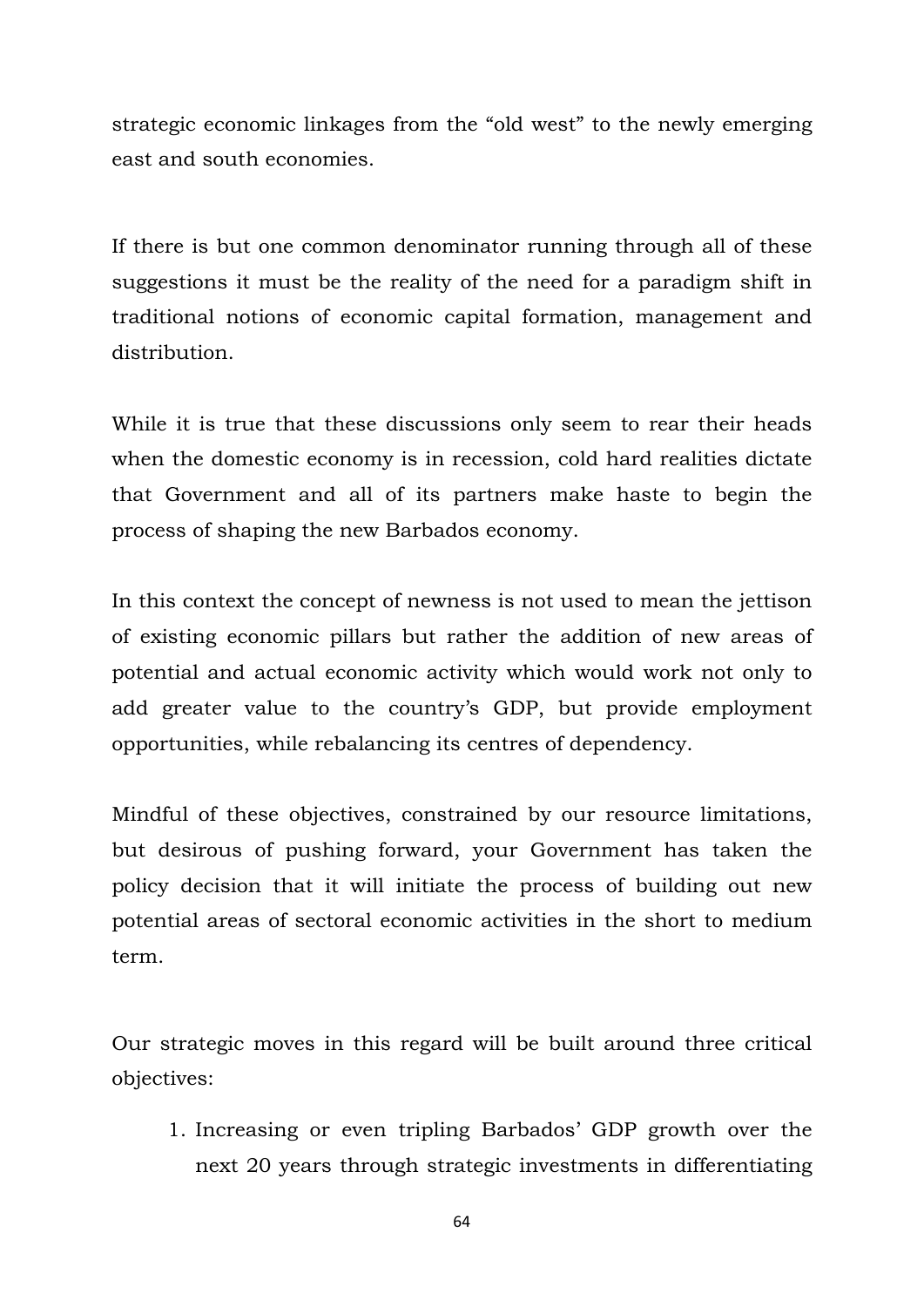existing economic sectors and building out of new ones in such areas as alternative energy, cultural industries, logistics and sports and health tourism that are driven by the earning of foreign exchange;

- 2. Creating new employment opportunities through building an expanded domestic entrepreneurial base consisting of a network of properly funded and equipped small businesses, and;
- 3. Shifting Barbados' over-reliance on the advanced economies and towards linkages with emerging economies such as India, Brazil and China.

In recognition of these broad objectives for economic enhancement, I will shortly propose to the Cabinet the undertaking of a strategic sectoral reform and creation initiative to be undertaken by a joint team of internal and external businesses, economic and financial practitioners to produce for Government an implementable blue print to triple Barbados' GDP value added over the next 15 to 20 years.

This work will be conducted in close collaboration with and under the guidance of the Social Partnership whose members have all declared their desire to engage a bold reform agenda across public, private and civil society sectors in Barbados in order to revitalise the Barbados economy and further deepen our extensive social development network. More details of this will follow shortly.

But even as we prepare ourselves for the completion and implementation of that major piece of work, we should not let pass any opportunity to move ahead with strategic investments in areas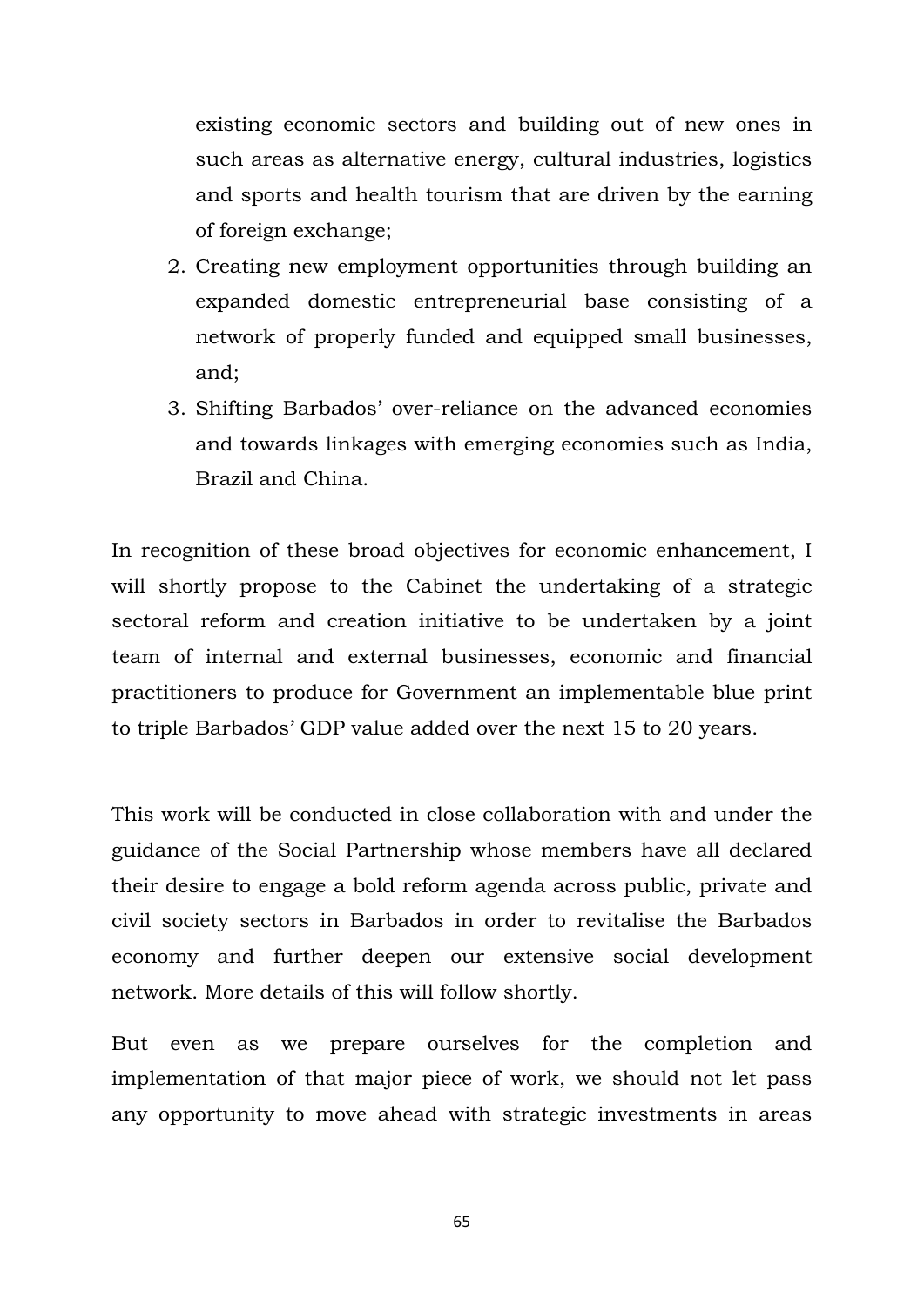where considerable work is already under way and we know results can be garnered in short order.

In this vein, permit me to address initiatives in three of the following areas: Motor Sports, Alternative Energy and the Entertainment, Recording and Performing Arts Industry.

#### *Motor Sports*

Motor Sports today have become an extremely popular spectator sport in Barbados. Indeed, over the past 20 years or so, Barbados has distinguished itself as a hub for regional race meets and a potential destination for international racing events. With this clearly in view, the sport also provides very exciting prospects for the further development of sports tourism in Barbados targeting not only the regional but also the international market as well.

Additionally, it is my belief that motor sports can also provide serious professional and job opportunities for several young people in Barbados studying auto mechanics and electronics.

Mindful of all these opportunities, and as part of Government's programme to diversify its economic sectors to assist in further GDP development, we have decided to partner with authorities in the motor racing sector to set out a programme for the further development of the sport in Barbados.

To this end, Government will shortly approve an agreement to lease the Bushy Park Facility to the Barbados Rally Club to facilitate a full upgrade of the race track and adjoining facilities to international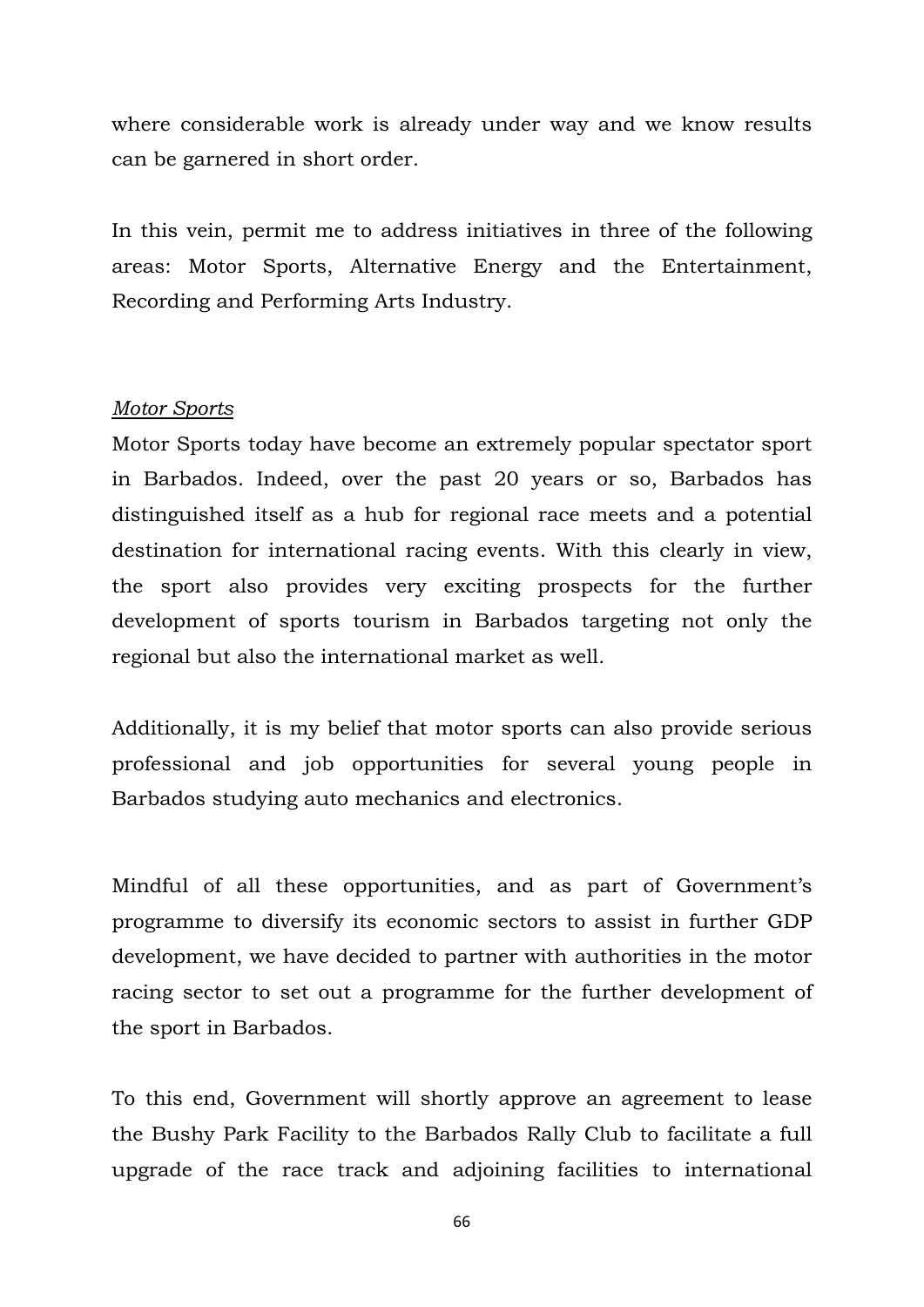racing standards. Resources for this upgrade work are expected to come in part from the International Racing Federation (FIA). It is my understanding that Barbados is already the first country to have taken advantage of the FIA Institute's grant for facility development funding to improve race track facilities.

As such, the Ministry of Finance will give favourably consider an appropriate package of tax and other concessions to facilitate a successful building of the facility.

The completion of this facility will elevate Barbados by having the newest Category 3 Circuit and Kart Facility in the Western hemisphere, truly putting us on the world stage in terms of motor sport.

In addition, with effect from September 01, 2011, I also propose that all sporting vehicles, equipment and gear temporarily imported for the sole purpose of competitive activities will be exempted from VAT.

### *Alternative Energy:*

The economy of Barbados continues to be severely impacted by high oil prices. The average price of crude oil on the international market for this year is \$95.00 a barrel and analysts project that the price will continue to remain at this level for the duration of the summer. Indeed the harsh reality is that the days of low oil prices are over. What does this mean for us in Barbados? Let me remind you of the cold, hard facts.

The domestic demand for oil is about 10,000 barrels per day. Since we produce less than 1000 barrels per day, we must import more than 9000 barrels of oil per day. The cost of the oil imports for 2009 was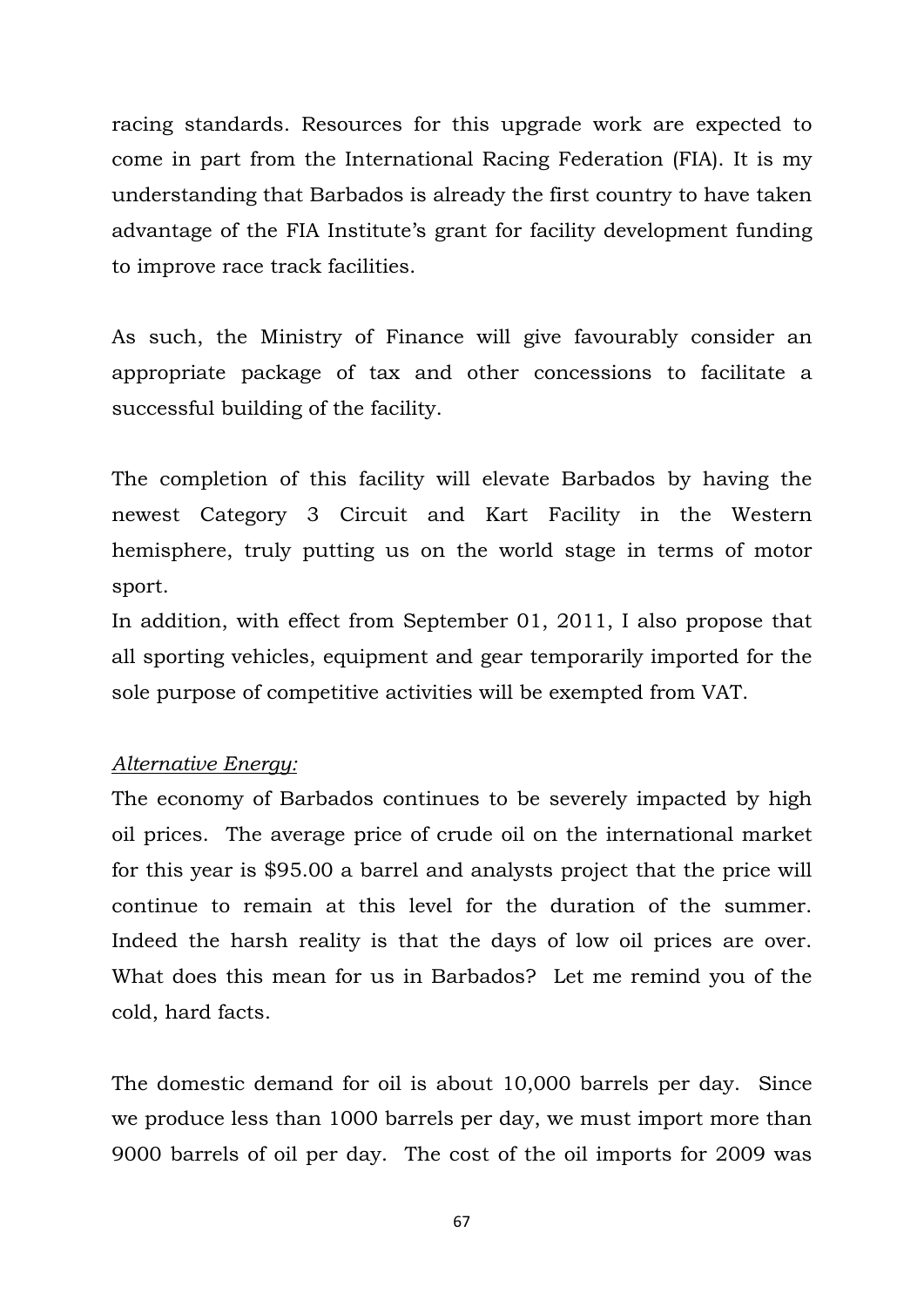US\$233.51 million representing 6% of GDP, a level comparable to government expenditure on education.

Almost all of the electricity generated by the electric utility is fossil fuel based, predominantly with fuel oil and the remainder with diesel fuel. Power generation represents the main use of the petroleum products in the country (50%), followed by the transport sector (33%).

The importation of petroleum products therefore represents a significant expenditure and drain on Barbados' foreign exchange reserves with a significant negative impact on direct production costs and therefore on the competitiveness of the Barbadian economy.

In an effort to ease the burden on residential consumers, the last Government subsidised the cost of electricity in the sum of US\$18 million in 2007/2008. This occurred due to the Government preventing the full impact of the increase in the fuel clause adjustment due to the increase in the price of fuel oil used for the generation of electricity. Similarly the Barbados National Oil Co. Ltd. accumulated losses in excess of US\$80 million due to the Government not passing on the increase in the price of oil to consumers. Unfortunately, due to the prevailing international economic climate and its impact on the Barbadian economy, the Government is simply not in a position to subsidise the cost of these products for any sustained period. The cost to the Government of nearly BDS\$200 million in seeking to shield consumers from these price increases was significant. Indeed, the Barbados National Oil Co. Ltd. almost became technically insolvent in the process and is still seeking to recover these losses.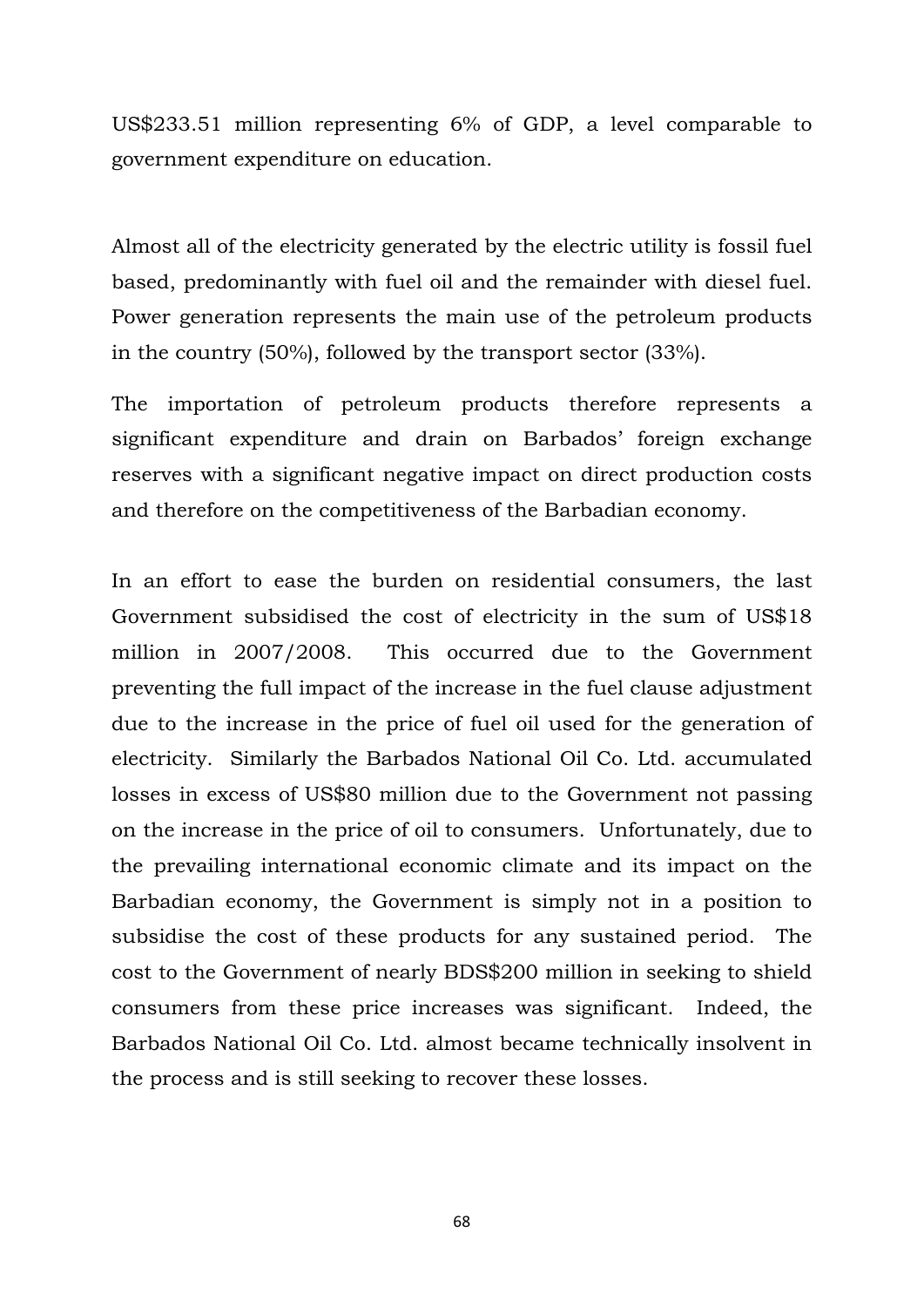It is on this basis that the Government is seeking to implement a paradigm shift in the move to renewable energy and energy efficiency within the context of the establishment of a Green Economy. This initiative is imperative in view of the vulnerability of the economy to the volatility of oil prices.

In last year's statement I alerted the country to the fact that Government had signed off on a US\$45 million loan to facilitate the design and implementation of its new sustainable energy framework that would tackle the issue of effective alternative energy interventions across the economy.

I am happy to report that work on that is now at an advanced stage, with both the demand side conservation framework almost ready to be rolled out through the \$10 million Smart Energy Fund, and on the supply side with the policy framework for the Sustainable Energy Investment Programme.

Indeed, Mr. Speaker, we have made such considerable progress that we have already agreed with the Inter-American Development Bank (IDB) for Barbados to negotiate a second energy Policy Based Loan (PBL) of US\$75 million to execute the preparation of renewable and energy efficiency programmes through the necessary legislation.

The Government recognises that in an effort to facilitate the promotion of renewable energy and energy efficiency, the necessary enabling environment must be in place. In this regard within the next few weeks, draft renewable energy and energy efficiency policies will be submitted to the Cabinet along with proposals for the amendment of the relevant legislation. It is the Government's intention to have draft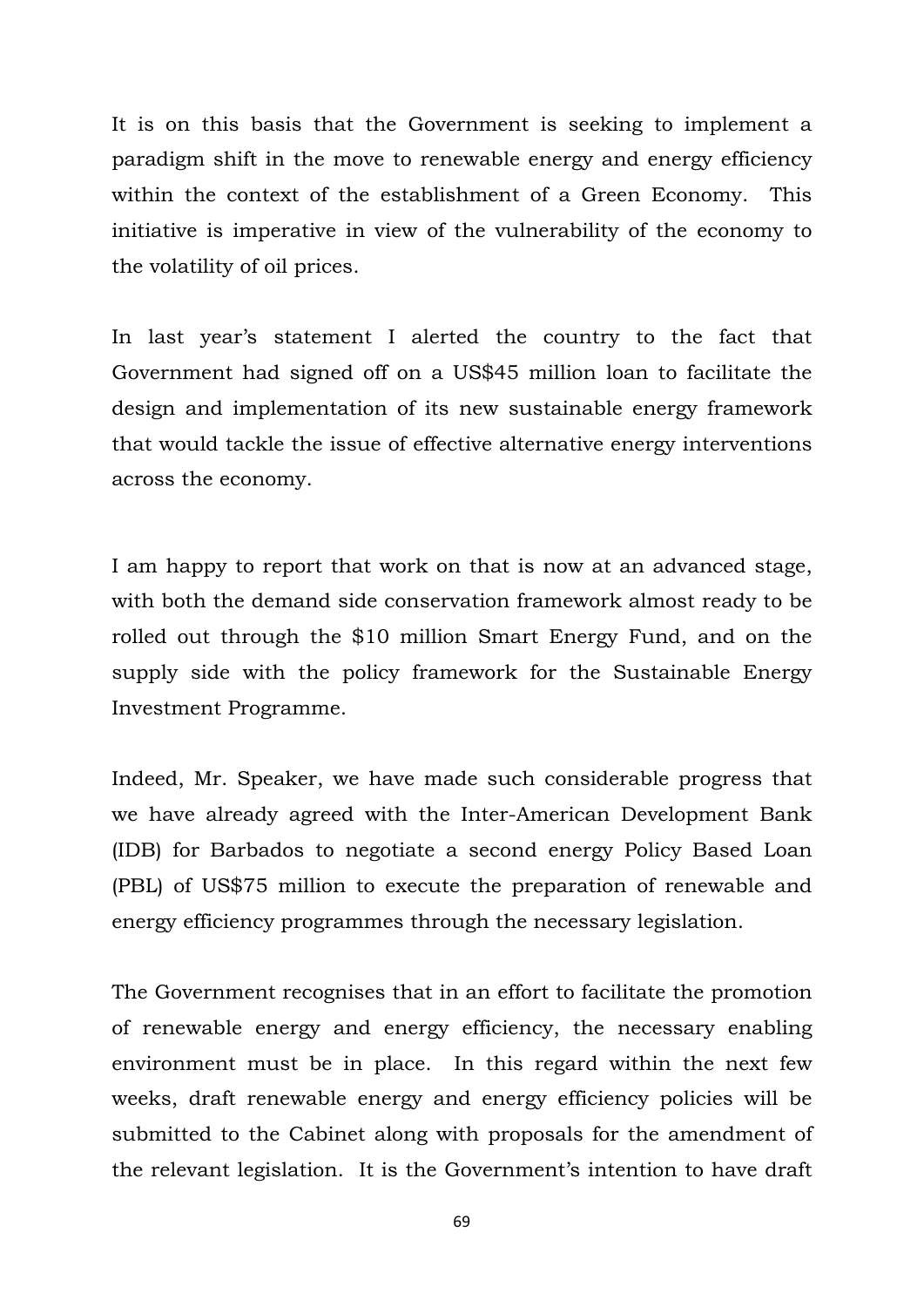legislation in respect of the renewable energy policy within the next few months to facilitate the generation of electricity by renewable energy systems and the sale of electricity to the grid so that it can be passed on to the consumer.

This comprehensive programme will create an institutional, policy and operational framework that will set the appropriate incentives to generate substantial energy savings, reduce the cost of electricity to households and businesses and contribute to a reduction of oil imports and hence liberate funds for other purposes. It is projected that Barbados will be able to reduce oil imports cumulative costs over the next twenty years from US\$2.648 billion to US\$1.978 billion.

Indeed Sir, as a symbol to Government's commitment to this process, some government agencies and Ministries, including the Ministry of Transport and Works, have already gone ahead and retrofitted their buildings with solar energy generating mechanisms. This has cut their energy bills by as much as 40% in some cases.

And today I would wish to announce that as a further demonstration of our seriousness in this regard, that the Ministry of Finance has agreed to work with the Clerk of Parliament to identify available resources to retrofit this Parliament with sufficient alternative solar energy generation capacity as to cut its current \$1 million a year electricity bill by at least 50 % per year. I am advised by the Clerk of Parliament that preliminary estimates indicate that such an investment is not likely to exceed BDS\$200,000.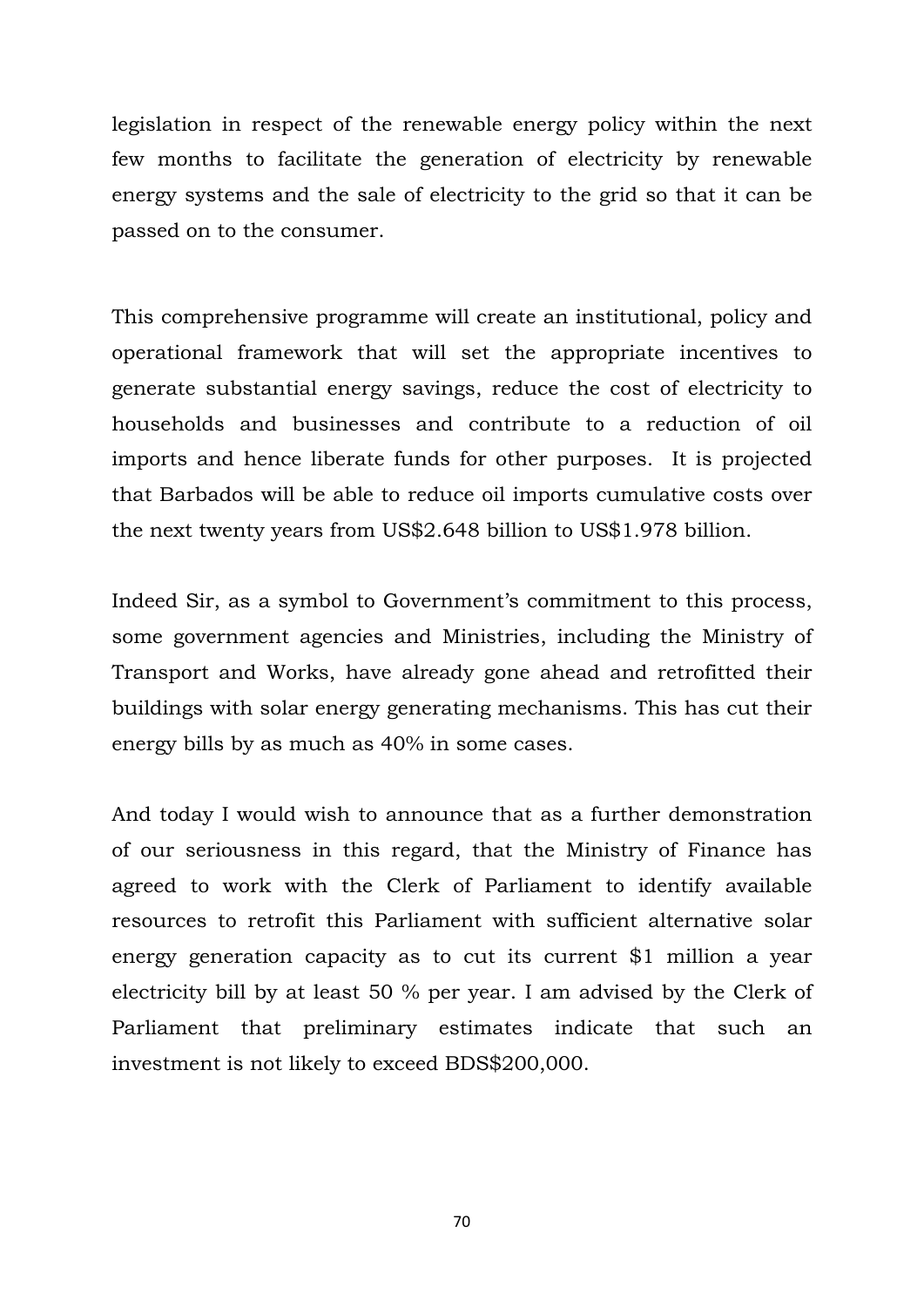### *The Entertainment, Recording and Performing Arts Industry.*

Mr. Speaker, few can deny that the last few years of constrained economic conditions have given us cause to reflect on the fact that when all else fails it is our people on whom we must rely. The strength and tenacity of the Barbadian people especially under pressure would give even the faintest of hearts the encouragement to continue to work for the development of this country.

This is especially so when we reflect on the fact that in just these past weeks we have recognised, witnessed and celebrated both the class and genius of some outstanding citizens of this country.

The celebration of the 75th birthday of our lone living National Hero the Right Excellent Sir Garfield Sobers gave us cause to acknowledge the greatness of his achievements at the global level. The celebrated return of our multi-award winning Culinary Champion Team, and latterly, Rihanna's triumphant and spectacular home performance at the Kensington Oval, all served to remind us that smallness is not a barrier to the attainment of global prominence when talent abounds.

Of course, Mr. Speaker while Rihanna and Sir Garry and our Master Chefs are global and regional icons, we are equally proud as a nation of the thousands of Barbadians who use their creative genius to enhance our human condition and increasingly, in the last few decades, to earn a living for themselves their families and even for their country.

Successive governments have recognised that the creative economy ought to be one of the pillars on which our future economic growth must be premised. And while there have been gains - and noticeable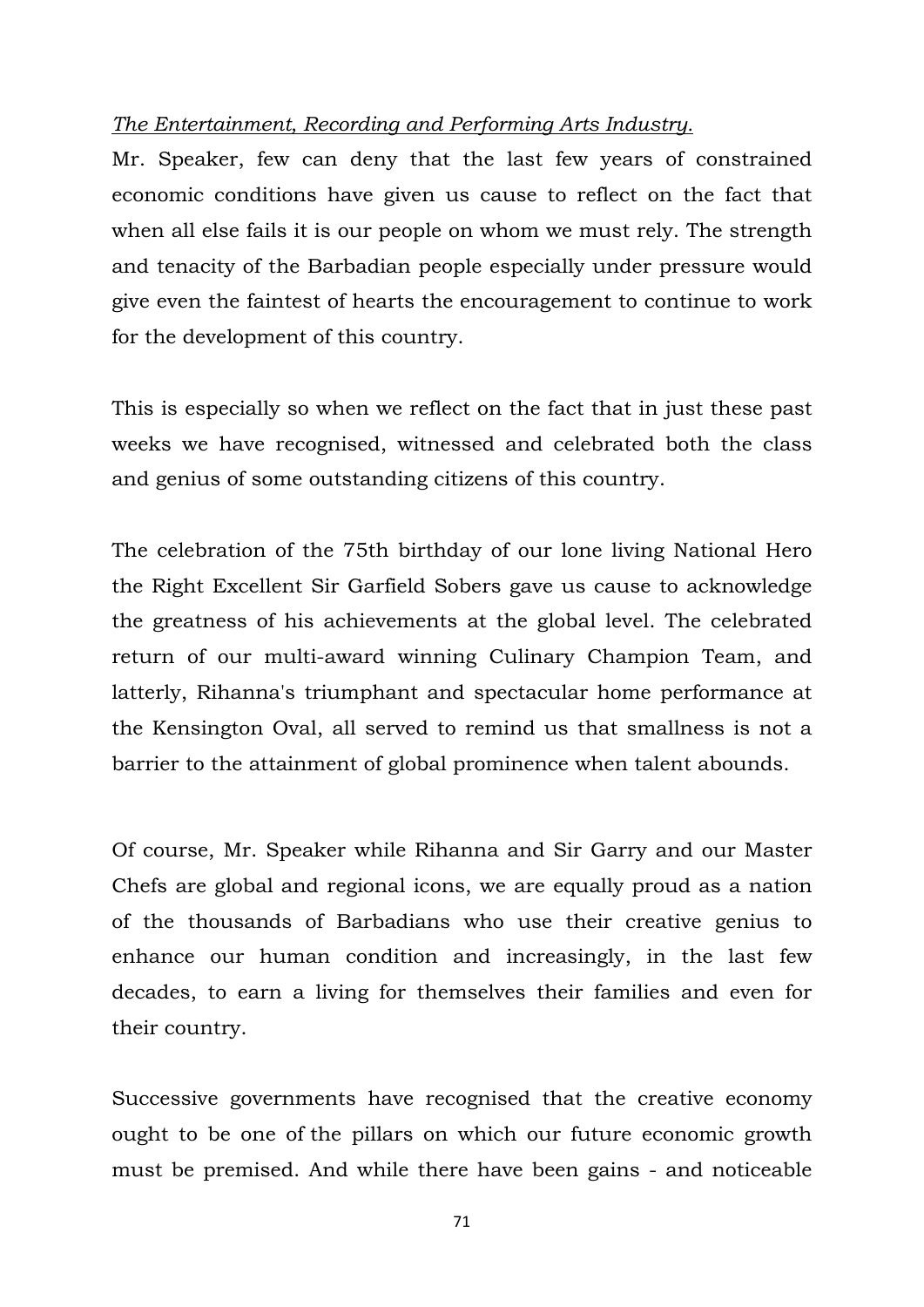ones- if we are to ensure that this sector is truly to be regarded as one of the mainstream economic sectors in Barbados we must address in a coherent manner some of the structural barriers confronted by the creative economy.

It is for this reason that the Division of Culture has worked so painstakingly on preparation of the draft Cultural Industries Bill which we are happy to announce is now ready. My understanding is that consultations with the relevant stakeholders will take place shortly before the Bill is debated in Parliament towards the end of this calendar year.

It is envisaged that an entire suite of incentives and concessions will be attached to this Bill that we believe will act to trigger a fundamental transformation of the cultural sector in Barbados. Such transformation should lay the ground work for Barbados to finally move from being a net importer to being a net exporter of cultural services to the world.

This intention notwithstanding, it cannot be denied that a clear anomaly exists where those within the traditional private sector who have access to capital, do not readily invest in this area as they are not familiar with how returns are made from such investments. Equally, many of our cultural workers in whom creativity abounds have no access to money. While an abundance of money may not always be required to create, it is definitely needed for the promotion, marketing and distribution of what it is that has been created and this Mr. Speaker, is the case whether we are dealing with music, art, theatre, dance or culinary arts.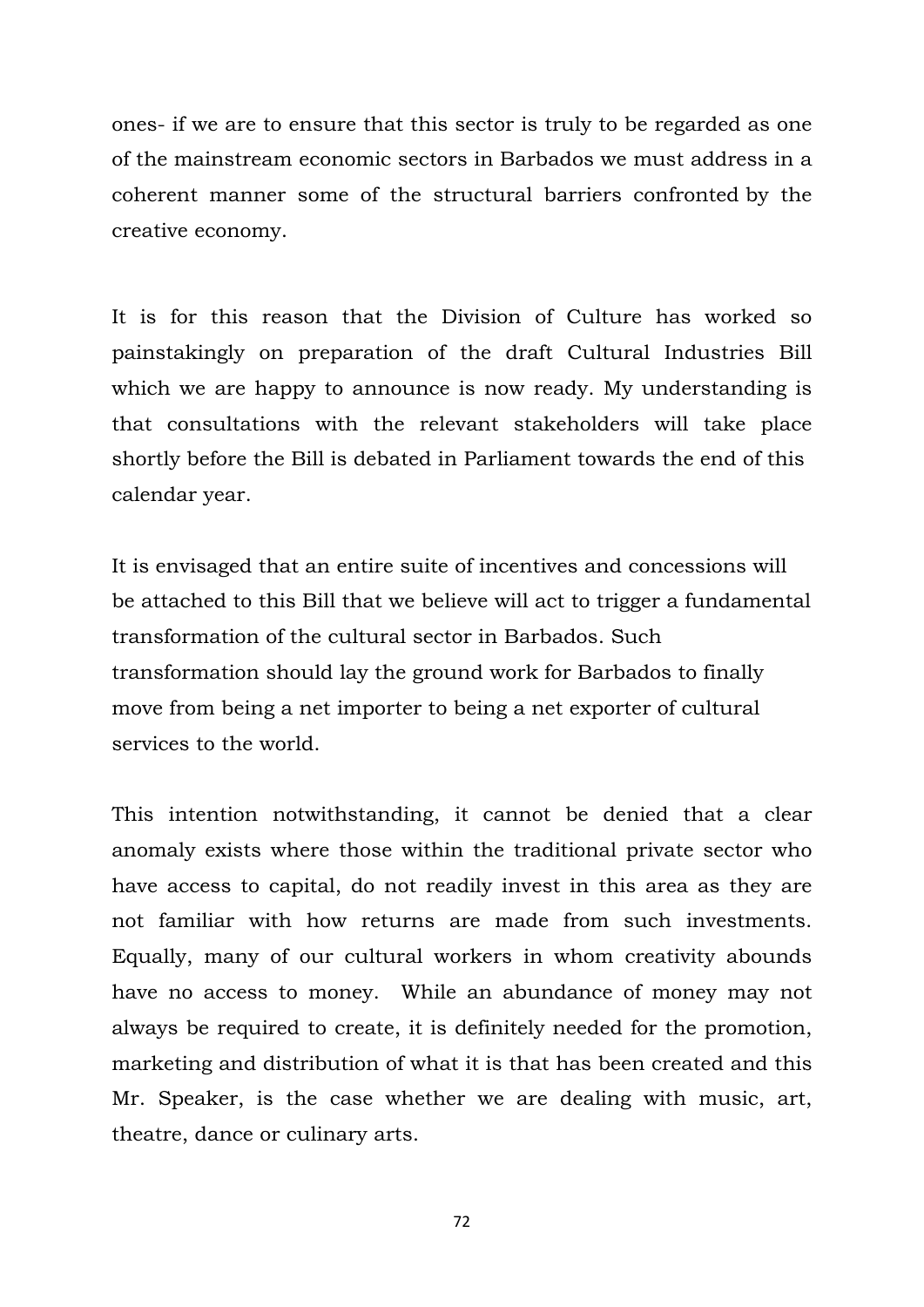Indeed, Mr. Speaker, the difficulties faced by our cultural workers are not very different from those persons in our small hotel sector or our manufacturing or agricultural classes. However, persons in these sectors all benefit from structured institutional and financial support through the various statutory entities or mechanisms in a manner that gives some level of certainty, if not total comfort and transparency.

If nothing else, the recent Rihanna production, and the progressive success of a now growing list of internationally contracted cultural artistes from Barbados should serve as a wake-up call for policy makers to get cracking with the growth, development and promotion of this aspect of our cultural industries.

Clearly Sir, the time has come for us to not only talk the talk but walk the walk as well.

Accordingly, Mr. Speaker, this Government will work with our cultural workers, across disciplines to establish a public/private sector mechanism whose focus will be to promote, market and distribute the products and services of our cultural workers. It is hoped that after the appropriate consultations with all stakeholders, which I suggest should begin in short order under the auspices of the Ministries of Culture, Tourism and the Ministry of Finance (Investment Division), the mechanism will be put in motion in the shortest possible timeframe.

Further, Mr. Speaker, given the diffidence of our commercial banking sector to financing enterprises in the creative economy, especially as it relates to working capital, the Government of Barbados will provide by

73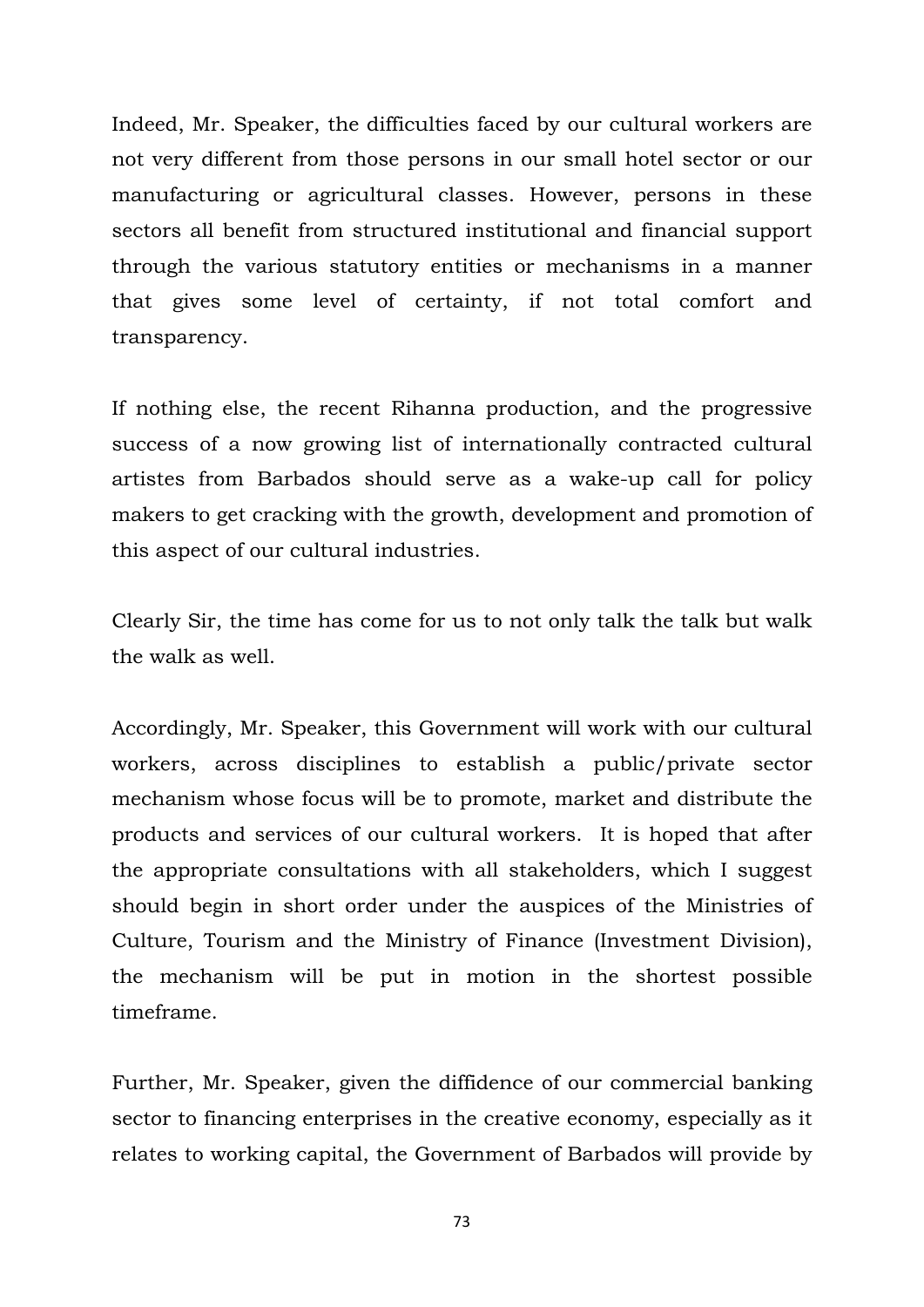way of a government backed guarantee to a special purpose vehicle, a facility to provide for the borrowing of \$50 million dollars in amounts of \$10 million every year for the next five years starting in 2012 to support this mechanism. These resources will go directly to support the promotional, marketing and distribution efforts outside of Barbados of Barbadian musicians, artistes, designers and chefs. Further details will be enunciated at a later date.

As an adjunct to this and in support especially of our musicians and recording studios, the Ministry of Finance will undertake on a case by case basis to support requests for partial waivers of duties and VAT on some equipment required to upgrade music studios across the island. This will be facilitated in collaboration with the Ministry of Culture and the Small Business Association.

Mr. Speaker, what I have outlined amounts to a quantum leap forward in the way in which government - any government - has dealt with this sector in the last fifty years. Perhaps, some may say it is a little late in coming, but it is a start.

What I am absolutely convinced of Sir, is that this initiative will not be a success without the full commitment of all Barbadians including our private sector. It is for this reason in particular that I will use this Parliament, on this our most publicised day, to issue a call to all radio stations and networks in Barbados, including the State Corporation, to hold our hands in helping to build a strong music/entertainment industry in Barbados by committing to a policy of playing no less than 60% locally produced music on all the stations in their networks. It is time for you too to walk the walk and help us to unearth, develop and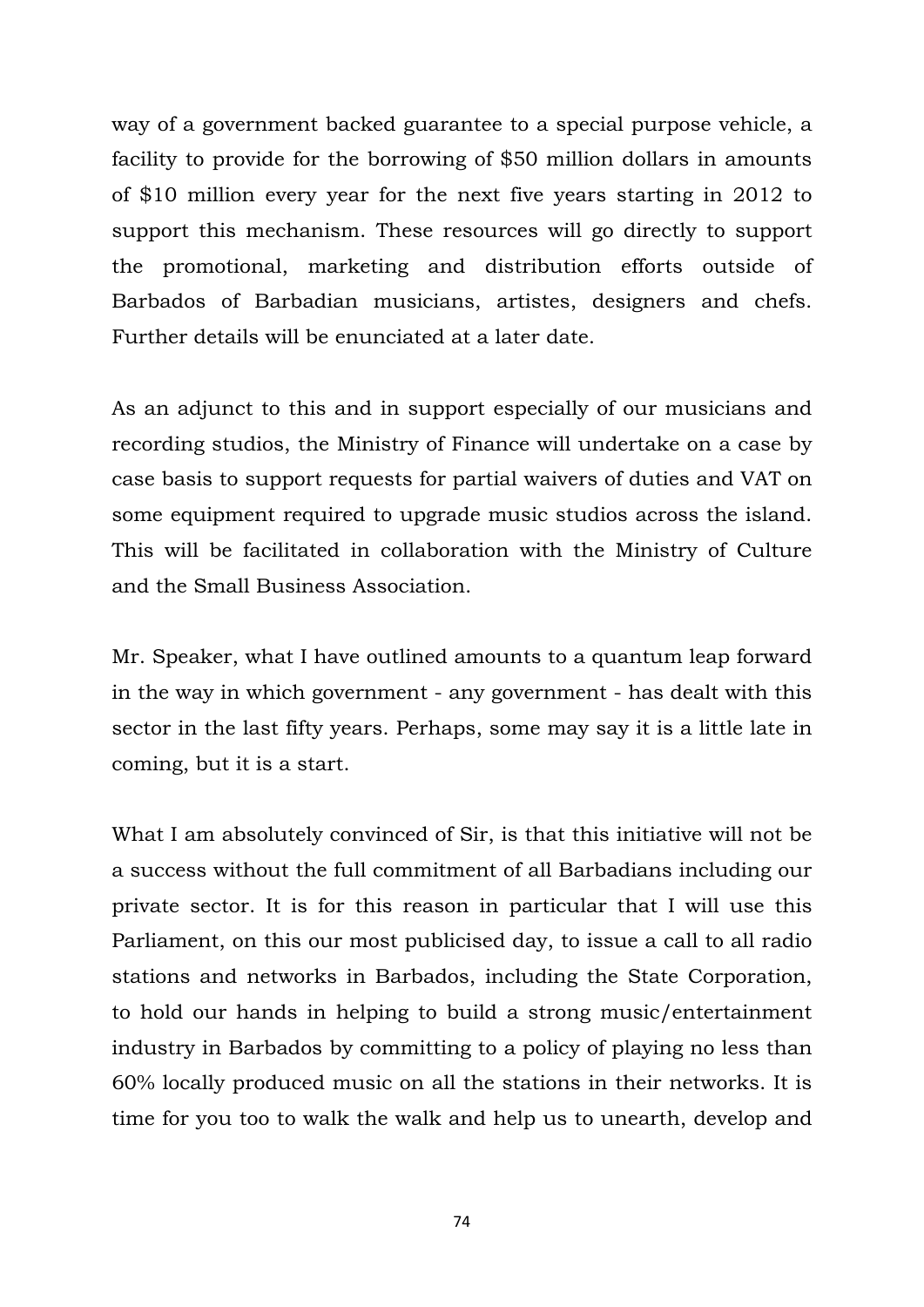sell to the world the next generation of cultural Ambassadors from Barbados.

Finally on a recent State visit to China, the Honourable Prime Minister in his very fruitful deliberations with Chinese Premier Wen Jiabao engaged the continued interest of Barbados in developing a dedicated home for the performing arts in Barbados. The government of China equally expressed its desire to see that such a facility could become a reality in Barbados in the very near future.

To this end, it would be remiss of me to let pass this opportunity to inform the country that following months of analysis and consultation, this government has decided to move ahead with the construction of a brand new multi-purpose state of the art Cultural and Performing Arts Centre.

It is expected that the Centre will be financed and constructed through a grant from the Government of the People's Republic of China and it is proposed that it will be located, once the Town Planner approves, on the land at Spring Garden opposite the Brandon's Beach facility in the constituency of St. Michael North West. Further details on that too will be revealed shortly.

### Conclusion:

Mr. Speaker there is a saying that goes something like this:

"I do not know what the keys to success are, but I know the key to failure is trying to please everybody". The measures and programmes which I have just outlined on behalf of this Government are unlikely even in the most ideal of circumstances to please everybody in Barbados.

75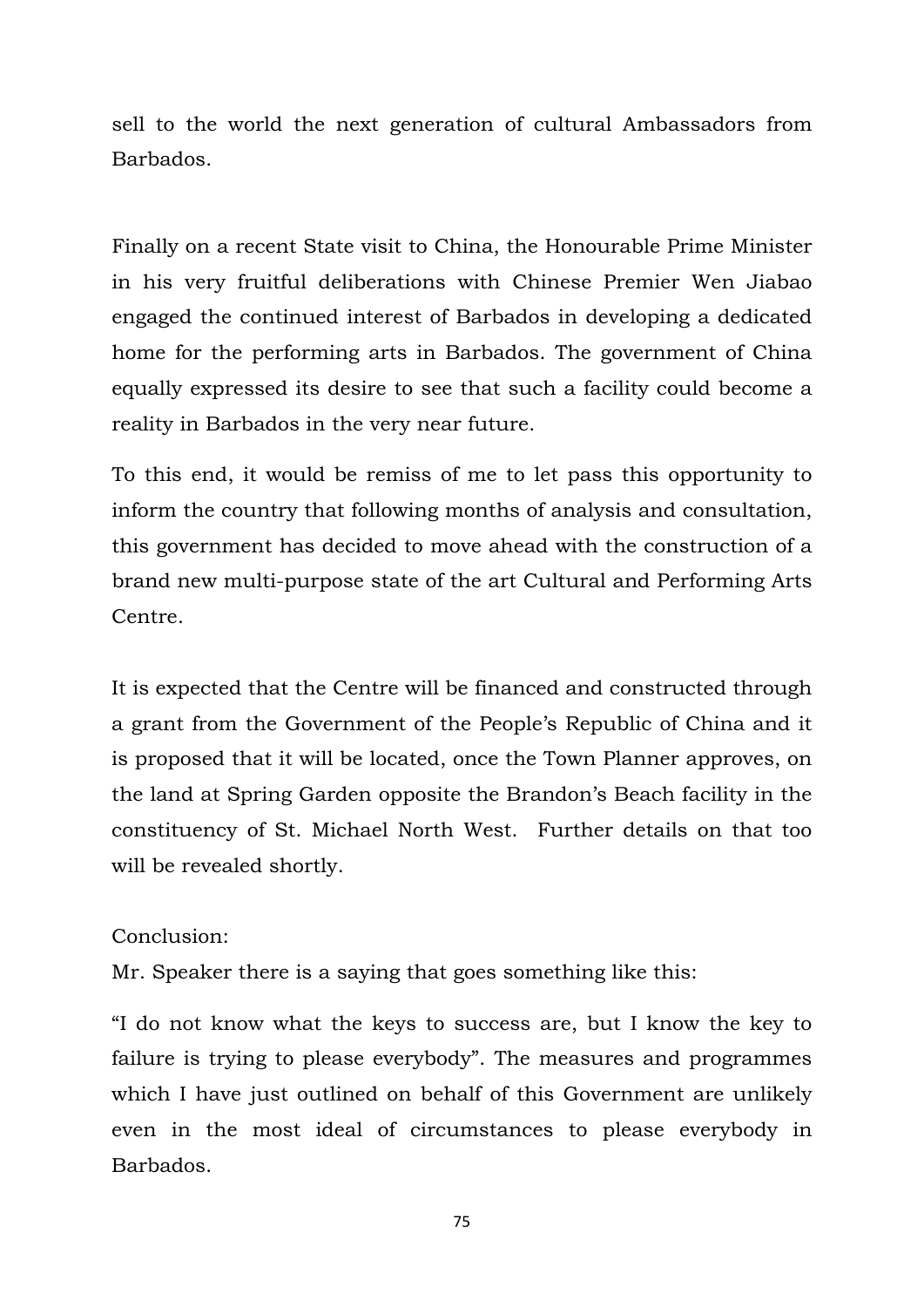While we would have liked to offer every Barbadian everything which they might desire to see or ever wanted, we knew that our constrained fiscal and other circumstances would not allow us that luxury.

What we do know, however, is that Barbados is the sum total of its parts and achieving the lofty objectives of advanced status in the shortest possible time will not be achieved if we do not join hands to work together as Team Barbados.

And as a great cricketing nation, we know that working as a team means combining resources just as it means each sacrificing self for the advancement of the team.

When the team is in trouble it is not time for selfishness and individualism, but a time for preservation, collectivity and application. This relatively young government has had more than its fair share of setbacks and challenges, most not even of our own making.

But having been called upon by the people of Barbados to lead the team in its most challenged period we have applied ourselves to the task of developing a clear and workable plan, and have rallied the people of Barbados to play together to successfully execute that plan.

As with any plan even the best of circumstances, there will be setbacks. But is not how many times you stumble or even fall but how quickly you get up, compose yourself and push on towards the victory. This Budget is but yet another installment in the Plan of Team Barbados to bring us out of the recession even better than we went in. The plan is working. We lost an early wicket at the top of the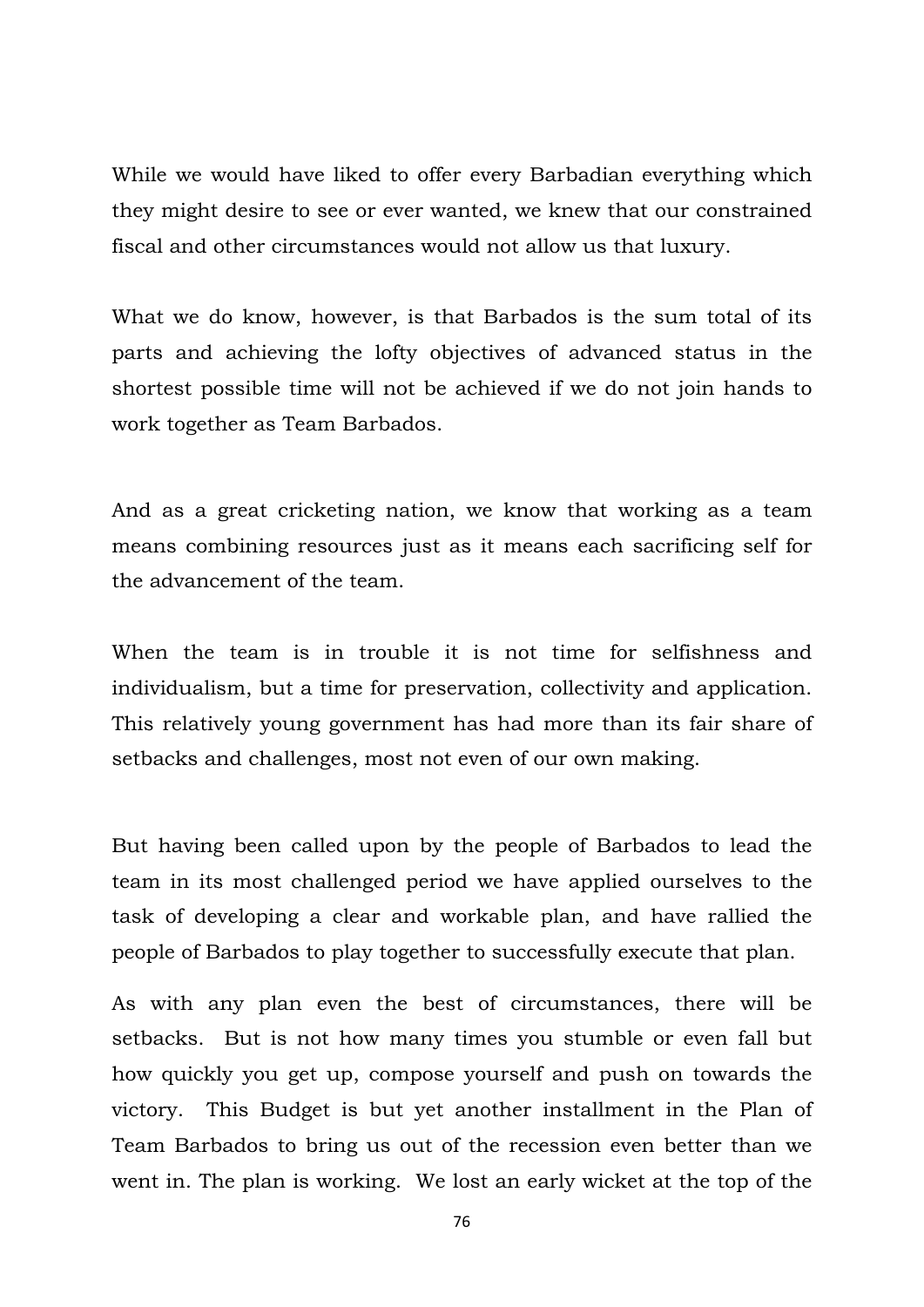order, but the middle order is holding ground and runs are beginning to come.

Now is the time for all to pull together for the good of the team. No cheeky singles or no big and irresponsible shots will get us where we want to be. The wicket will get better. The sun is coming out again and the early moisture is beginning to dry.

We need to stick to basics, play ourselves in, take the runs that we know we can safely get, and rack up a big score for our country.

This strategy, which we have pursued is designed to get us just that, but it must be a full and total team effort.

As we close this last session in today's play, I urge all Barbadians to reflect on the words of the second verse of our national Anthem:

"The Lord has been the peoples guide for pass three hundred years. With him still on the people's side we have no doubts or fears. Upward and onward we shall go, inspired, exulted, free, and greater will our nation grow in strength and unity"

Mr. Speaker, Honourable Members, fellow Barbadians, may God Bless us all. Thank you.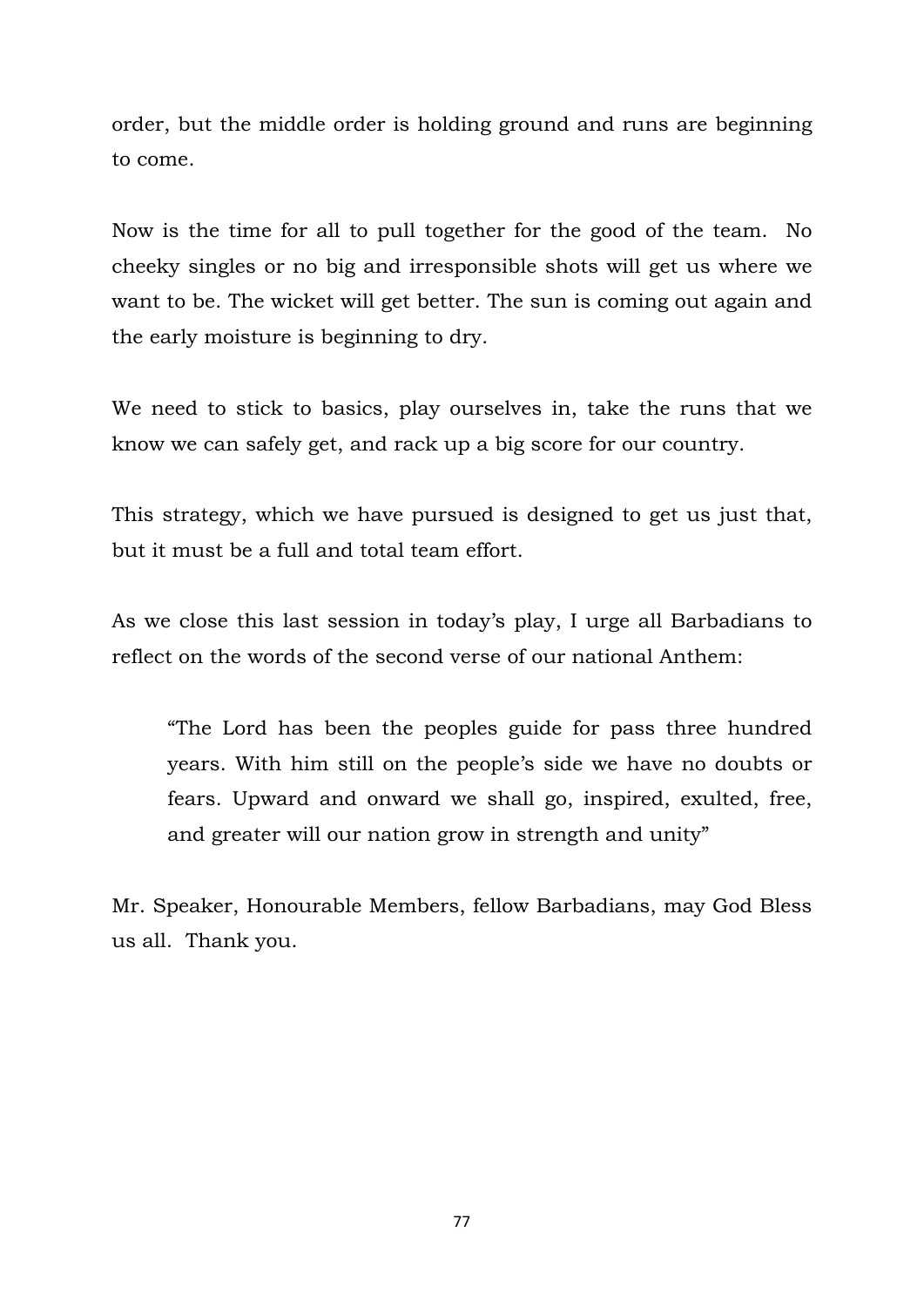### **APPENDIX 1**

## **Summary of Budgetary Proposals**

 $\triangleright$  The adjustment of the existing land tax bands while maintaining the current rate structure.

For residential properties: -

- 5. At present the first \$150,000 is exempted from tax. I propose to raise that to \$190,000.
- 6. The rate of 0.1% is applied up to the next \$400,000 in value. I propose to raise this to \$500,000.
- 7. Up to \$1,250,000 in value a rate of 0.45% will be applied. This moves up from \$1,000,000, and
- 8. A rate of 0.75% will be applied to all properties in excess of \$1,250,000. This is an increase of value of \$250,000 up from the previous value of 1,000,000.
- $\triangleright$  The basing of all land tax rebates on the tax demanded.
- $\triangleright$  The granting of a rebate of no more than 50% on the land tax demanded for that year, for properties which can prove that they have engaged directly in the manufacturing activity and those which have been certified by the Division of Energy to be engaged in the production/manufacture of solar energy.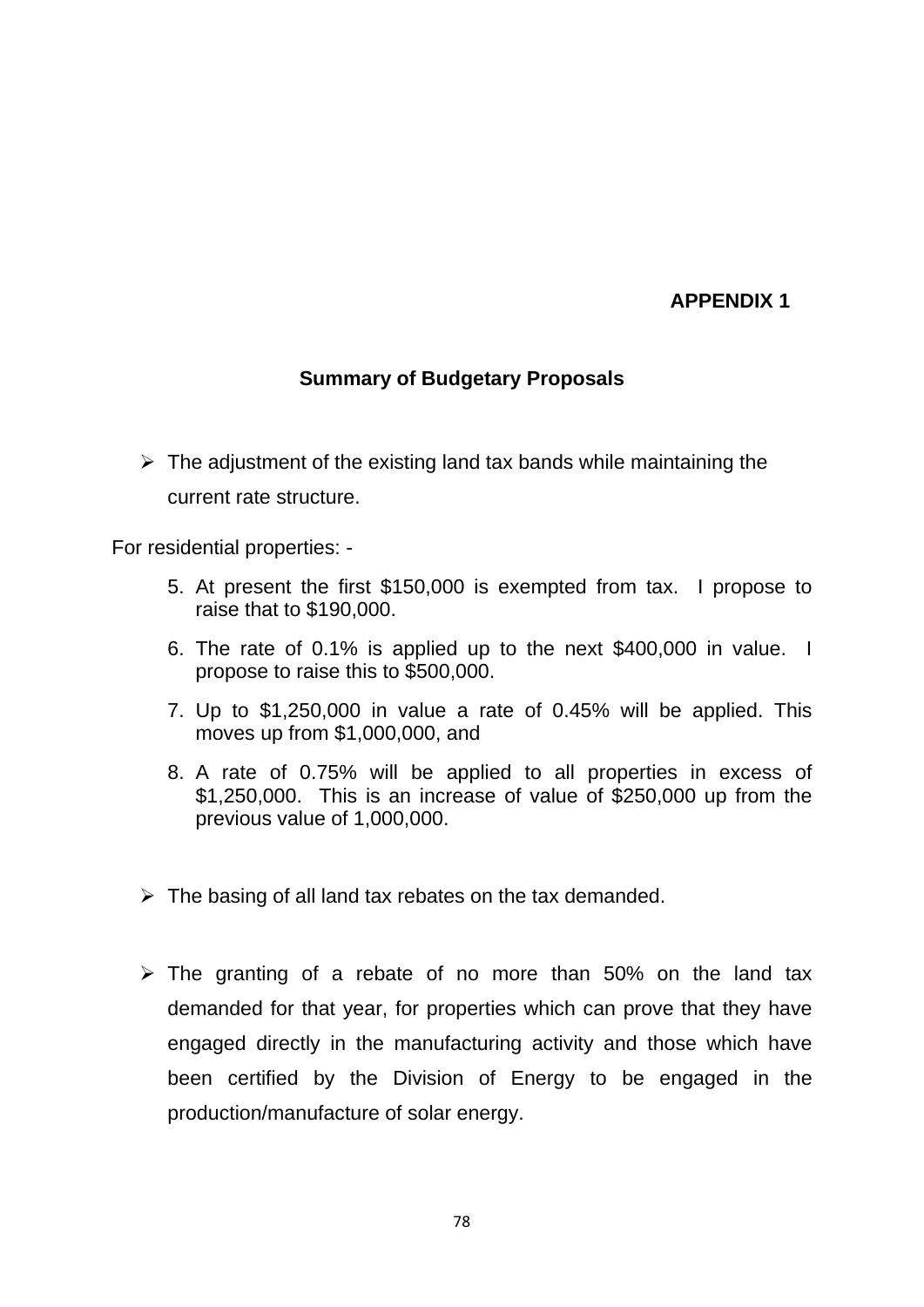- $\triangleright$  The requirement of a tax clearance certificate from Inland Revenue Department and VAT Department in order to access the rebate on land tax.
- $\triangleright$  The granting of all rebates on land tax within the year in which the tax is due.
- $\triangleright$  The payment of land tax bills by the hotel sector and restaurant during the last quarter of the fiscal year without losing access to the discounted rate.
- $\triangleright$  The increase in the energy conservation and renewable energy deduction from \$5,000 to \$10,000 per year for individuals and \$25,000 per year for registered small businesses.
- $\triangleright$  The write-off of 150% of costs associated with the conversion to alternate energy over a five year period for businesses whose filings with the Inland Revenue Department and VAT Division and whose compliance with NIS and Land Tax are up to date or who have in place arrangements to settle their arrears.
- $\triangleright$  The increase in the late filing fee for income taxes from one hundred dollars (\$100) to five hundred dollars (\$500).
- $\triangleright$  The separation of business and employment income for the computation of tax payable with effect from tax year 2011.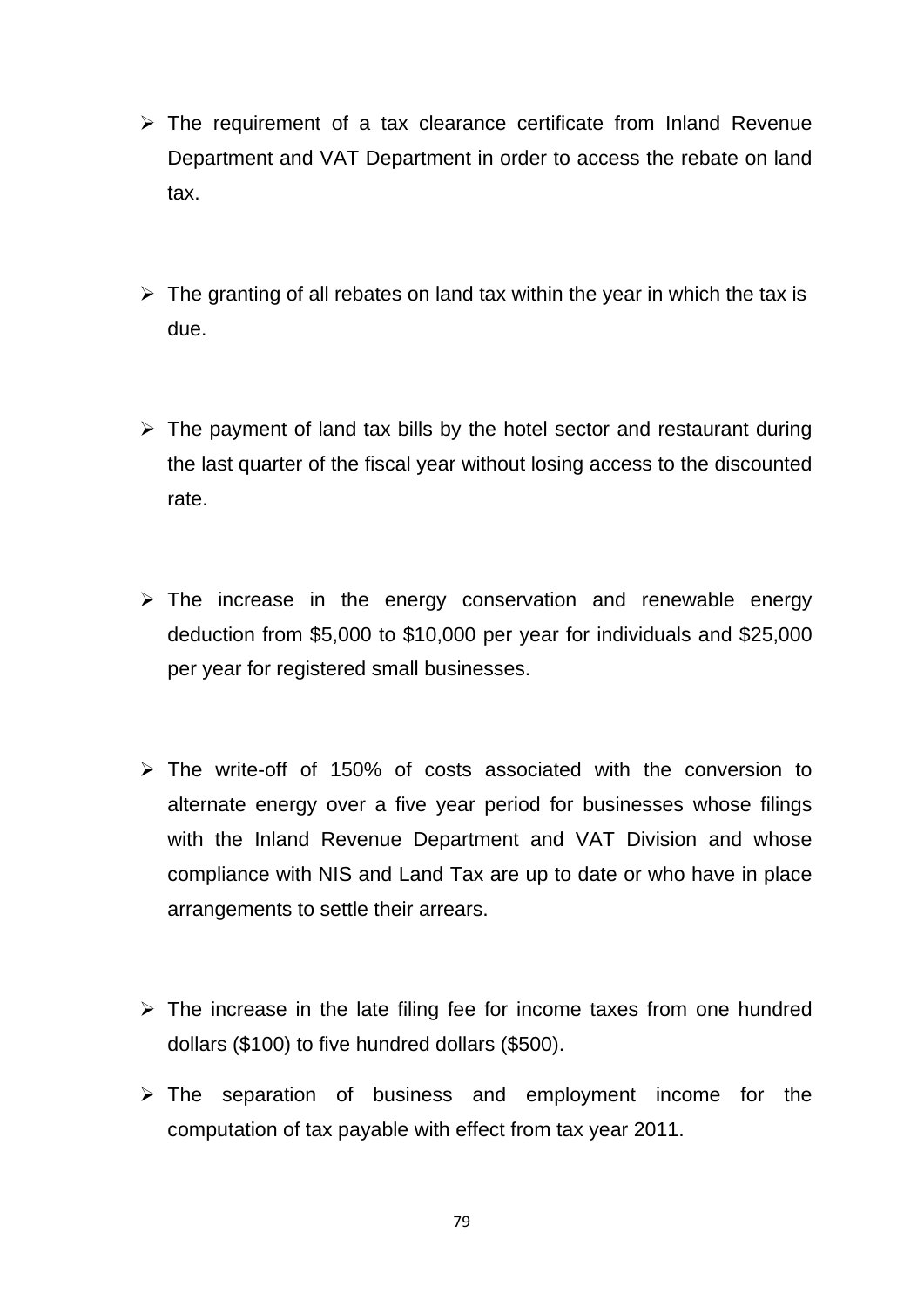- $\triangleright$  A 100% waiver of interest and penalty on outstanding tax due to the departments under the Waiver of Interest and penalties programme if payment of eighty percent (80%) of the amount due is made in full by a one-off cash payment.
- $\triangleright$  The reduction of the fees payable by paramedics, medical technicians and medical dispatchers under the Profession, Trade and Business Act, Cap 373 in line with that payable by nurses.
- $\triangleright$  The reinstatement into the Income Tax Regulations of the tax free status of the 25% lump sum payment to persons on reaching retirement age.
- $\triangleright$  The implementation of the new fee structure under the Occupational Pension Benefits Regulation with effect from September 1, 2011.
- $\triangleright$  The amending of the Occupational Pension Benefits Regulation to permit a drawdown account to be used as a variation on the form of pension payment available to a member upon retirement from a defined contribution plan.
- $\triangleright$  A reduction of the taxes paid by businesses on remittances to insurers based outside Barbados who provide global insurance coverage from income year 2012.
- $\triangleright$  An amendment to the VAT Act to allow hotels offering time share properties to claim a refund of input tax paid in respect of goods purchased locally.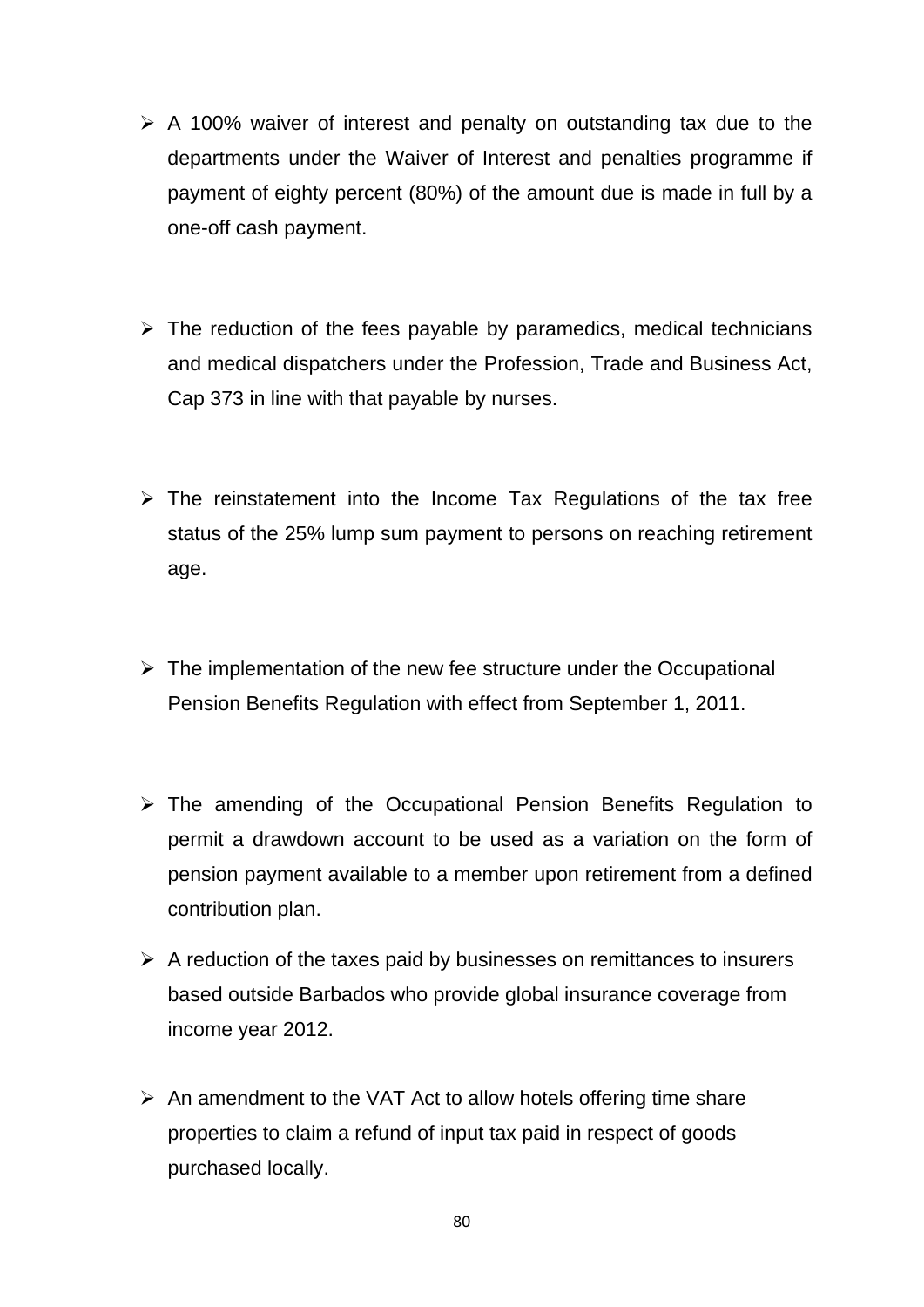- ¾ Zero rating for VAT purposes of all sporting vehicles, equipment and gear temporarily imported for the sole purpose of competitive activities with effect from September 1, 2011.
- $\triangleright$  The provision of a rebate of up to five thousand dollars (\$5,000) to farmers who retrofit their livestock housing structures with the use of solar energy.
- $\triangleright$  The provision of financial assistance for the purchase of three mulch compositors and three row mulchers and the accompanying mulch lifters to give fruit and vegetable farmers access to cost effective equipment to be used for production and application of disease and weed-free organic matter.
- $\triangleright$  The reduction of the interest rates on loans from the Agricultural Development Fund to 5% over the next three years.
- $\triangleright$  The discontinuation of duty free concessions to the hotel and manufacturing sector on the importation of electric water heaters effective January 1, 2012.
- 1. Effective  $1<sup>st</sup>$  September 2011, all parts imported into the country for the purpose of assembly of personal computers will be free of all import duties and VAT.
- ¾ The dematerialisation of all Government Paper with effect from January 1, 2012.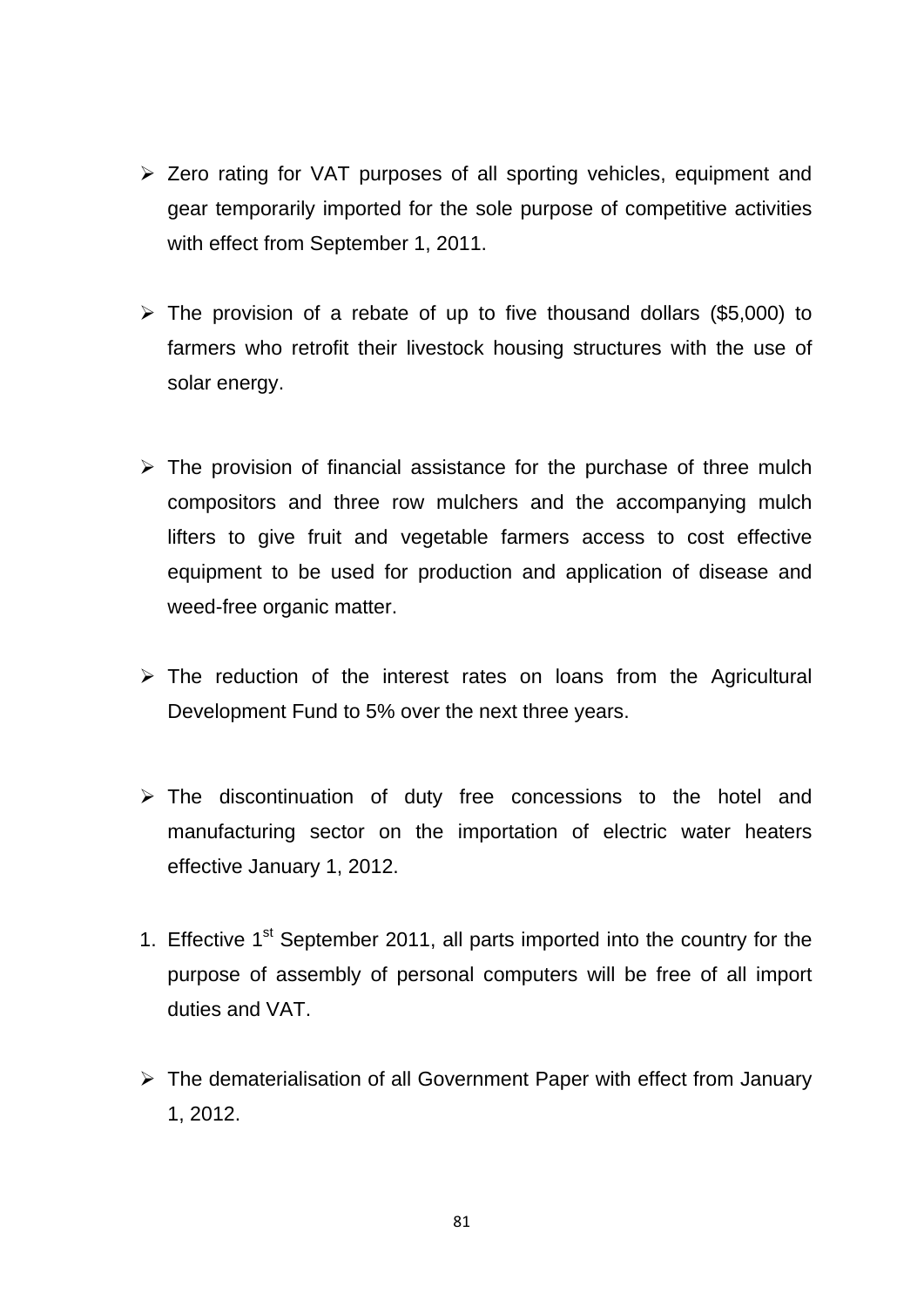- $\triangleright$  With effect from January 1, 2012, the exemption from publishing a prospectus by SMEs wishing to access equity through an issue of shares under specific conditionalities (where issues are no more than BDS\$5 million, where the issues are made to no more than 500 persons and as long as the issuing company is listed on the Barbados Stock Exchange).
- $\triangleright$  The provision of an energy grant of \$5 million through the Welfare Department to assist the disabled and aged with payment of their electricity bills.
- $\triangleright$  Government of Barbados will provide by way of a government backed guarantee, a facility to provide for the borrowing of \$50 million dollars in amounts of \$10 million every year for the next five years starting in 2012 to support this mechanism. These resources will go directly to support the promotional, marketing and distribution efforts outside of Barbados of Barbadian musicians, artists, designers and chefs.
- $\triangleright$  The Ministry of Finance will undertake on a case by case basis to support requests for partial waivers of duties on some equipment required to upgrade music studios across the island. This will be facilitated in collaboration with the Ministry of Culture and the Small Business Association.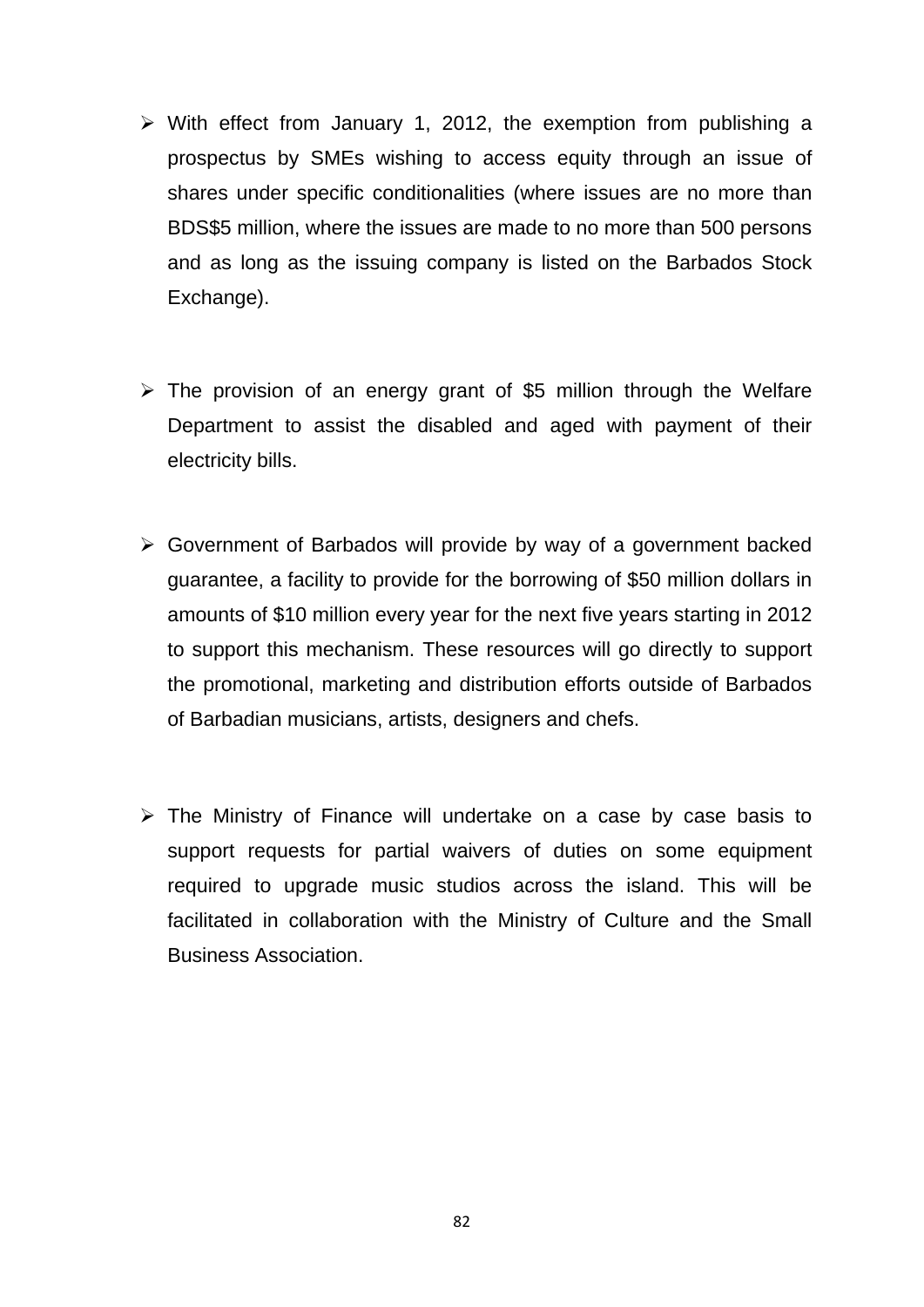### RESOLUTION

**Whereas** the Financial Statement and Budgetary Proposals 2011 delivered by the Minister of Finance and Economic Affairs is made against the background of an expected improvement in the global financial and economic environment, the impact of which is reflected in marginal growth in the domestic economy;

**And Whereas** Barbados has had to adjust its economy to face the challenges presented by sectors such as tourism, manufacturing and agriculture, to accommodate the reality of these global conditions;

**And Whereas** the Government proposes to institute policies and programmes to maintain levels of employment, a steady rate of export growth and take our productive sectors to a higher level of performance and competitiveness;

**And Whereas** the Government seeks through the Financial Statement and Budgetary Proposals 2011 to address the issues and the fiscal performance within the Barbados economy, to stabilise and expand the economy and to take Barbados to a higher level of economic accomplishment;

**Be It Resolved** that the House take note of the Statement delivered by the Minister of Finance and Economic Affairs;

**And Be It Further Resolved** that the House strongly endorses the proposals set out in the Financial Statement and Budgetary Proposals 2011 which seek to reduce the fiscal deficit; facilitate business operations and development; and lay the groundwork for sustainable growth.